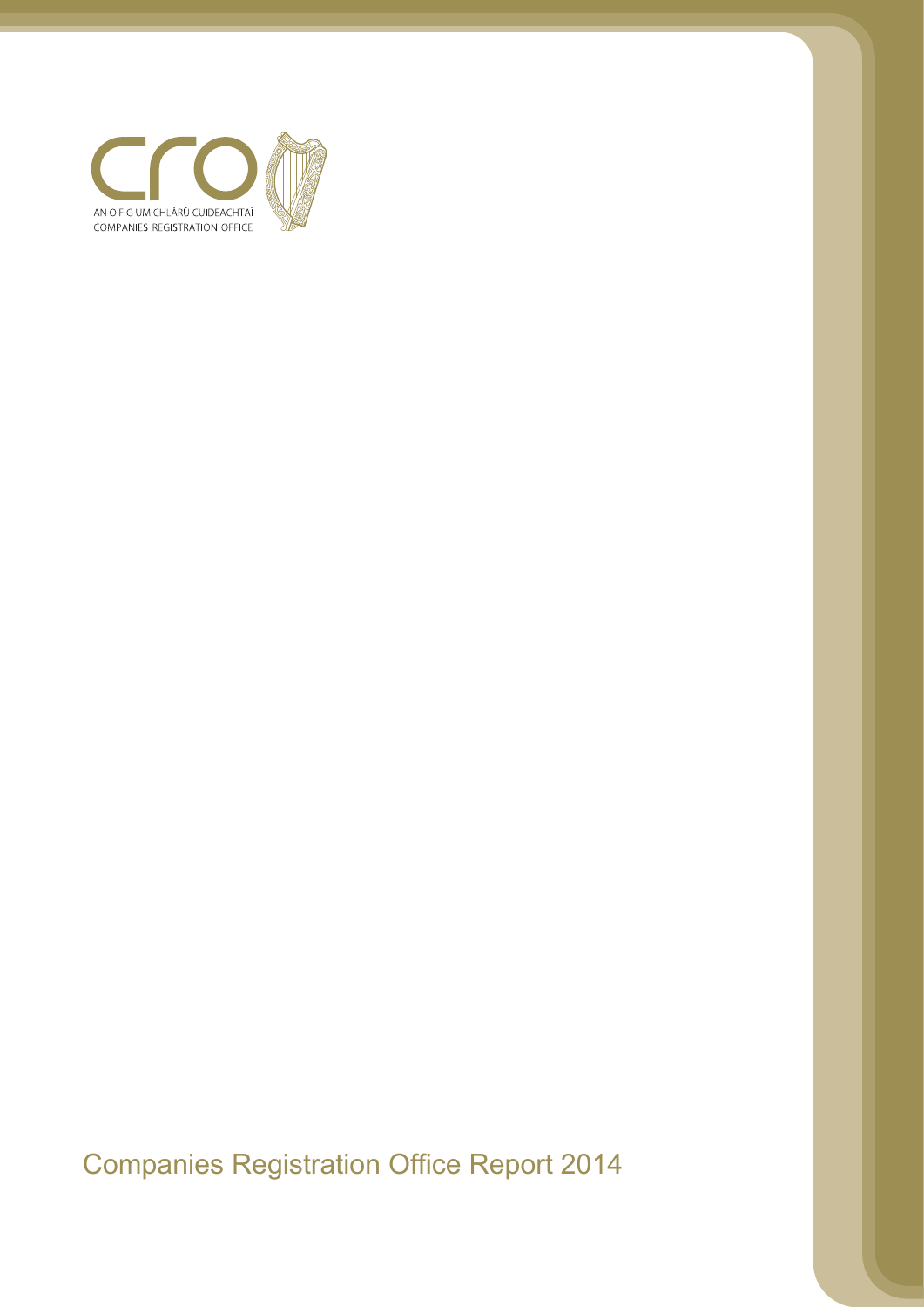# **CONTENTS**

| 1. INTRODUCTION                                                     |                 |
|---------------------------------------------------------------------|-----------------|
| 2. FUNCTIONS OF THE CRO                                             |                 |
| 3. WHAT'S NEW IN 2014                                               | 9               |
| 4. COMING IN 2015                                                   | 10              |
| <b>APPENDIX 1: DETAILED STATISTICS</b>                              | 12 <sup>2</sup> |
| <b>APPENDIX 2: FINANCE</b>                                          | 38              |
| APPENDIX 3: REGISTRAR OF COMPANIES<br>AND OTHER AUTHORISED OFFICERS | 39              |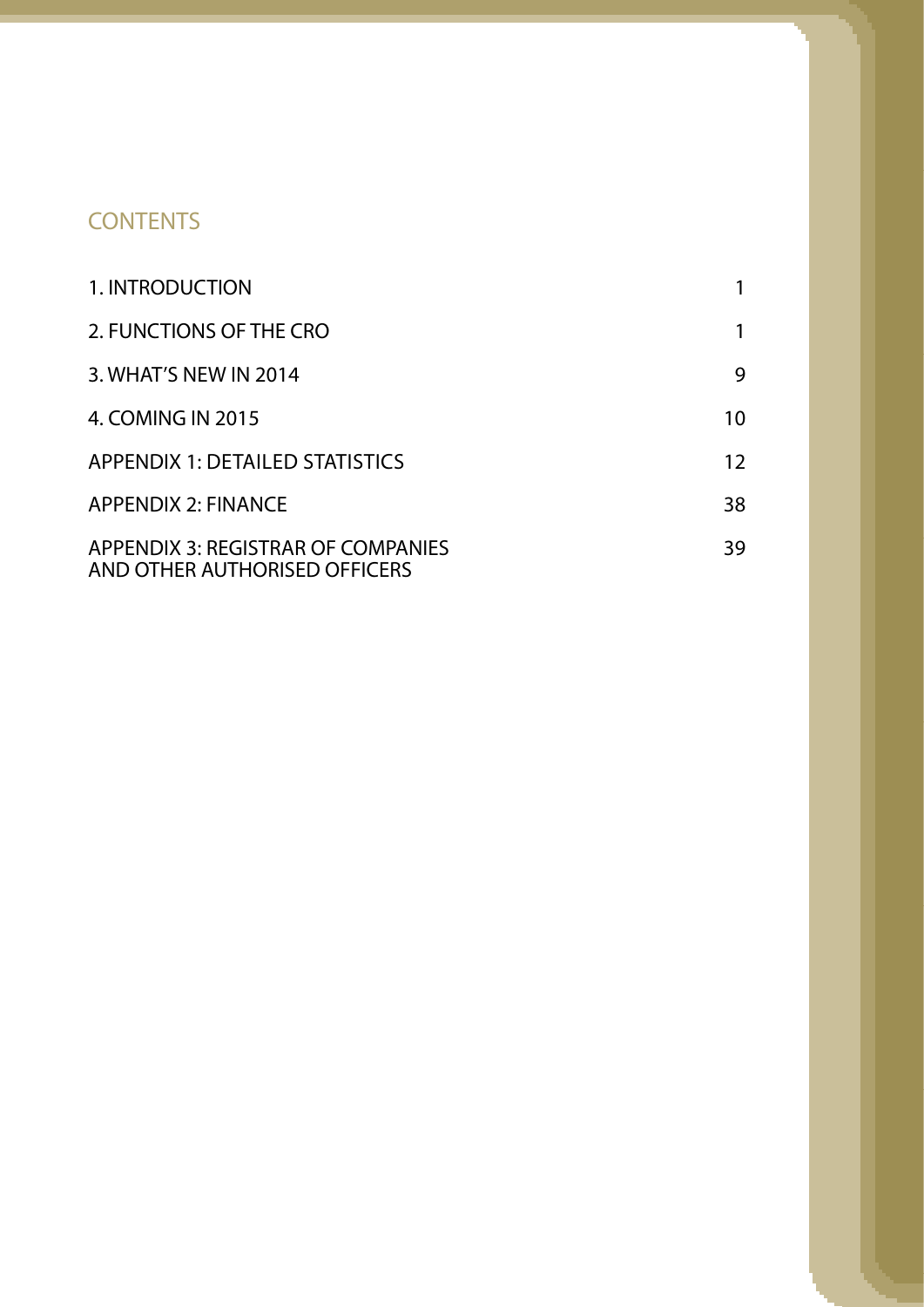# INTRODUCTION

The Companies Registration Office (CRO) Mission Statement is:

*to oversee the highest possible rate and quality of annual return filing on the part of companies in accordance with the relevant statutory provisions and to ensure that information on companies published in turn by the CRO is timely and accurately reflects the information provided by those companies.*

At the end of 2014, there were some 192,000 companies in existence on the register resulting in over 404,547 submissions being filed with the CRO during 2014. 67% of all documents were filed electronically.

CRO delivered strongly overall on its mission in 2014, achieving a target by year-end of 88% of companies being up-to-date in terms of filing of annual returns. Income for the year amounted to €18.597 million (including Registry of Friendly Societies receipts).

This report gives a brief overview of the principal activities and functions of the CRO during the year 2014. A more detailed breakdown of the various activities and statistics is set out in the appendices that follow.

# FUNCTIONS OF THE CRO

## **E-Filing**

CRO continues to drive e-filing as the preferred method of filing with the CRO. It has significant efficiency and costs benefits for presenters and CRO alike. However, paper-based filing is still permitted by CRO in instances where presenters opt not to e-file. Paper-based submissions are all scanned onto the register to ensure they are also available electronically for public access. In 2014, the number of searches of the CRO register completed online was over 97%. (307,292) The up-take of e-filing increased in 2014. 269,490 submissions, that is 67% of all CRO statutory forms received, were filed electronically compared to 66% in 2013 (17,000 extra efiled documents). 85% of annual returns were e-filed which is a 3% increase on 2013.

Overall 80% of documents that could be efiled, were efiled. Companies saved €4,949,530 in filing fees during 2014 through efiling documents.

Development of further efiling options were focussed on preparing for the commencement of the Companies Act 2014.

#### **Postal Incorporation Documents**

Once a new company has been incorporated, it will continue to have filing obligations with the CRO on both annual and ad hoc bases. For example, if a director resigns and a new director is appointed, notice of these changes must be filed with the CRO. Volumes of this type of submission filed by companies are high with over 69,000 changes of director/secretary and approximately 15,000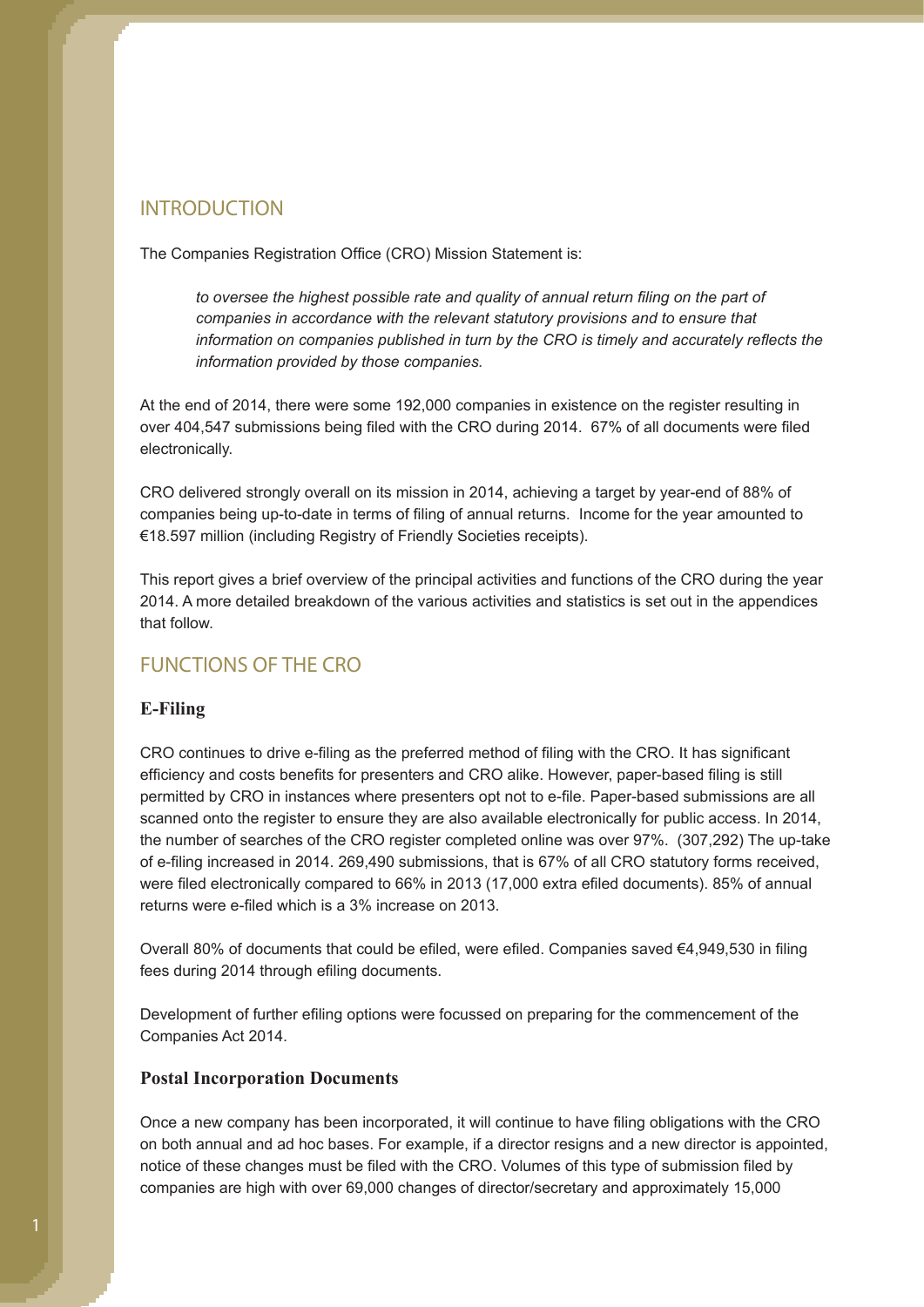changes in company address filed with the CRO in 2014. In this regard, the enhanced use of e-filing and auto-registration by the CRO continues to be an important factor in keeping timescales within workable limits. The number of share-related documents registered in 2014 was 21,117.

### Annual Returns (B1 form and accounts)

The function of the postal lodgements section is to receive and scan all documents received by post and to make them available to the general public as quickly as possible.

Customer service is a high priority and every effort ids made to ensure that phone queries are handled in a timely and efficient manner.

There were 178,368 annual returns received in the CRO in 2014, 151,261 (over 84%) of all annual returns were filed electronically in 2014.

The processing team continues to work on improving the quality and timeliness of submissions received onto the Register and in Q1 2014, under the terms of the 2013 Companies (Miscellaneous Provisions) Act, implemented a new process to allow for type signed copies of accounts to be filed either as paper attachments or as uploaded PDF attachments. This led to an increase in the number of e-filed annual returns and 5,400 sets of PDF accounts were received in the year (4% of total).

#### **Seasonal peaks**

Traditionally, the CRO encounters seasonal peaks, principally in October, November and January when the number of annual returns received rises from the normal monthly average of about 12,000 per month to an average of about 20,000 per month.

CRO continues to deal with seasonal peaks in a timely manner and backlogs are normally cleared within a week to ten days. This was again the case in 2014 and was achieved mainly due to the ongoing co-operation, commitment and expertise of the clerical staff in both offices of the CRO.

#### **Backlog of unregistered annual returns (B1s)**

Annual returns which pass certain checks are "received" onto the Register and made available for public inspection within days of being delivered to the CRO. Before these documents can be "registered", however a more detailed check must be carried out on them. To "register" in the CRO context, means to determine that the documents cannot be returned or removed from the Register.

The backlog of unregistered annual returns has been reduced from over 500,000 in 2007 to 101,794 at end-2014. This means that in the past seven years, some 1.6 million annual returns have been registered, including newly filed returns. This is mainly as a result of the auto-registration of correctly completed electronically filed annual returns and the conversion of paper annual returns to electronic format through an ongoing data entry project.

In 2014, 147,842 B1s were registered, of which 144,220 were auto-registered, 3,622 were registered manually and 912 returned for correction. This was a reduction on 2013 figures due a reduction in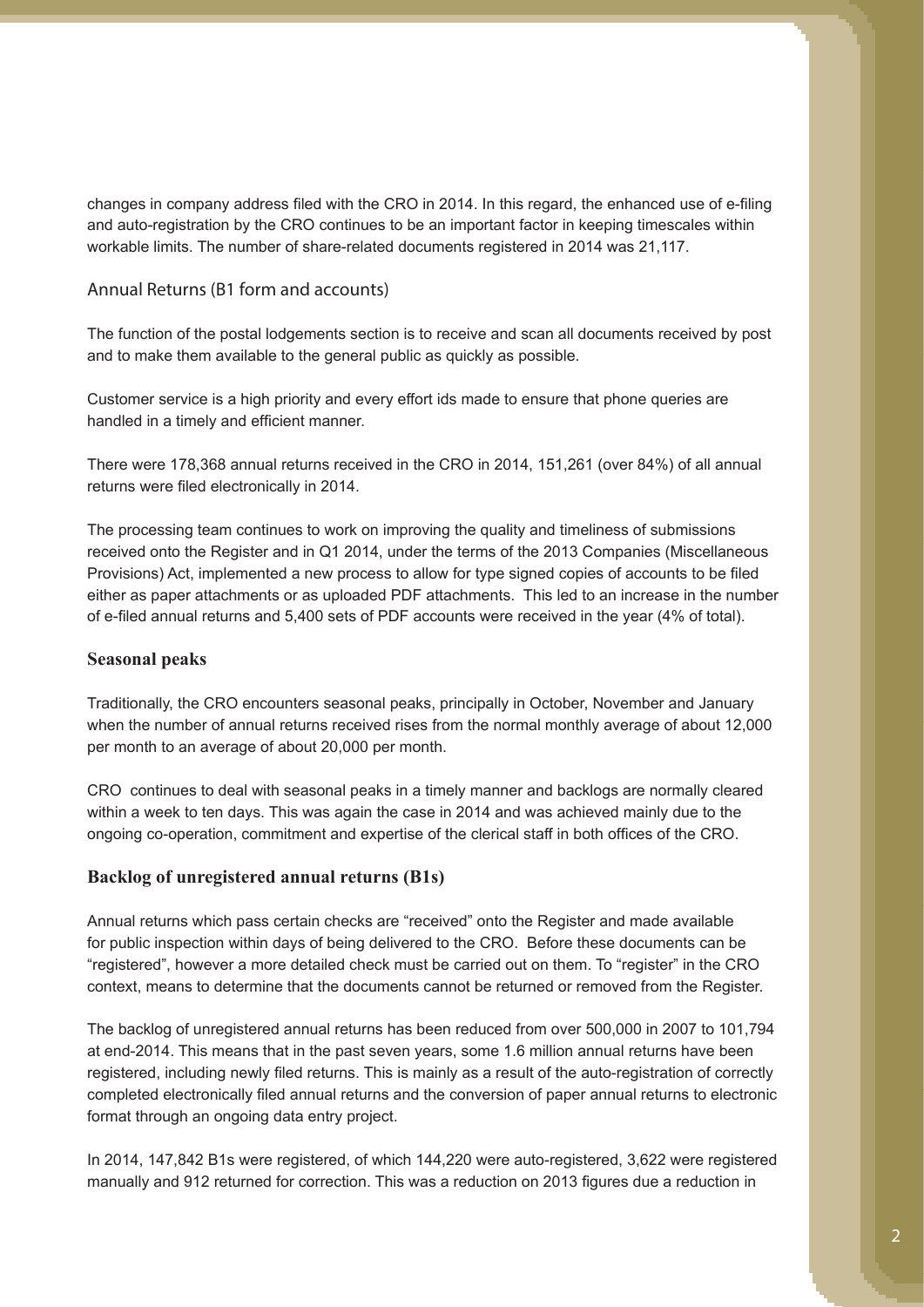staff numbers and staff involvement in preparations for implementation of the 2014 Companies Act.

#### **Late Filing penalty waiver scheme**

The CRO operates a Late Penalty Waiver Scheme which allows for a strictly once-off waiver of the late penalties incurred as a result of the late filing of an annual return to be granted (a) to certain types of not-for-profit companies or (b) in genuine force majeure circumstances.

During 2014, there were 1,000 waiver applications, a small decrease from the 2013 figure of 1,016. Of the total, 49.7% of the applications were granted. The monetary value of the penalties waived in 2014 was €520,330. Of all decisions issued, 65 decisions were appealed, of which 7 were granted due to further evidence being produced, 3 partial waivers were allowed and 55 original decisions were upheld.

The Late Penalty Waiver Scheme is an administration scheme which is problematic and time consuming as each case must be assessed on its individual merits and often requires lengthy correspondence and phone calls before a written adjudication can be given.

The law currently provides for companies to apply to the High Court to have additional time in which to file their annual return without loss of audit exemption or payment of late filing penalties. However, because the cost of taking a case to the High Court is prohibitive this is not widely availed of by companies. The Companies Act 2014, which is expected to be commenced on 1 June 2015, will allow companies to apply to the District Court for extra time to file, as well as to the High Court. On commencement of this part of the Act, the existing Waiver Scheme will be discontinued.

## **Mortgages and Charges**

An up-to-date register of mortgages was maintained in 2014 by ensuring that documents were scanned and registered within agreed business plan timeframes. The number of C1's (mortgages/ charges created by Irish companies) received in 2014 was 9,515, a significant increase of 2,308, 32% over the 2013 volume of 7,207. The number of C6's received (statutory declaration of a full satisfaction of a charge) in 2014 was 4,195 representing a decrease of 20% over the 2013 figure of 5,272. Overall the number of satisfaction of charges has increased by 21% since 2012.

## **Liquidations and Receiverships**

Up-to-date registers of liquidations, receiverships and examinerships were maintained, by registering all documents received within agreed business plan timeframes.

The number of liquidations initiated in 2014 increased marginally to 2,008 in 2014, compared to to 1,967 in 2013, however this is still 10% drop over the 2012 volume of 2,236. The downward trend in the number of companies where receivers were appointed continued with a fall of 91, from 553 in 2013 to 462 in 2014.

The register of disqualified and restricted directors was also maintained, while reports of companies in liquidation continued to issue to ODCE on a regular basis.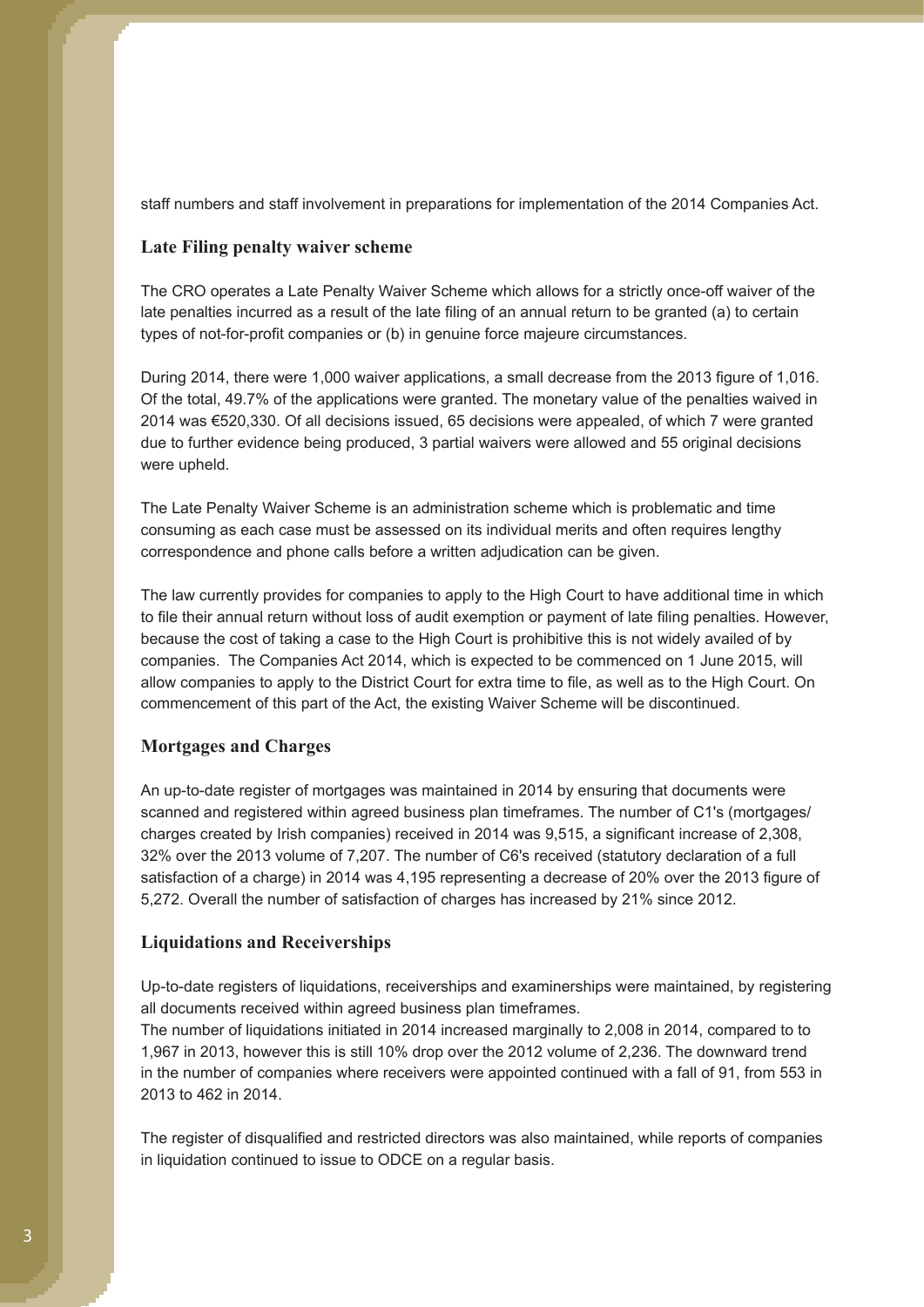A review of companies where liquidations were inactive continued in 2014, with letters issuing to liquidators requesting them to file outstanding returns. As a result of this review, 72 companies were struck off the Register and dissolved.

## **Enforcement**

In 2014 CRO continued to enforce the Companies Acts against companies in default of their annual return filing obligations by way of involuntary strike-off and company prosecutions. 66 companies were prosecuted for failure to file annual returns, of which 34 were convicted yielding €40,750 in fines. 6,840 companies were involuntarily struck off the register and 4,309 companies were struck off on a voluntary basis. 706 companies were restored to the register. The "fast-track" administrative restoration facility has worked very satisfactorily.

The CRO assisted the Office of the ODCE throughout the year in its action to secure disqualification/ restriction of the directors of dissolved insolvent companies by supplying affidavits and supporting certificates.

The CRO issues reminder letters to all companies in relation to Annual Return dates. In 2014 many of these were issued by email and this yielded significant savings for the Office without disruption to the service that the reminders provide. 4,425 applications for Voluntary Strike-off (H15 forms) were processed in 2014. All H15s are filed on paper as CRO requires an original Letter of No Objection from the Revenue Commissioners and an original newspaper advertisement to be filed with the application form.

## **Limited Partnerships and External Companies**

Targets were achieved for the processing of all Limited Partnerships and External companies documents within 15 days of receipt.

## **Business Names**

Processing times for Business Name applications have been reduced significantly since procedures were re-engineered in 2011. 80% of correctly completed applications are now registered and certificates issued within one week, 88% are registered within two weeks and 96% are completed within three weeks.

The number of new business names registered by the CRO in 2014 was 25,663, a 0.5% decrease on 2013. About 90% of business name applications were filed electronically in 2014.

## **Information, Enquiries and Cash Office**

The Information Unit provides a front line service to customers who contact the Office by telephone, fax, post and e-mail. The benefit for CRO customers is that it allows first call resolution to queries and eliminates the frustration of being transferred. The service in turn acts as a front line service for staff within the Office, thus enabling line sections to carry out their specific tasks uninterrupted, which in turn contributes to shorter processing times of documents filed.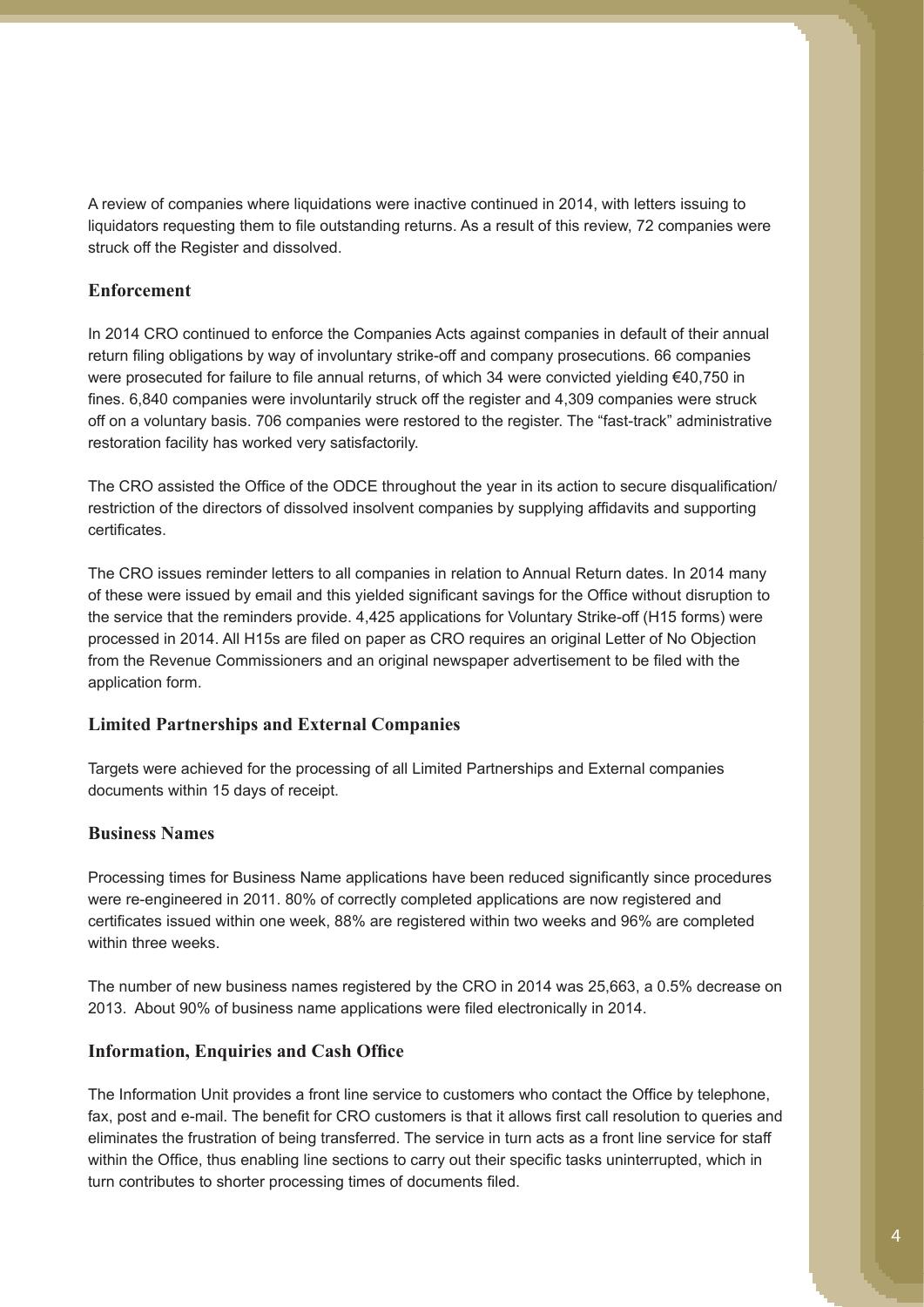The Information Unit answered over 57,500 calls during 2014, an average of over 1,100 calls per week, with an average waiting time of one minute and 20 seconds per phone call. Over 11,000 e-mails were answered during 2014 via the CRO e-mail handling system at info@cro.ie, with 85% of these e-mails answered within eight working hours. During 2014, the Information Unit also organised the CRO's participation at exhibitions, seminars and open days.

The Public Office continued to deal with in-person callers to the CRO during the hours 9.30-16.30 throughout 2014. In addition to assisting in-person callers with queries, the Unit manages requests for copies of submissions filed by companies, the issuing of duplicate certificates and other matters such as letters of status.

## **Financial Expenditure 2014**

The 2014 expenditure for CRO was €6.751m. This represents a reduction in annual expenditure of €3.053m (31%) since 2008. The reductions in CRO expenditure from 2008 to 2014 can be seen from the table below. In 2014, budgetary allocations were increased to provide for the implementation of the Companies Act 2014.

| €            | 2008   | 2009   | 2010   | 2011   | 2012   | 2013   | 2014<br>Provi-<br>sion | 2014<br>Outrun | 2014<br><b>Saving</b> |
|--------------|--------|--------|--------|--------|--------|--------|------------------------|----------------|-----------------------|
| Pay          | 6.062m | 5.439m | 4.826m | 4.825m | 4.700m | 4.489m | 4.585m                 | 4.411m         | 0.174m                |
| Non-<br>Pay  | 3.739m | 3.29m  | 3.072m | 2.635m | 2.289m | 2.205m | 2.480m                 | 2.340m         | 0.140m                |
| <b>Total</b> | 9.801m | 8.729m | 7.898m | 7.460m | 6.989m | 6.989m | 7.065m                 | 6.751m         | 0.314m                |

## **Income 2014**

CRO received €18.597m in 2014, which was 4.2% down on the 2013 income of €19.394m. There has been a downward trend in CRO receipts for a number of years as a result of more companies filing their annual returns on time, resulting in companies paying less late filing penalties and more companies filing electronically which allows them to avail of lower filing fees.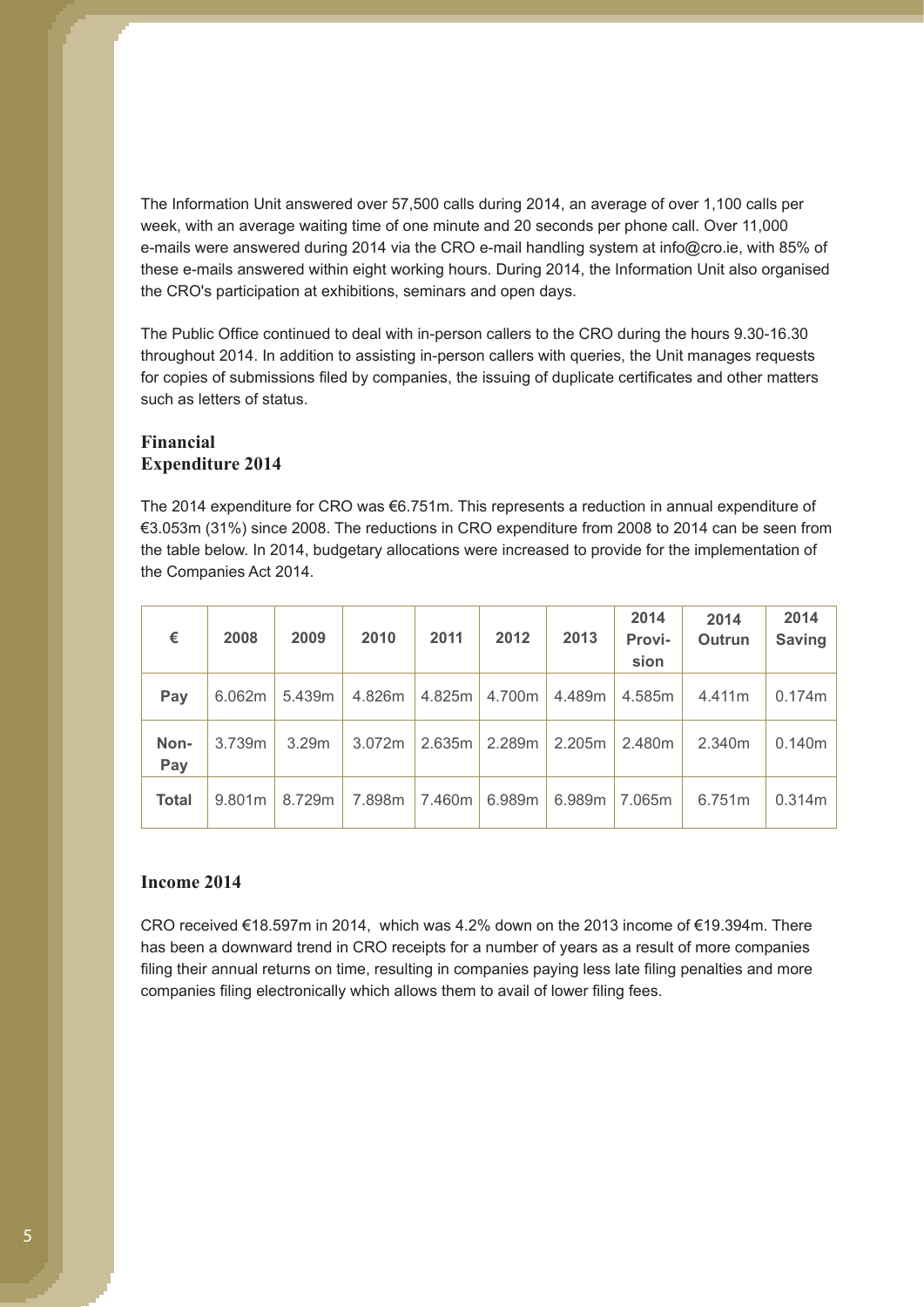The 2014 receipts were broken down under the following main headings:-

| <b>CRO</b> Income                                                                            | 2013<br>€ | 2014<br>€ |
|----------------------------------------------------------------------------------------------|-----------|-----------|
| Late filing penalties                                                                        | 10.614m   | 9.679m    |
| <b>Submission fees</b>                                                                       | 7.084m    | 7.784m    |
| <b>Registry of Friendly Societies Fees</b>                                                   | 0.057m    | 0.063m    |
| Miscellaneous (Enquiries, Bulk Data Sales, Credit<br>Notes, Customer accounts balances etc). | 1.648m    | 1.074m    |
| Total                                                                                        | 19.394m   | 18.597m   |

The A-in-A Estimate for CRO/RFS for 2015 is €17.05m.

#### **Publications Section**

Publications Section is charged with implementing a campaign plan which involves improving ease of access to, and customer awareness of, CRO Information Leaflets, CRO Forms and CRO Website. The CRO publishes a regular electronic bulletin giving up-to-date information on the Office's procedures, practices and services. There is no charge for the bulletin. Instructions on subscribing to the service are available from www.cro.ie.

Publications Section is examining and co-ordinating all non-IT aspects of the Companies Act 2014 and monitoring the impact it will have on the business needs of the CRO and its customers. A communication strategy was developed in 2014 and will be rolled out in the first half of 2015 to make sure our stakeholders will have sufficient notice of changes in legislation brought about by the Companies Act 2014.

## **Unregistered Auditors**

Acting as an auditor while not qualified to do so is an offence under the Companies Acts, prosecutable by the Office of the Director of Corporate Enforcement (ODCE). In April 2011, CRO put in place a new system to deter presenters from (a) filing an auditor's report signed by an unregistered auditor or (b) filing an auditor's report fraudulently signed with the name of a registered auditor. The presenter of an annual return with audited accounts must include the Auditor's Registration Number (ARN) on the B1 form. An e-mail is then sent by the CRO to the owner of that ARN to alert them that their ARN has been used on the B1 form of a particular company.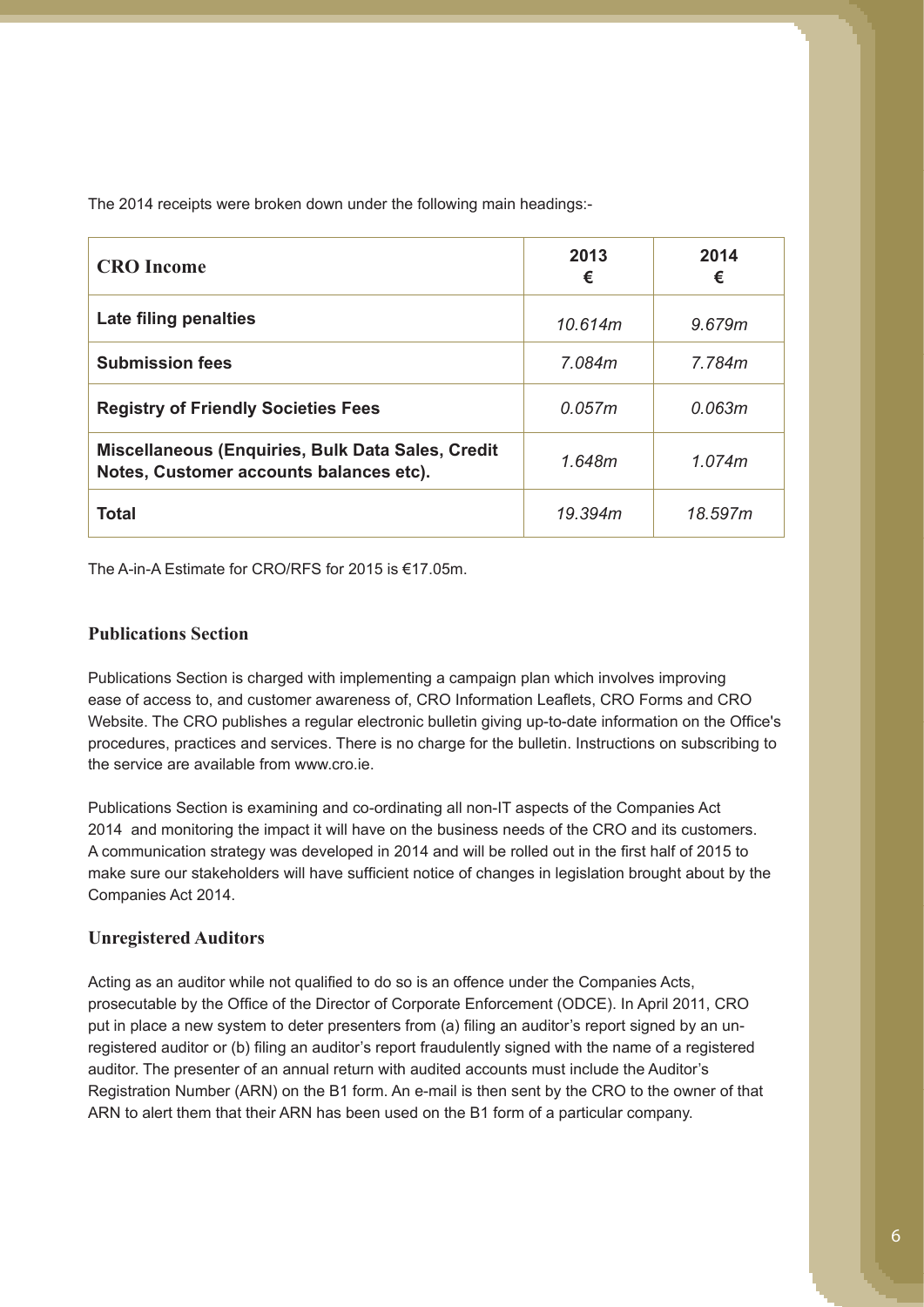In 2014, CRO found that 37 companies filed auditors' reports signed by 12 individuals or firms who were not listed on the Register of Auditors. In addition, CRO was notified of 60 companies, involving 23 auditors, where the individual auditor or audit firm whose name was on the auditor's report, stated that they did not carry out the audit. Following action by the Section a total of 62 companies have since replaced their accounts and 7 companies have had their annual returns rejected. Thirty five cases are still being pursued, including some from previous years.

CRO reports all unregistered auditors cases to the ODCE. During 2014, ODCE successfully prosecuted a number of such cases. These offences arise under Section 187, Companies Act 1990, (qualification for appointment as auditor) and Section 242, 1990 Act (furnishing false information to the Registrar). ODCE successfully prosecuted 2 individuals under Sections 187 and 242, 1990 Act. Further prosecution cases will come to court in 2015.

#### **New Company Incorporation**

In 2014 the number of New Companies incorporated was 17,782. This was an average of over 1,481 new companies each month.

The three company incorporation schemes, as outlined below, were consistently delivered within our customer service targets and committed time frames during 2014

Fé Phrainn Scheme - 10 working days A1 Online Scheme - 5 working days Ordinary Scheme - 15 working days

#### **Web Services**

The CRO continues to develop its "Open Services" facility. Open Services is an Application Programming Interface (API) which allows software developers include free company and submission data from the CRO in their applications. From 29th November 2012, Customer Account holders who are registered for Open Services can now also integrate the streaming of documents from the CRO into their applications. This enables developers to display a document for a submission directly to their customers and to dramatically cut the lead time in purchasing an image. Cost per image is the same as it is to purchase the image directly through the CRO company search site. Customer Accounts are a facility at the CRO that allow regular presenters to the Office to lodge funds from which individual filings can then be paid. Accounts may be opened online. Once an application is made online, the account is available for use by the presenter immediately.

#### **Overview of Energy Usage in 2014**

The CRO is located in Parnell House, Dublin and O'Brien Road, Carlow. The CRO is the main energy user of Parnell House (67%) and shares the building along with a canteen, 3 meeting rooms, toilets and the reception area with The Registry of Friendly Societies (RFS) and the Competition and Consumer Protection Commission. CRO Carlow is the minor energy user of O'Brien Road (45%) and shares the building with The National Employment Rights Authority.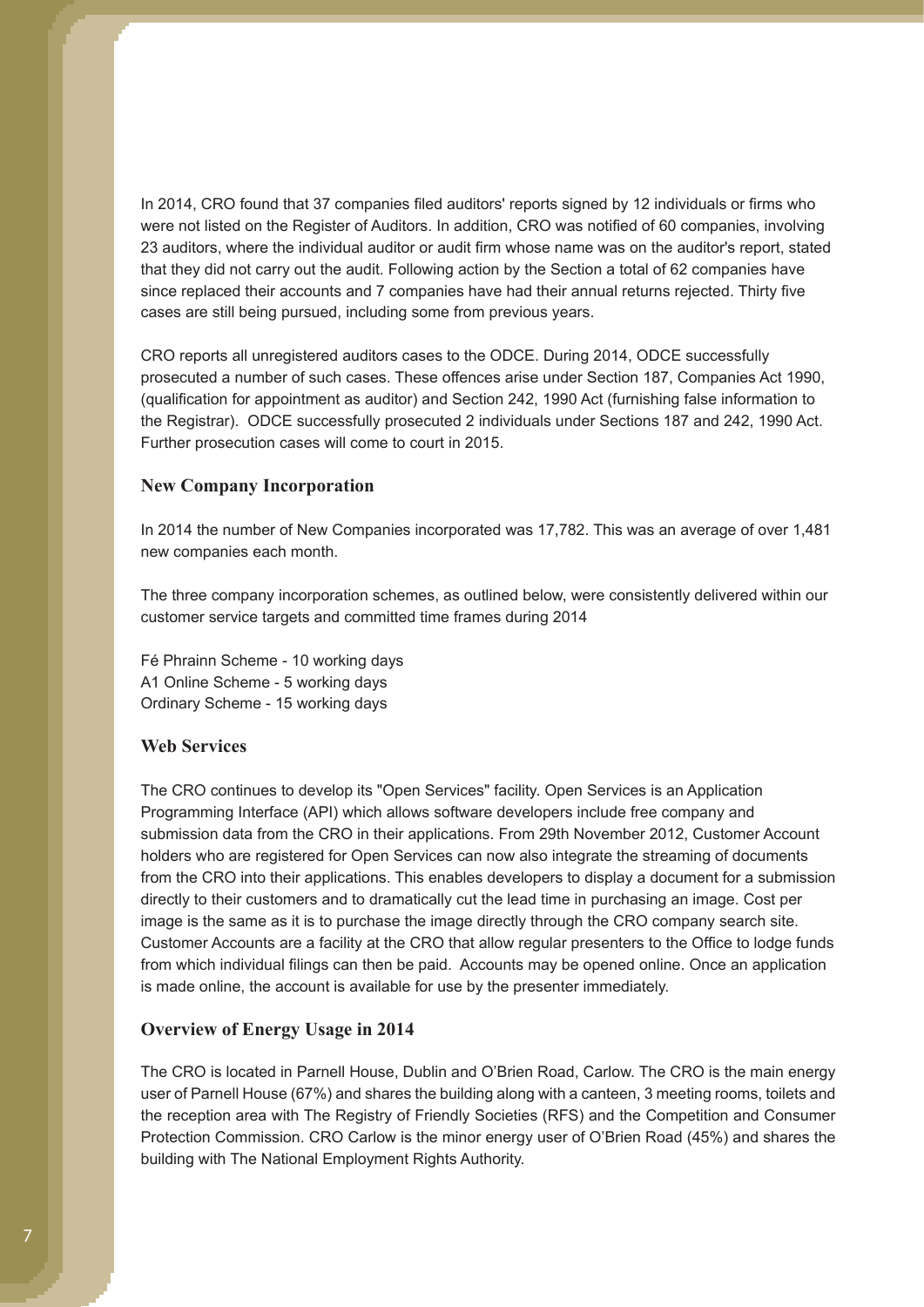The Energy Team in Parnell House were recognised by *Optimising Power @ Work* initiative in 2010 and the building was awarded runner-up in the Best Performing Building – Air Conditioned Buildings category. Parnell House currently holds a D2 energy rating, while O'Brien Road has a D1 rating.

In 2014, the CRO (Dublin & Carlow) consumed 922.58MWh of energy, consisting of:

- 364.30MWh of electricity;
- 558.28MWh of fossil fuels, with natural gas being the only fossil fuel used.
- The CRO currently does not use any renewable fuels.
- CO2 emissions: 306,797kg

This energy consumption can be broken down by location:

Dublin – 810.96MWh of energy consisting of:

- 299.69MWh of electricity;
- 511.27MWh of fossil fuels, with natural gas being the only fossil fuel used.
- 1/3 of Energy consumption for Parnell House is paid for by the other tenants of the building, the Competition and Consumer Protection Commission. Figures above relate to the total consumption for Parnell House.

Carlow – 111.62MWh of energy consisting of:

- 64.61MWh of electricity;
- 47.01MWh of fossil fuels, with natural gas being the only fossil fuel used.

#### **Actions Undertaken in 2014**

- Energy Saving related emails to staff reminding everyone to turn off PC monitors, printers etc. each evening (both locations).
- Monthly 'No-Lift Days' (Parnell House).
- Out of Hours energy Audits (Parnell House).
- Air Handling Unit operating hours monitored continuously (Parnell House).
- Heating timers regularly programmed in line with current weather conditions (both locations).

It is not possible to give specific figures of energy saving for all of the above actions. CRO Carlow had a decrease of 1.8% in electricity usage in 2014 compared to 2013, fossil fuel (gas) usage in both locations rose by a total of 9.4%. Overall energy usage increased by 4.7% and CO2 emissions increased by 8.3% compared to 2013.

#### **Actions Planned for 2015**

- New Energy Awareness Posters to be displayed around the building (both locations).
- Presentations to staff (both locations).
- Out of Hours energy Audits (both locations).
- Monthly 'No-Lift Days'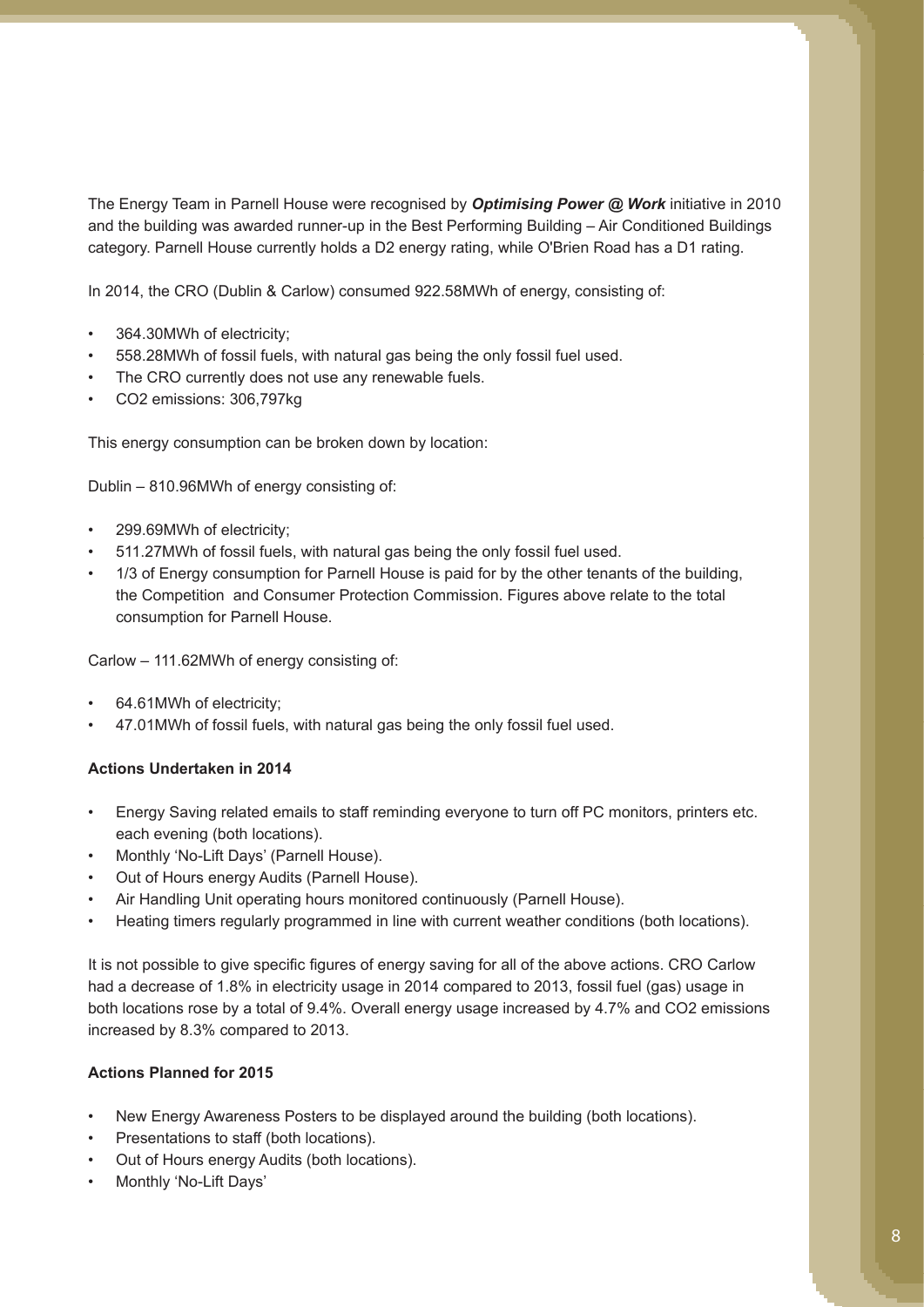It is belived that carrying out Energy Awareness campaigns can lead to overall savings of between 5-10%. By using Business Management System this allows both offices to manage energy usage remotely and efficiently and should show savings going forward.

# **WHAT WAS NEW IN 2014**

#### **New Companies Act**

The Companies Act 2014 was signed into law by the President on 23rd December 2014. **It has not been commenced yet and companies continue to operate under the Companies Acts 1963- 2013**. It is expected that the new Act will be commenced in June 2015.

As part of our implementation strategy for the new Act, the CRO has developed an area on our website dedicated to the Act which went live in September 2014. Draft information leaflets and filing forms have been published for feedback and it is intended to keep adding to this with more content. It is intended that the finalised forms and information leaflets will be published on our website by April for clients to review in advance of the anticipated commencement on 1st June 2015.

The CRO presented at a number of events and contributed to stakeholders' publications while the Companies Act 2014 was at Bill stage, and will continue to do so in 2015.

## **New Projects**

A number of projects have been implemented at the CRO during 2014.

#### **Electronic Filing of Accounts**

Electronically filing of accounts commenced on 10th March 2014. 5,400 (4%) sets of accounts were e-filed in 2014. During 2015, CRO will work to increase the take-up of a facility to file company accounts in PDF format.

The Companies (Miscellaneous Provisions) Act 2013 requires all accounts filed with the CRO to contain **typed** signatures and removes the requirement for handwritten signatures on such accounts. This facility enables a company to file its annual return and accounts fully electronically.

#### **Modernised E-Filing Portal and Forms**

The CORE (Companies Online Registration Environment) is undergoing a significant upgrade, continuing to present a broadly similar interface to our customers whilst adding additional technical functionality to the CRO online filing environment. It is expected to be launched in early 2015.

#### **Credit Card Payments**

Credit Card Payments were extended to the Annual Return and it is anticipated this will eventually lead to a cashless Office.

#### **Auto-Registration**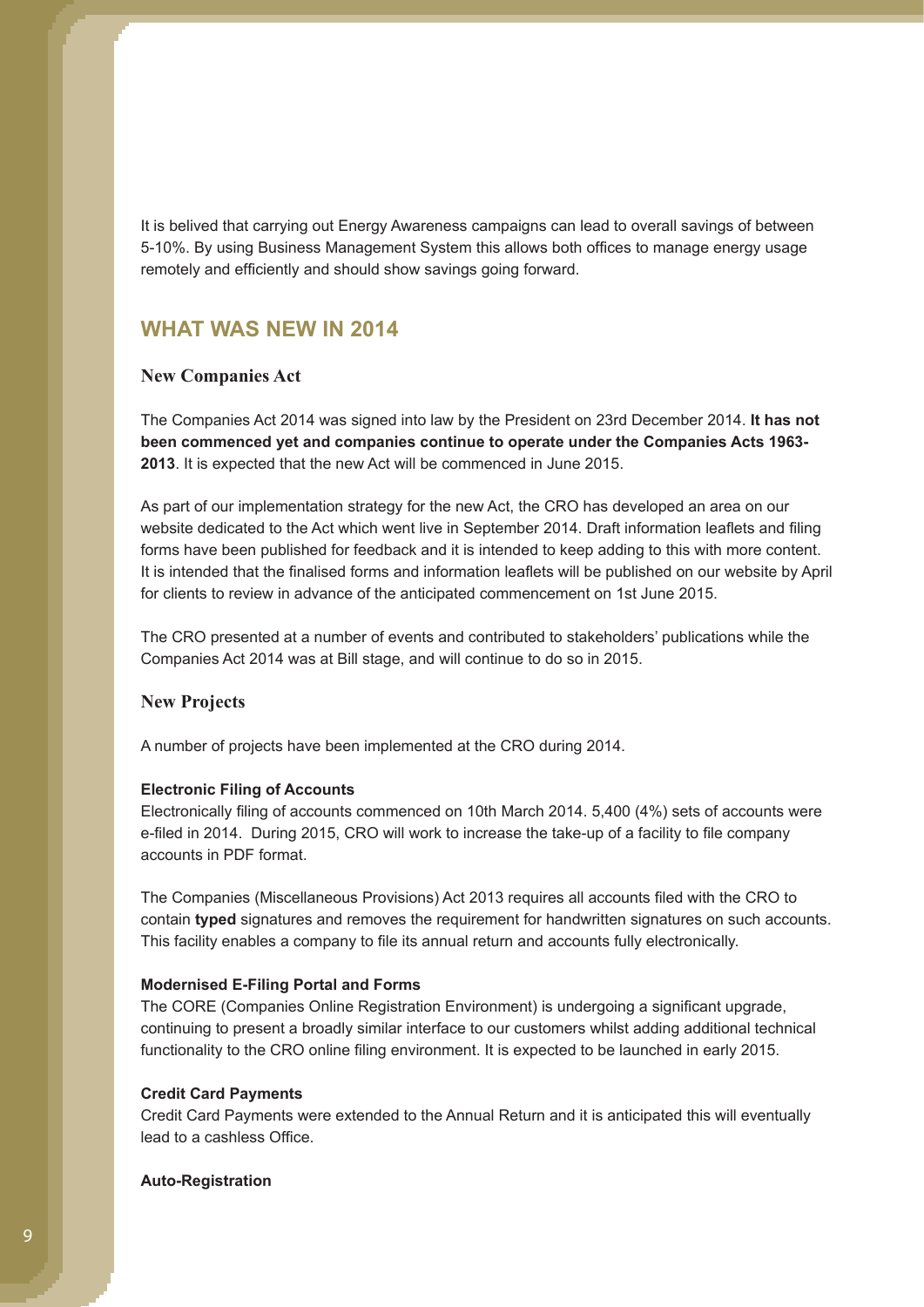An on-going objective of the CRO is to further increase the rate of "auto-registration" of statutory submissions thereby clearing some of the historical backlog.

### **Taking care of business**

The CRO was one of more than 20 State bodies who contributed to a pilot one-stop-shop event 'Taking Care of Business' which was organised by the Department of Jobs, Enterprise and Innovation to provide practical advice to people thinking of starting a business and to existing entrepreneurs.

The CRO took part in a number of events throughout the country in 2014. These included events in the Strand Hotel, Limerick on 11th March 2014, followed by The Galway Radisson on 25th March 2014 and the Silversprings in Cork on 1st April 2014. The final event for 2014 took place in The Printworks, Dublin Castle on 16th October 2014.

The CRO also attended other events, such as the Ploughing Championships, and provided attendees with information on our business and the changes under the Companies Act 2014.

#### **Interconnection of Business Registers**

CRO continued to engage with the EU Commission's Company Law Experts Group. It is expected that Implementing Acts will be completed in 2015, arising from the 2012/17 EU Directive on Interconnection of Business Registers, with a view to the system going live in 2017. The systems, when built, will provide an EU portal through which EU wide company searches can be conducted, and an electronic messaging system between the Business Registers of the EU Member States on cross border mergers and branch disclosure.

## **COMING IN 2015**

## **Commencement of the New Companies Act 2014**

The new Companies Act 2014 will be commenced on 1st June 2015.

The CRO plan to implement a phased communication plan; with initial advertisements announcing the legislation issuing in January, followed by further phases in April and June regarding new CRO Forms and Conversion requirements respectively. In April an Information Flyer setting out the main changes, will issue by post to every company director on the register. CRO will also continue to issue e-zine newsletters and communicate with our customers and stakeholder groups on a regular basis regarding the New Act.

The Companies Act 2014 when commenced will allow companies to apply to the District Court as well as to the High Court for extra time to file their Annual Returns. In conjunction with this, the existing administrative CRO Waiver Scheme will be discontinued.

#### **E-Filing**

The CRO will endeavour to continue implementing and promoting the e-filing route by removing barriers to e-filing, increasing the number of forms available on-line and by enhancing on-line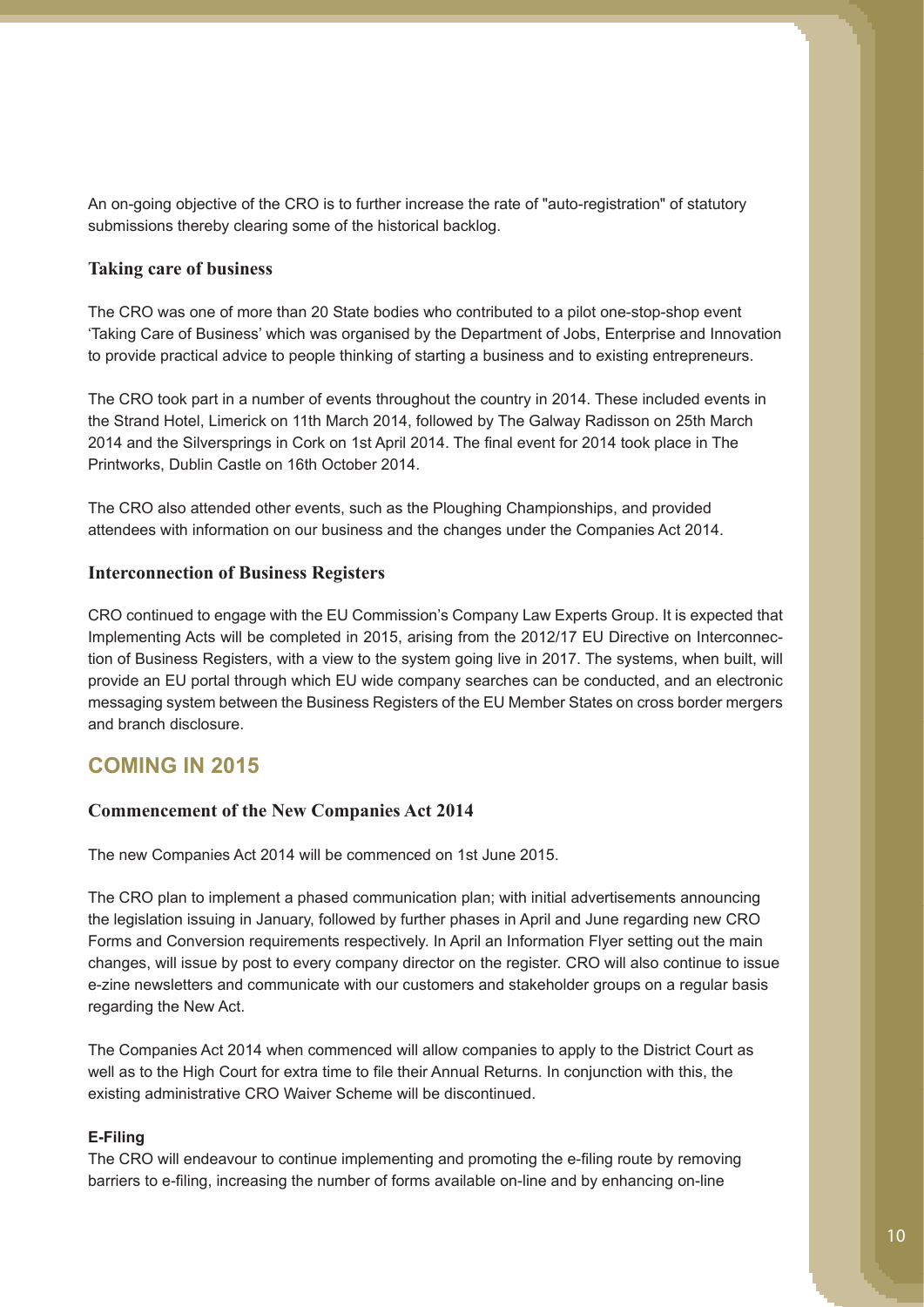payment options to e-filing customers, which in time should result in staff savings in the CRO. The modernised CORE e-Filing portal will be launched and e-Forms will be integrated onto this newer technology providing a more intuitive and modern look and feel.

CRO will roll out digital certificates as an alternative to the physical copies. This will provide customers with an electronically distributable e-document with built in security features proving that it issued from the CRO and was not tampered with. The CRO will roll out digital certificates gradually with certified copies of documents offered early in the New Year, followed by certificates of business name registration, incorporation of company, and mortgages.

#### **E-Day**

The CRO will continue to facilitate and implement "E-Day" – the Government initiative to eliminate cheque payment. Due to the large volume of cheques received by the CRO, the Department of Finance granted an exemption to the CRO, extending the timeframe for implementation of fully electronic payments to 2016. CRO will investigate, prepare and implement alternative payment options to customers who usually pay by cheque, and will continue to roll-out on-line payment options for all electronically filed forms.

#### **Eircodes**

CRO has been working with the Department of Communications, Energy and Natural Resources during 2014 as an early adopter of Eircodes. In conjunction with the commencement of the Companies Act 2014 CRO will begin collecting Eircodes and displaying them on our register.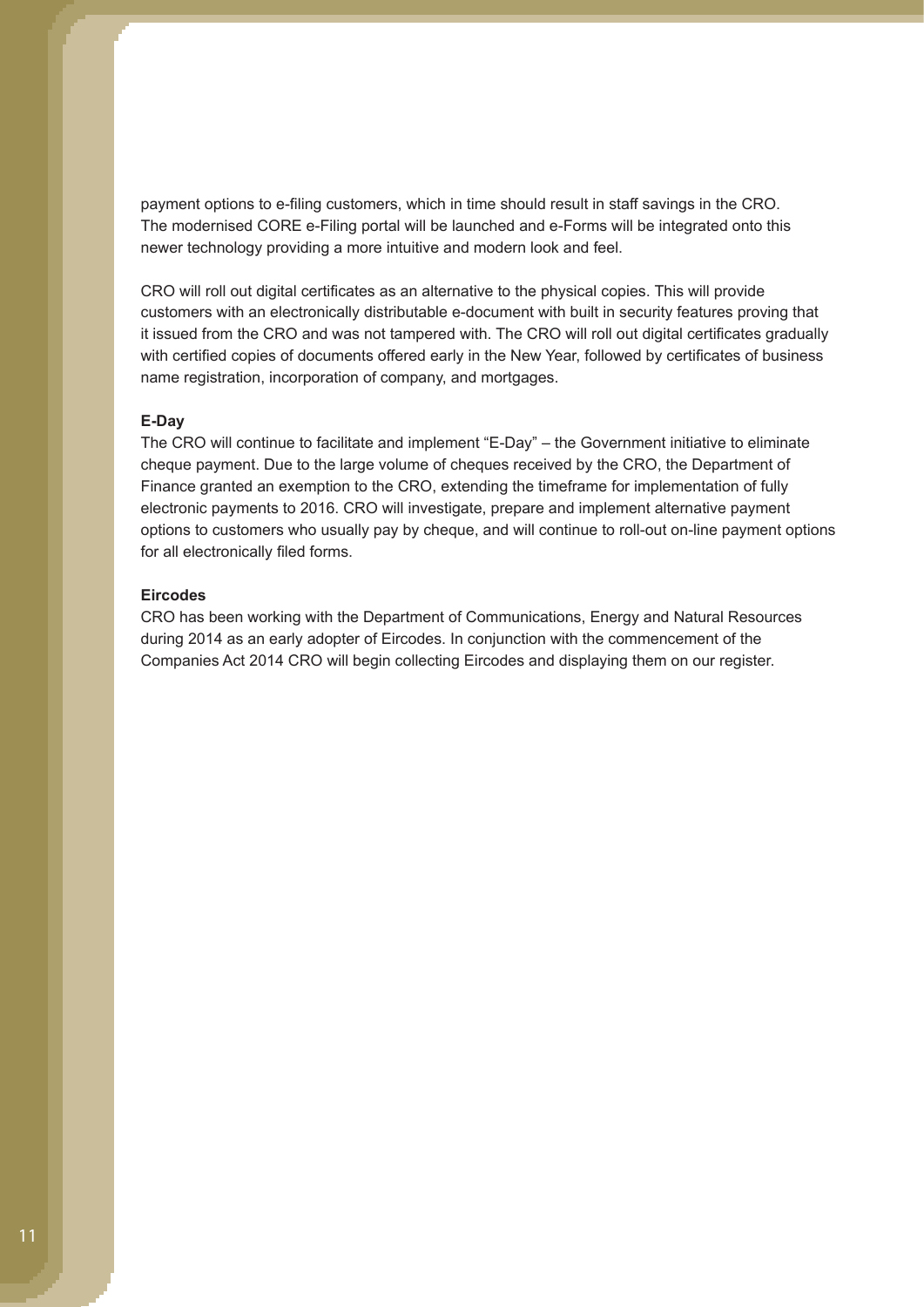# APPENDIX 1

# DETAILED STATISTICS

# Make up of Register and Activity on the Register

Make up of register of companies at end 2014

|                        | 2013    | $\%$  | 2014    | $\%$                     |
|------------------------|---------|-------|---------|--------------------------|
| <b>Private Limited</b> | 161,071 | 86.07 | 166,166 | 86.36                    |
| <b>Public Limited</b>  | 1,706   | 0.91  | 1,667   | 0.87                     |
| Unlimited              | 4,324   | 2.31  | 4,401   | 2.29                     |
| Guarantee              | 15,461  | 8.26  | 15,381  | 8.00                     |
| External               | 4,552   | 2.43  | 4,770   | 2.47                     |
| <b>EEIG</b>            | 25      | ۰     | 25      | $\overline{\phantom{a}}$ |
| Total                  | 187,139 |       | 192,410 |                          |

*Note : this table excludes companies in the course of liquidation*

## Activity on the register of companies in 2014

|                                                             | 2013     | 2014     | $% +/-$  |
|-------------------------------------------------------------|----------|----------|----------|
| <b>Total New Companies Registered</b>                       | 15,506   | 17,782   | $+14.68$ |
| of which                                                    |          |          |          |
| Private limited                                             | 14,727   | 17,018   | $+15.56$ |
| <b>Public Limited</b>                                       | 132      | 108      | $-18.18$ |
| Unlimited                                                   | 180      | 181      | $+0.56$  |
| Guarantee                                                   | 467      | 475      | $+1.71$  |
|                                                             |          |          |          |
| Restorations                                                |          |          |          |
| By Companies within one year of strike off                  | 638      | 556      |          |
| By the High Court or Circuit Court                          | 140      | 150      |          |
|                                                             |          |          |          |
| <b>Companies Dissolved</b>                                  | 13,583   | 13,008   |          |
|                                                             |          |          |          |
| Net Change                                                  | $+2,701$ | $+5,480$ |          |
|                                                             |          |          |          |
| Total number of new companies incorporated in 2014:         |          | 17,782   |          |
| Total number of companies dissolved during 2014:            |          |          | 13,008   |
| Total number of companies restored to the register in 2014: |          | 706      |          |

Number of single member companies on register: 57,830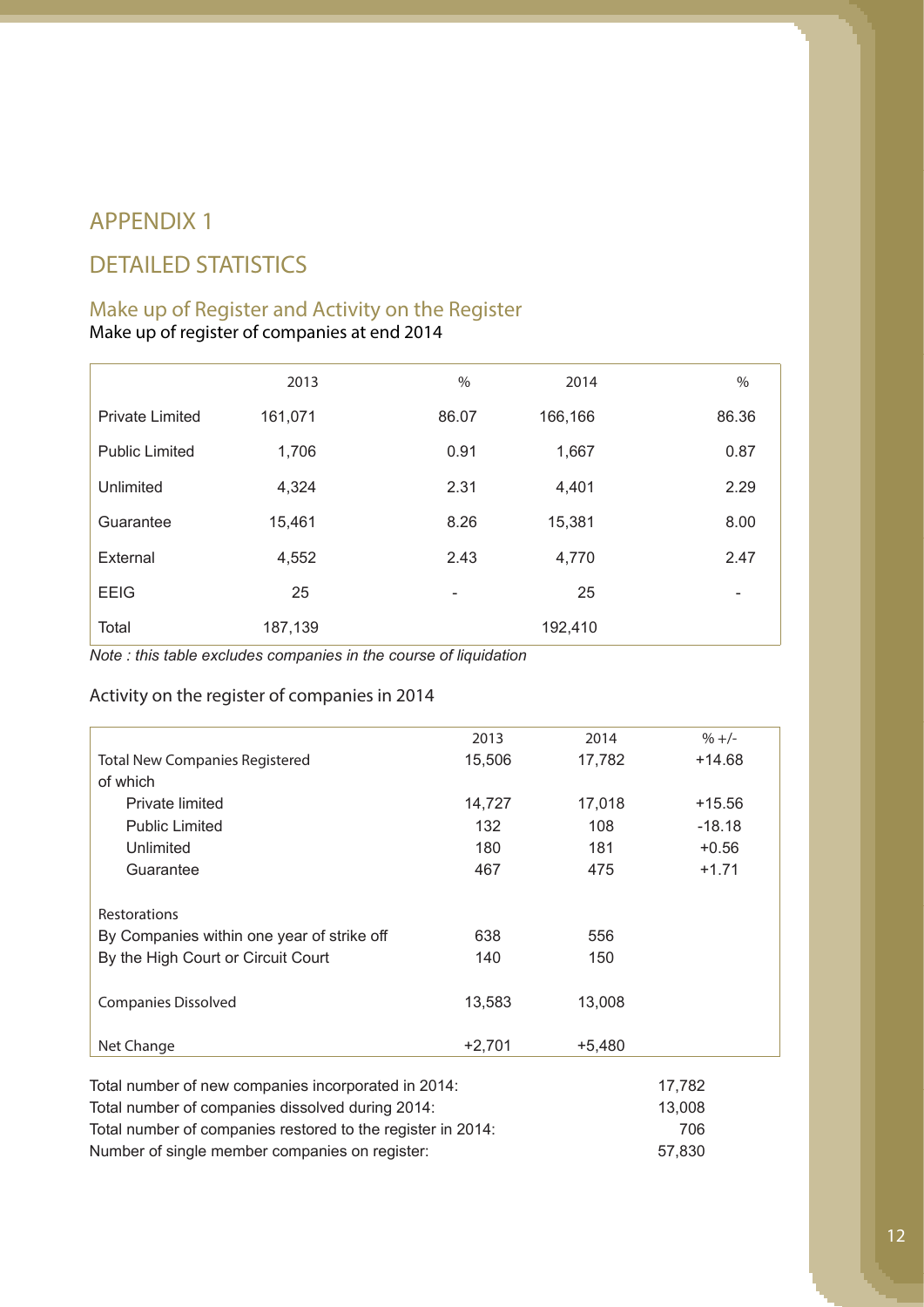

# Restoration of Companies to the Register

Section 311(8) and section 311A of the Companies Act, 1963, and section 12B(3) and section 12C of the Companies (Amendment) Act, 1982 provide for the restoration of a dissolved company to the Register of companies. A company may be restored to the Register by application to the:

- High Court before twenty years have elapsed from the date of dissolution;
- Circuit Court before twenty years have elapsed from the date of dissolution, where the applicant is a creditor;
- Registrar of Companies before twelve months have elapsed from the date of dissolution, where the application is made by or on behalf of the company.

| Year | Companies Restored to the Register | Companies on the Register | $\%$ |
|------|------------------------------------|---------------------------|------|
| 2009 | 975                                | 185,052                   | 0.5  |
| 2010 | 659                                | 185,608                   | 0.35 |
| 2011 | 739                                | 185,181                   | 0.4  |
| 2012 | 827                                | 184,549                   | 0.4  |
| 2013 | 778                                | 187,139                   | 0.4  |
| 2014 | 706                                | 192,410                   | 0.37 |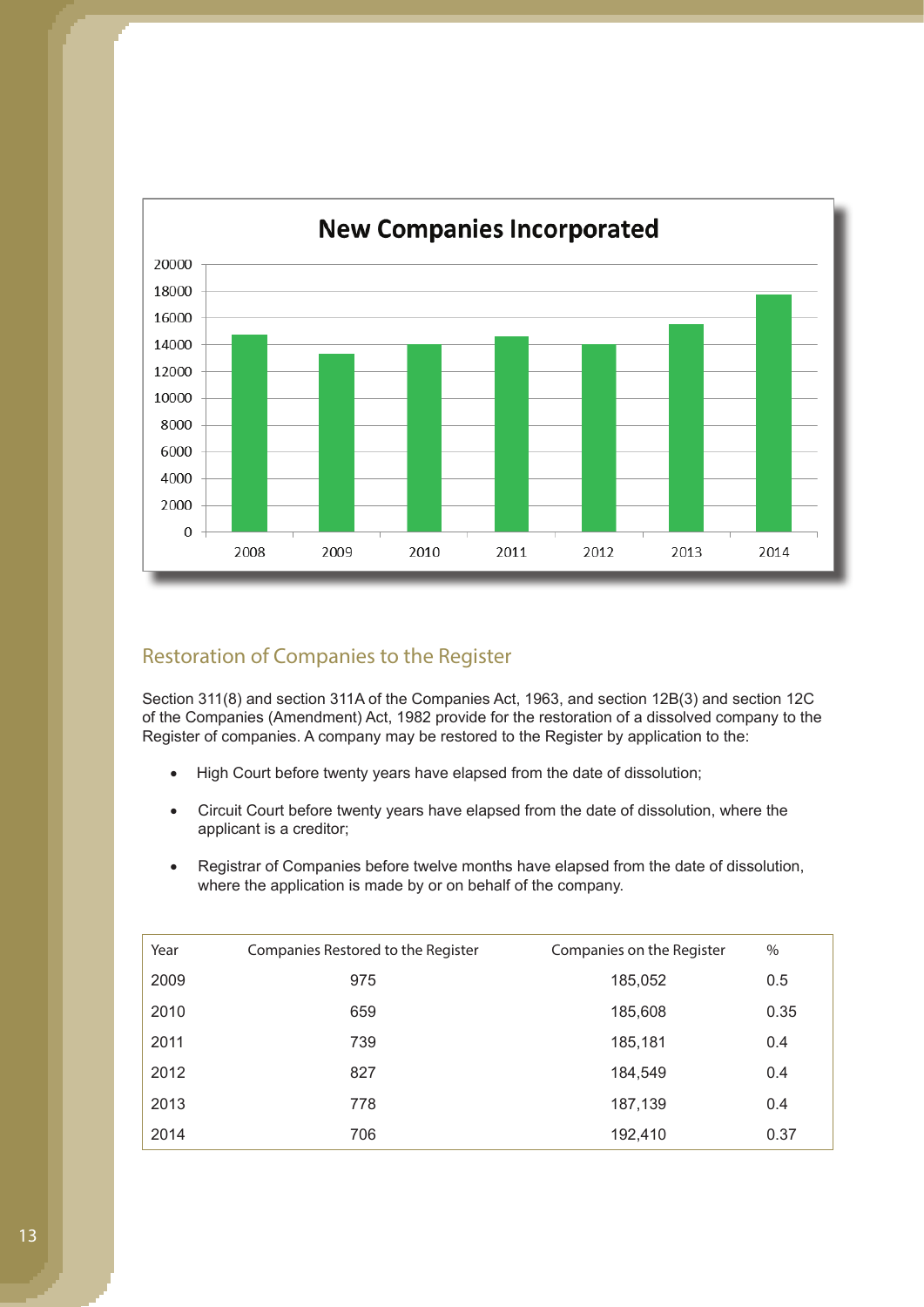# External Register

Companies on external register at 31 December 2014:

|                            | 2012  | 2013  | 2014  |
|----------------------------|-------|-------|-------|
| Branches (EU)              | 1,576 | 1,622 | 1,692 |
| Branches (Non-EU)          | 397   | 419   | 459   |
| Place of business          | 2,367 | 2,511 | 2,619 |
| Total on external register | 4,340 | 4,552 | 4,770 |



# Changes of Company Name

During 2014, a total of 2,001 company changes of name were approved. This figure includes companies which were directed to change name under Section 23 (2) of the Companies Act 1963. In 2013, there were 1,808 changes in company name and 1,770 in 2012.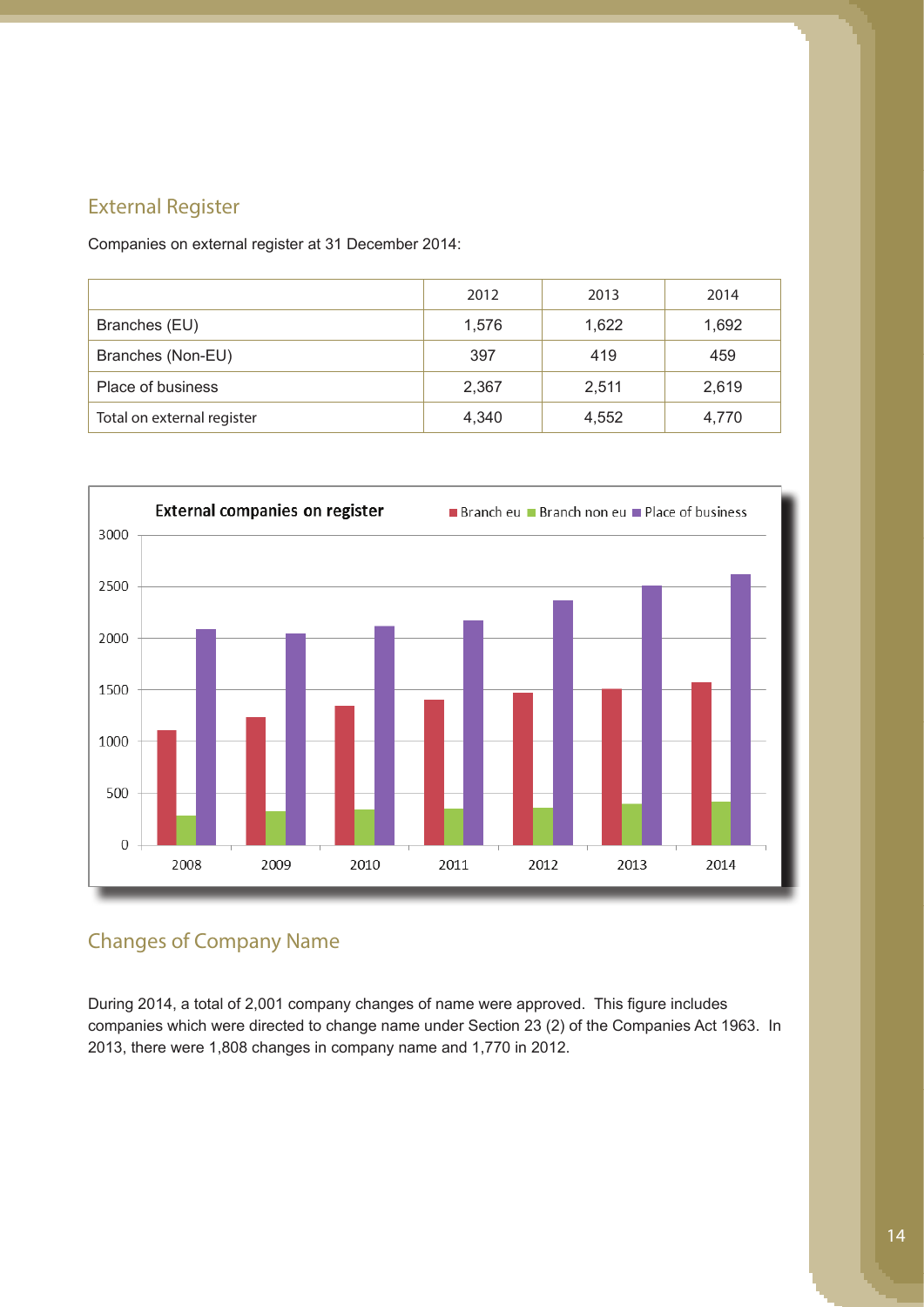# Cross Border Mergers

10 company acquisitions were completed using the Cross Border Merger legislation in 2014 while another 5 were absorbed (were deleted from register). 10 further absorptions were planned in 2014 but have not been completed to date. 30 companies have been acquired under the legislation to date. 55 absorptions have been completed to date.

| Year | Completed<br>Acquisitions | Completed<br>Absorptions | New Company |
|------|---------------------------|--------------------------|-------------|
| 2008 |                           |                          |             |
| 2009 | 5                         | 8                        |             |
| 2010 |                           |                          |             |
| 2011 |                           | 22                       |             |
| 2012 |                           |                          |             |
| 2013 |                           |                          |             |
| 2014 |                           |                          |             |

# Societas Europaea

1 PLC was re-registered a Societas Europaea in a foreign jurisdiction in 2014.

| Year | IN | <b>OUT</b> | <b>PLC</b> |
|------|----|------------|------------|
| 2008 |    |            |            |
| 2009 |    |            |            |
| 2010 |    |            |            |
| 2011 |    |            |            |
| 2012 | 2  |            |            |
| 2013 |    |            |            |
| 2014 |    |            |            |

# Investment Fund Migration

3 companies were registered in the State by way of continuation following inward migration under section 256F Companies Act 1990 as inserted by Section 3(j) of the Companies (Miscellaneous Provisions) Act 2009 in 2014

| Year | <b>Inward Migration</b> |
|------|-------------------------|
| 2010 |                         |
| 2011 | 16                      |
| 2012 | 2                       |
| 2013 | 2                       |
| 2014 | 3                       |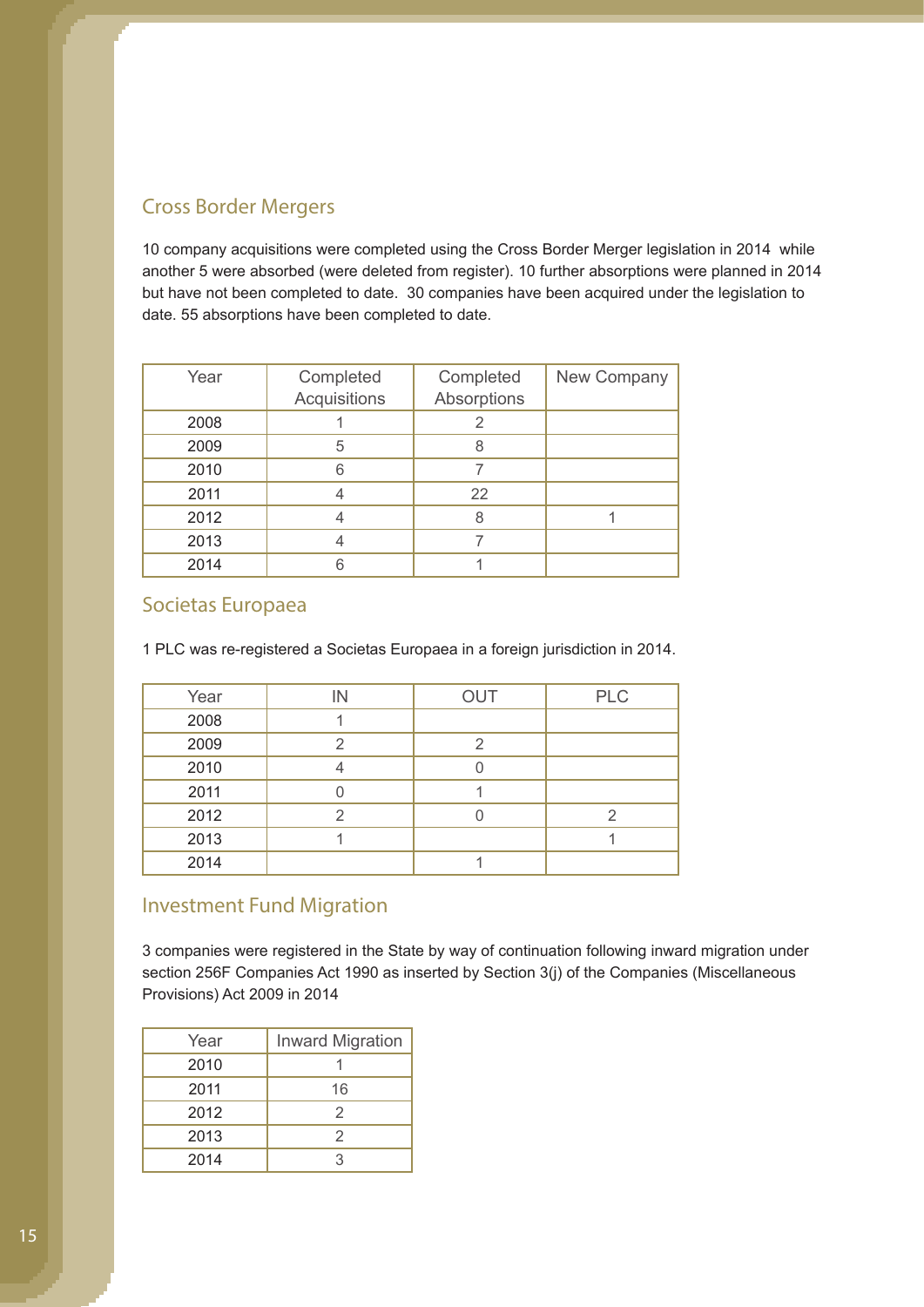# Permission To Omit "Limited"

In 2014 the following associations/companies were granted permission to omit "Limited" from their names:

| AUGUSTINIAN SCHOOLS TRUST                                           | 527558 |
|---------------------------------------------------------------------|--------|
| <b>BAT CONSERVATION IRELAND</b>                                     | 494343 |
| BOBBIE BASTOW GENETICS FOUNDATION                                   | 539838 |
| CATHOLIC COMMENT                                                    | 551143 |
| CHILD AID IRELAND-INDIA                                             | 502798 |
| <b>CHRIST CITY CHURCH</b>                                           | 545423 |
| COMMUNITY DEVELOPMENT ALLIANCE                                      | 549599 |
| COMMUNITY LAW AND MEDIATION                                         | 69771  |
| COUNTY WICKLOW CITIZENS INFORMATION SERVICE                         | 339769 |
| <b>CRAIC IN THE GRANITE</b>                                         | 544777 |
| <b>CROWN JESUS MINISTRIES</b>                                       | 546737 |
| DUBLIN & WICKLOW MOUNTAIN RESCUE TEAM                               | 551201 |
| DUBLIN BUDDHIST CENTRE (TRIRATNA)                                   | 473536 |
| <b>DUBLIN CITY VOLUNTEER CENTRE</b>                                 | 401909 |
| <b>EDUCATE MAGIS</b>                                                | 542387 |
| <b>EXTERN IRELAND</b>                                               | 383201 |
| <b>FINGLAS CABRA MABS</b>                                           | 327145 |
| FONDUIREACHT BHEALOIDEAS EIREANN (THE NATIONAL FOLKLORE FOUNDATION) | 553729 |
| FOROIGE THE NATIONAL YOUTH DEVELOPMENT ORGANISATION                 | 552248 |
| <b>FOURTH AGF TRUST</b>                                             | 541584 |
| <b>GALWAY CITY BAPTIST CHURCH</b>                                   | 542302 |
| <b>GRASTA CHRISTIAN SCHOOL</b>                                      | 525537 |
| <b>HOUSING ASSOCIATION FOR INTEGRATED LIVING</b>                    | 109465 |
| IMMANUEL GOSPEL MISSION CHURCH                                      | 551525 |
| ISLAMIC CULTURAL CENTRE SWORDS (ICCS)                               | 546969 |
| MARANATHA CHRISTIAN COMMUNITY CHURCH WATERFORD                      | 547798 |
| <b>MERCY UNIVERSITY HOSPITAL CORK</b>                               | 353064 |
| MISSIONARIES OF AFRICA (WHITE FATHERS)                              | 347328 |
| NIGERIAN COMMUNITY CORK IRELAND                                     | 553468 |
| NORTH EAST CANCER RESEARCH AND EDUCATION TRUST                      | 486236 |
| OPEN KNOWLEDGE IRELAND                                              | 543222 |
| POPICAL ISLAND                                                      | 537764 |
| POS CHILDREN'S EDUCATION FUND                                       | 541773 |
| PRESENTATION BROTHERS (IRELAND)                                     | 535344 |
| RELIGIOUS OF THE SACRED HEART OF MARY (IRELAND)                     | 400667 |
| REMAR RECOVERY HOME                                                 | 545055 |
| <b>REMEMBER US</b>                                                  | 546894 |
| RESCUE CHURCH DUBLIN                                                | 545613 |
| RHD HOSPITAL SERVICES                                               | 549028 |
| ROYAL FRIENDS CLUB, IRELAND                                         | 543863 |
| ROYAL VICTORIA EYE AND EAR HOSPITAL RESEARCH FOUNDATION             | 514473 |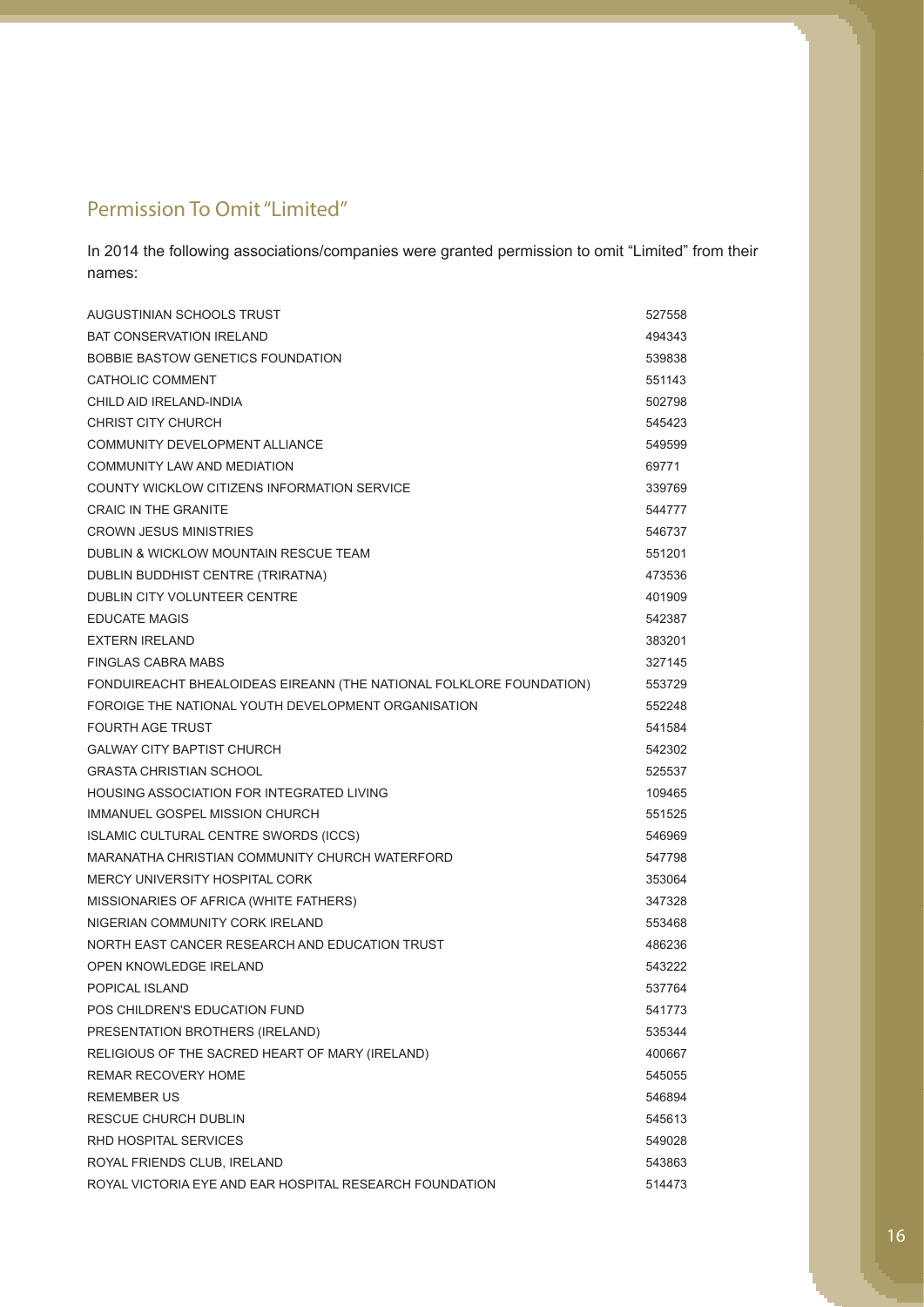Permission to Omit Limited from name (cntd)

| SISTERS OF ST. JOSEPH OF CHAMBERY                                 | 51586  |
|-------------------------------------------------------------------|--------|
| THE ALGAEBASE FOUNDATION                                          | 550628 |
| THE ASSOCIATION FOR THE STUDY OF OBESITY ON THE ISLAND OF IRELAND | 551808 |
| THE IRISH WHISKEY ASSOCIATION                                     | 539839 |
| THE MARY RAFTERY JOURNALISM FUND                                  | 537903 |
| THE NATIONAL CHILDREN'S RESEARCH CENTRE                           | 551661 |
| THE SHEKINAH PROGRAMME                                            | 551303 |
| THE YEATS FOUNDATION                                              | 550464 |
| TRANSFORMATION INITIATIVE PATRONS OF NIGERIA (EUROPE)             | 549961 |
| TRANSPARENCY LEGAL ADVICE CENTRE                                  | 552538 |
| TRIPLE 'A' FOUNDATION FOR CULTURAL HERITAGE (AFRO-CARIBBEAN)      | 543299 |
| UPLIFT - A PEOPLE POWERED COMMUNITY                               | 544851 |
| <b>VOLUNTEER STROKE SCHEME</b>                                    | 105235 |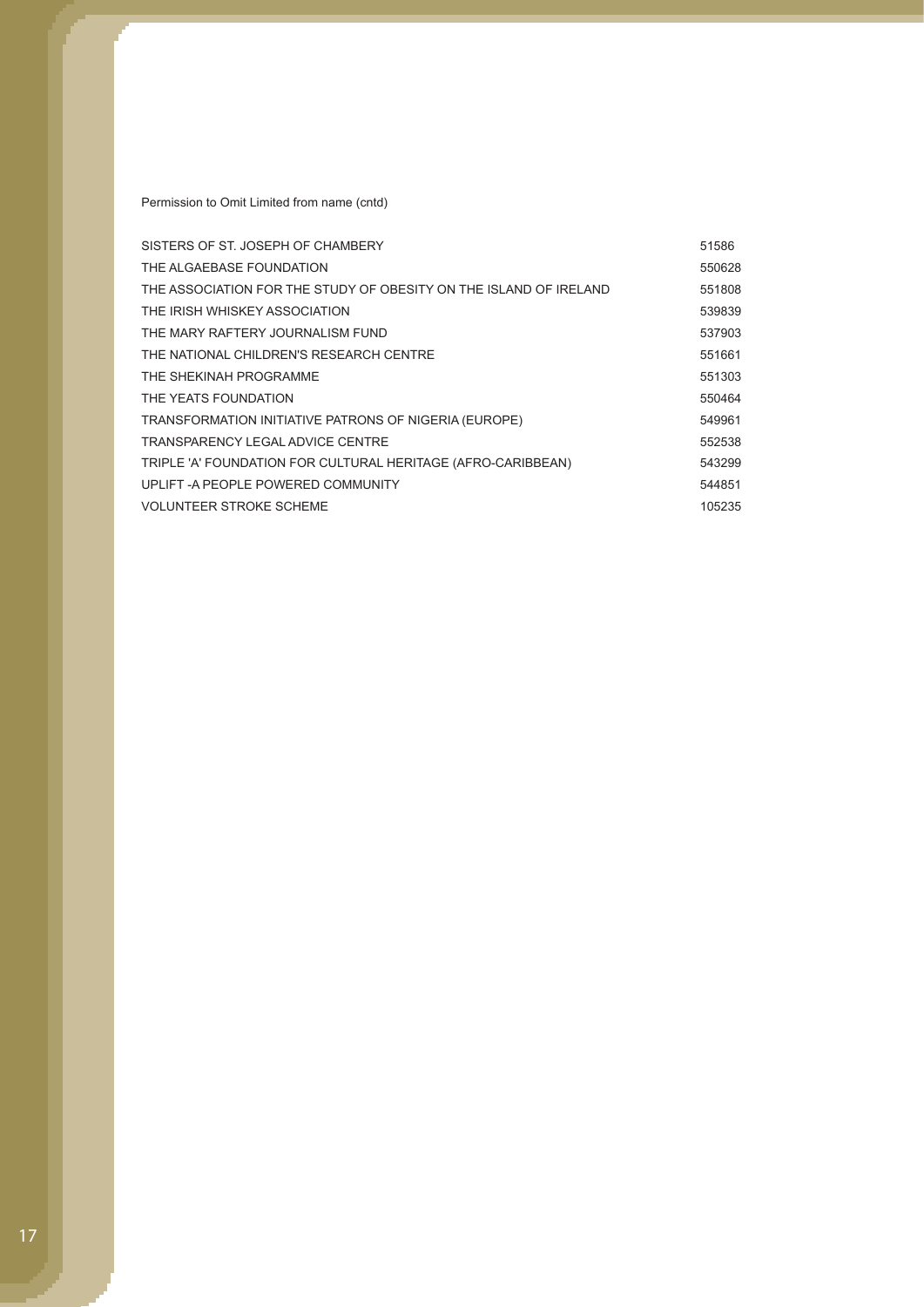# Enforcement Activities for 2014

# Strike Off Process

| Companies dissolved (struck off for failure to file returns)                              | 6.840 |
|-------------------------------------------------------------------------------------------|-------|
| Companies dissolved under Section 882 of Consolidated Finance Acts (Revenue<br>Strikeoff) |       |
| Companies dissolved (voluntary strikeoff)                                                 | 4.309 |

# Company Prosecutions

| Number of companies prosecuted | 66      |
|--------------------------------|---------|
| Number of companies convicted  | 34      |
| Total amount of fines imposed  | €40,750 |
| Average fine imposed           | €1,200  |

# Solvency

## Receiverships

|                                                           | 2007 | 2008 | 2009 |     |     |     | 2010 2011 2012 2013 2014        |     |
|-----------------------------------------------------------|------|------|------|-----|-----|-----|---------------------------------|-----|
| Companies in receivership: year end 233 259               |      |      |      |     |     |     | 427 732 1,146 1,790 2,140 2,498 |     |
| Companies which went into<br>receivership during the year | 14   | 59   | 205  | 388 | 533 | 654 | 553                             | 462 |

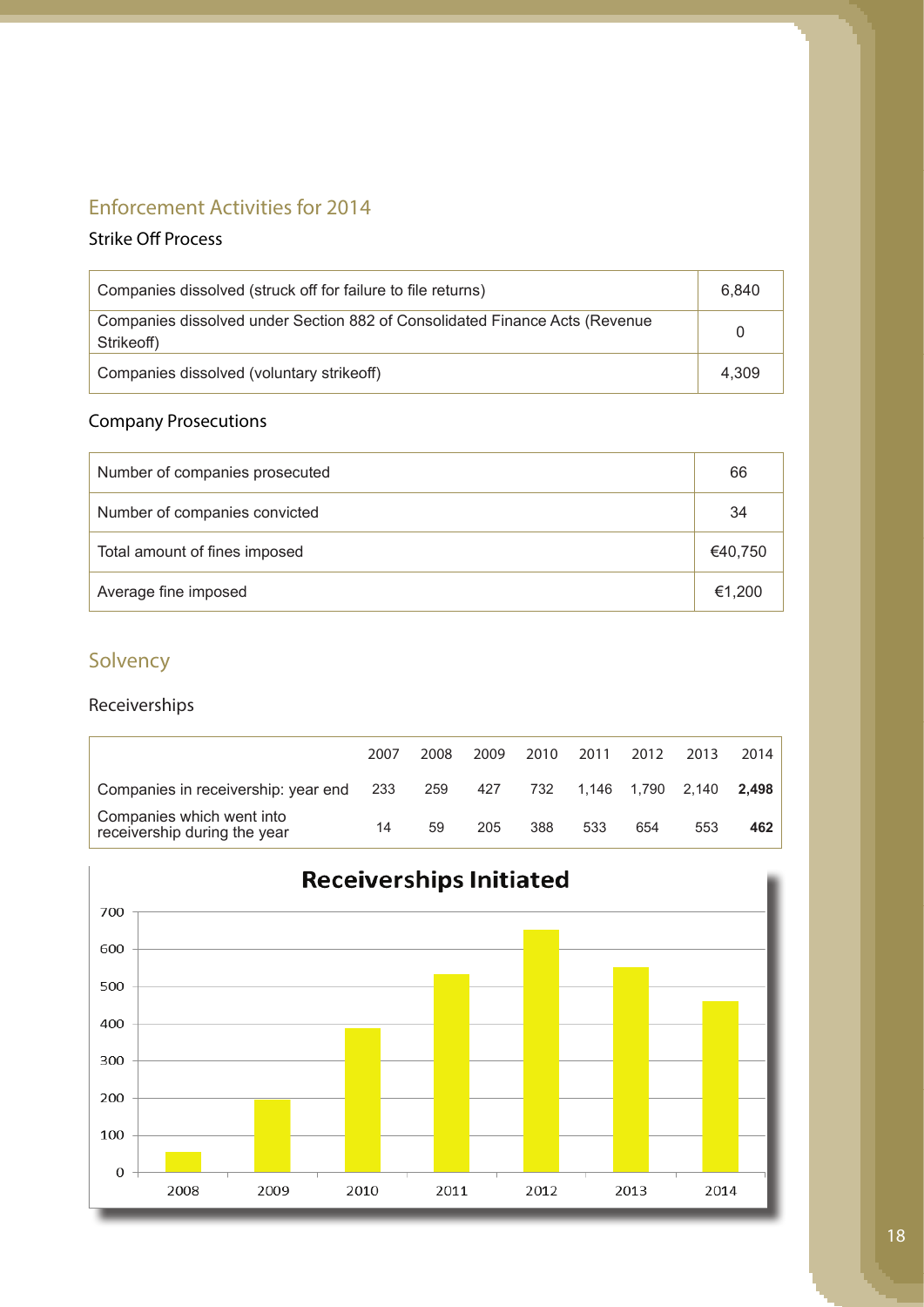# Examinership notifications received

|                                                              | 2012 | 2013 | 2014         |
|--------------------------------------------------------------|------|------|--------------|
| Application to the court for the appointment of an examiner: | 43   | 39   | 31           |
| Court order appointing an examiner :                         | 32   | 24   | 35           |
| Court order appointing interim examiner :                    | 16   | 15   | 25           |
| Court order confirming scheme of arrangements :              | 15   | 15   | 24           |
| Court order amending scheme of arrangements :                | 0    | 0    | 13           |
| Court order ceasing protection from the court:               | 1    | 0    | $\mathbf{2}$ |
| Examinerships in force at year end :                         | 19   | 19   |              |

# Examinerships

27 companies went into examinership in 2014. By year end, 17 had returned to normal status, 1 had entered creditors liquidation, 2 entered receivership and 7 companies were in examinership.

## Liquidations by type notified to CRO

|                            | 2007  | 2008  | 2009  | 2010  | 2011  | 2012  | 2013  | 2014  |
|----------------------------|-------|-------|-------|-------|-------|-------|-------|-------|
| <b>Members Voluntary</b>   | 1.055 | 1.051 | 1,158 | 899   | 1,054 | 919   | 848   | 1,001 |
| <b>Creditors Voluntary</b> | 298   | 530   | 1.124 | 1,258 | 1,311 | 1,210 | 1,043 | 929   |
| <b>Court Liquidations</b>  | 36    | 83    | 121   | 128   | 99    | 107   | 76    | 78    |
| Total                      | 1.389 | 1.664 | 2,403 | 2,285 | 2,464 | 2,236 | 1,967 | 2,008 |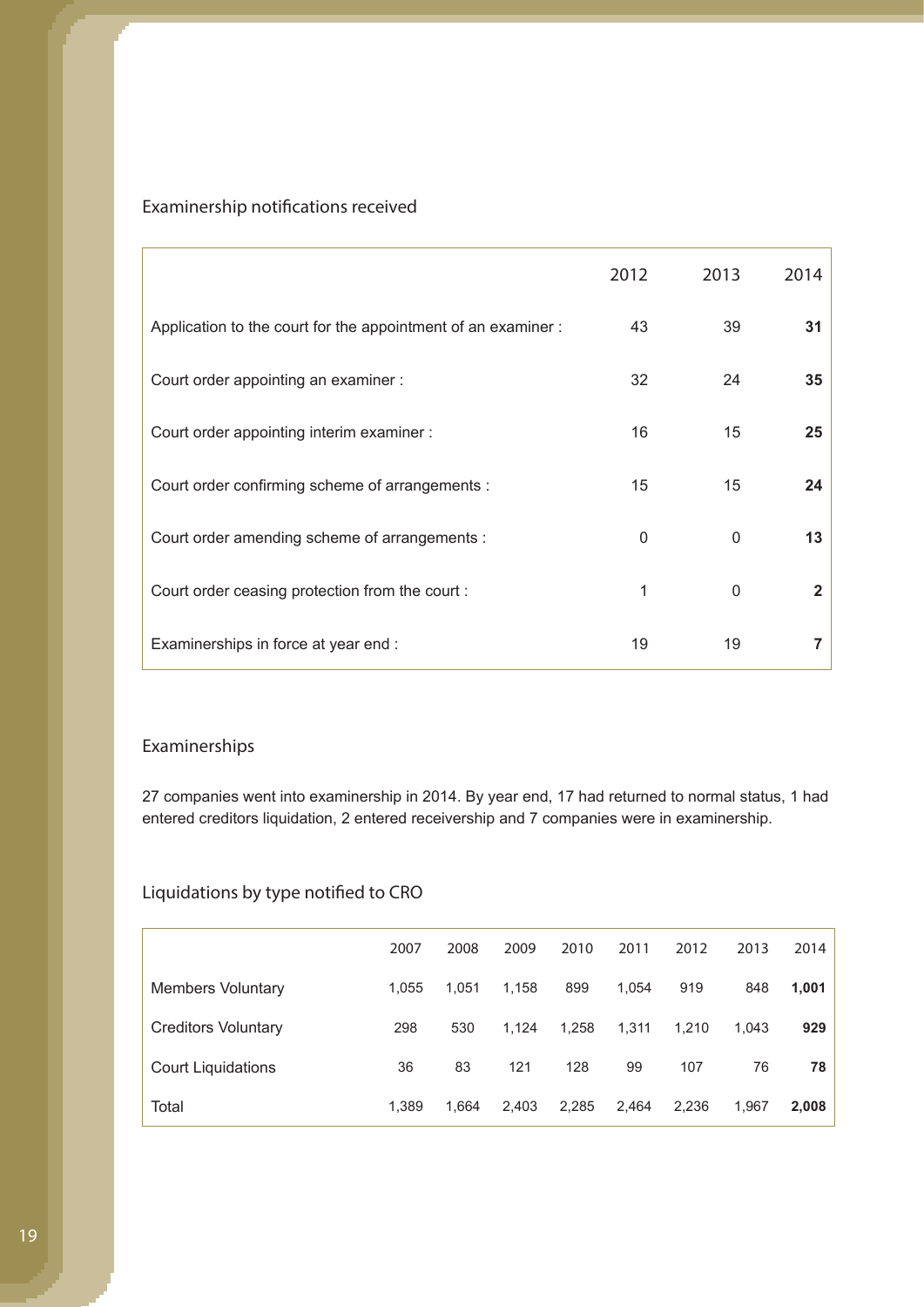



Companies in liquidation

| 2014 | 8,176                           |
|------|---------------------------------|
| 2013 | 8,097                           |
| 2012 | 7,938                           |
| 2011 | 6,680                           |
| Year | Number in course of liquidation |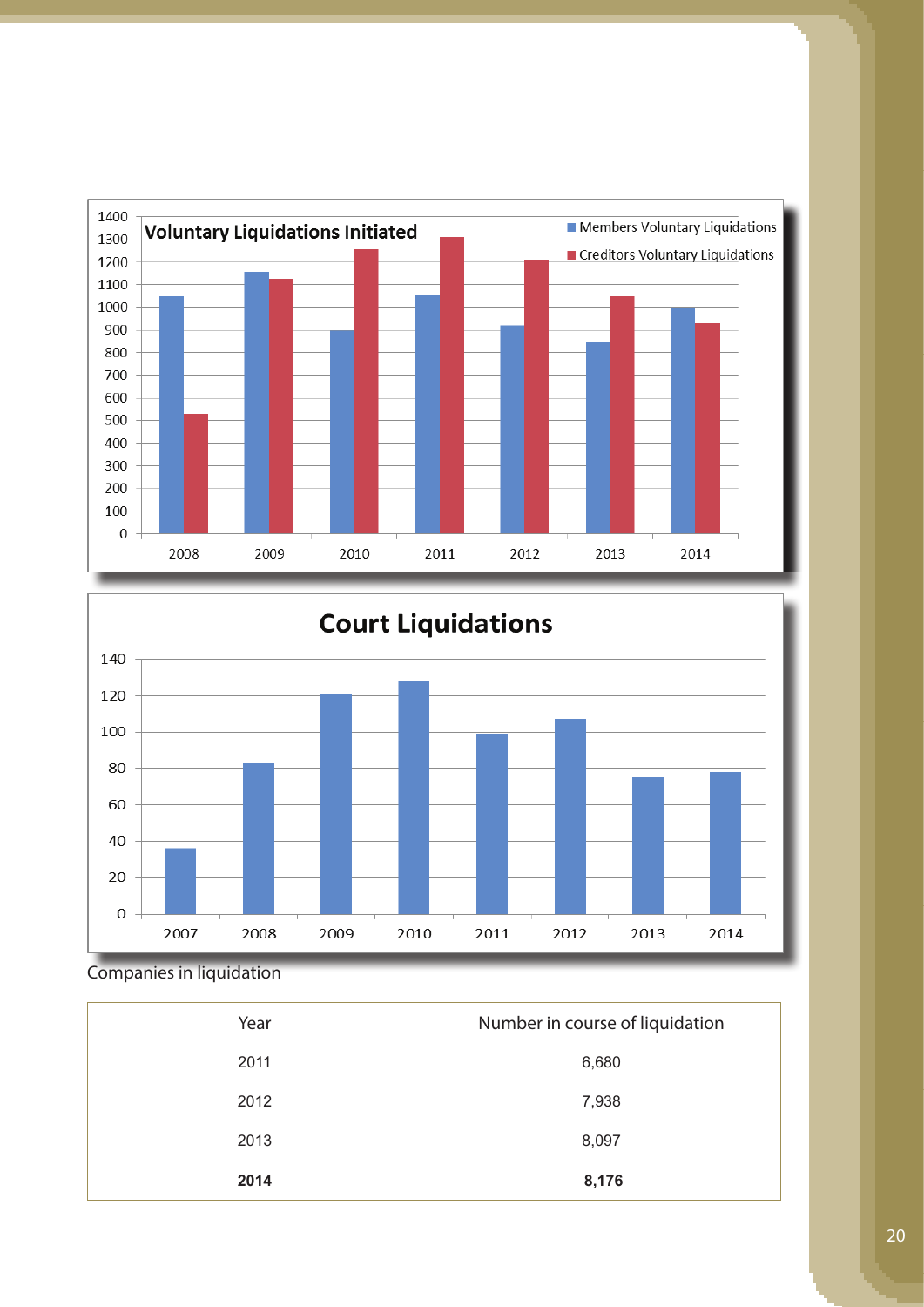# Notifications That Proper Books Were Not Kept

In accordance with the provisions of section 194 of the Companies Act 1990, the Registrar received notices in respect of the following companies during 2014:

| H & C AGRICULTURAL CONTRACTORS LIMITED<br>371084<br>ANNECTO TELECOM LIMITED<br>380845<br>MARTIN WALDRON & COMPANY LIMITED<br>305504<br>ABAN DRILLING SERVICES LIMITED<br>475765 | <b>Company Name</b>             | Company Number |
|---------------------------------------------------------------------------------------------------------------------------------------------------------------------------------|---------------------------------|----------------|
|                                                                                                                                                                                 |                                 |                |
|                                                                                                                                                                                 |                                 |                |
|                                                                                                                                                                                 |                                 |                |
|                                                                                                                                                                                 |                                 |                |
|                                                                                                                                                                                 | KARL LAFFERTY TRANSPORT LIMITED | 411484         |
| <b>BALLYHYLAND CONSTRUCTION SERVICES LIMITED</b><br>377870                                                                                                                      |                                 |                |
| <b>GARBALLY (MANUFACTURING) LIMITED</b><br>155189                                                                                                                               |                                 |                |
| <b>TOMPKINS LIMITED</b><br>104833                                                                                                                                               |                                 |                |
| ANGEL PARK EATERY LIMITED<br>453173                                                                                                                                             |                                 |                |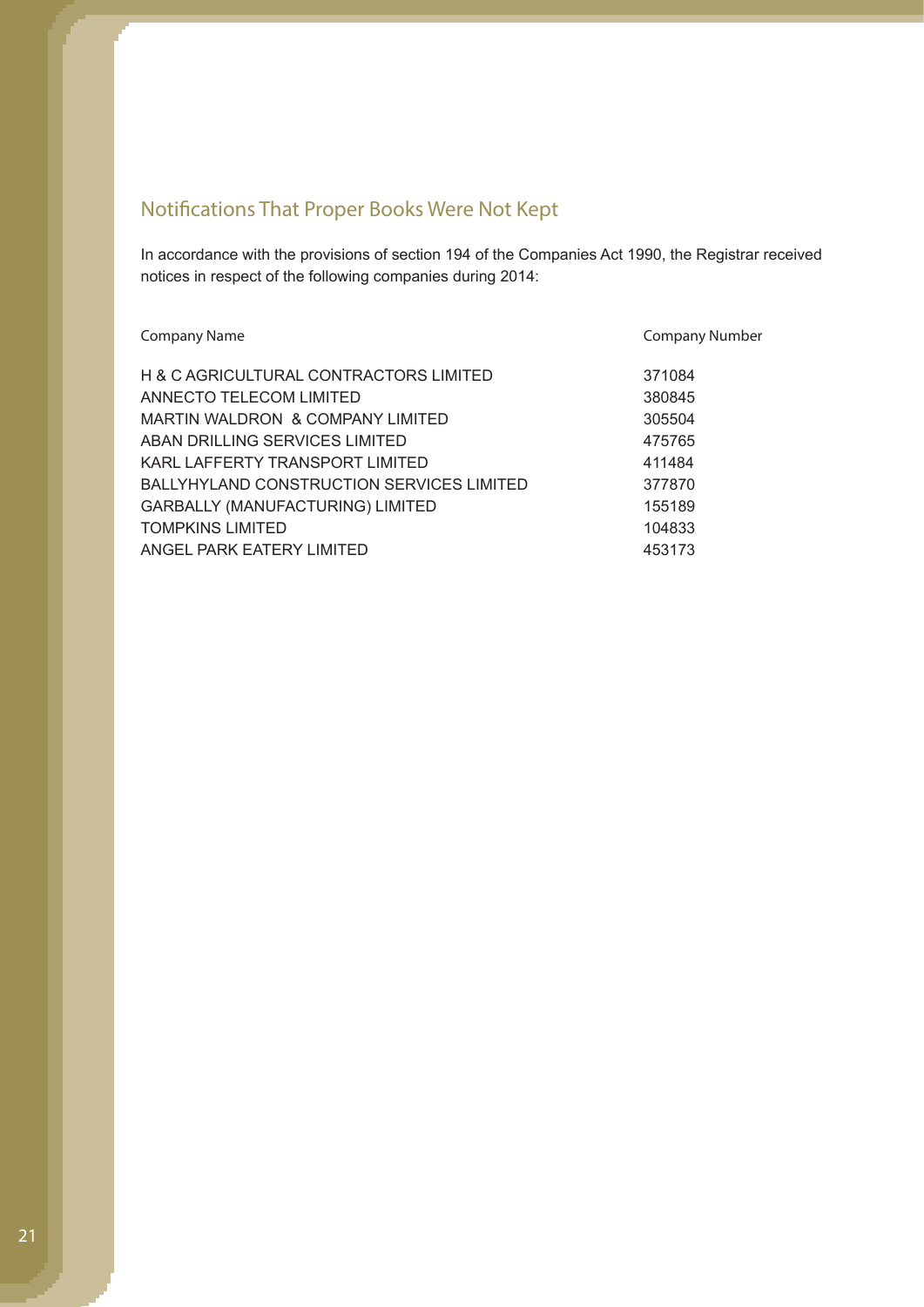# Registration of Prospectuses

#### Prospectuses

The Investment Funds, Companies and miscellaneous provisions Act 2005 and SI 324 /2005 which gave effect to the Prospectus Directive 2003/71/EC were enacted in June 2005. All prospectuses over €2,500,000 require prior approval by the Central Bank. Only those relating to Irish registered companies may then be presented to the CRO for registration.

**Local offers** defined as such by being less than €2,500,000 whether for Irish or foreign registered companies should be presented to the CRO for registration.

Domestic Prospectuses over €2,500,000

118 companies registered in the state submitted prospectuses during the year. Prospectuses were registered by the following companies:

ABERDEEN SVG PRIVATE EQUITY FUND OF FUNDS PUBLIC LIMITED COMPANY ACTAVIS PUBLIC LIMITED COMPANY AIB MORTGAGE BANK ALFA BOND ISSUANCE PUBLIC LIMITED COMPANY ALFA HOLDING ISSUANCE PUBLIC LIMITED COMPANY ALLIED IRISH BANKS PUBLIC LIMITED COMPANY AMETHYST STRUCTURED FINANCE PUBLIC LIMITED COMPANY AMINEX PUBLIC LIMITED COMPANY APPLETREE SECURITIES LIMITED AQUARIUS + INVESTMENTS PUBLIC LIMITED COMPANY ARCADE FINANCE PUBLIC LIMITED COMPANY ARYZTA EURO FINANCE LIMITED AVOCA CLO XI LIMITED AVOCA CLO XII LIMITED BANK OF IRELAND MORTGAGE BANK BEECHWOOD STRUCTURED FINANCE PUBLIC LIMITED COMPANY BILKREDITT 6 LIMITED BOOST ISSUER PUBLIC LIMITED COMPANY BROOKFIELDS CAPITAL PUBLIC LIMITED COMPANY CARLYLE GLOBAL MARKET STRATEGIES EURO CLO 2014-2 LIMITED CARLYLE GLOBAL MARKET STRATEGIES EURO CLO 2014-3 LIMITED CLOVERIE PUBLIC LIMITED COMPANY CONTINUUM GLOBAL FINANCE PUBLIC LIMITED COMPANY CORSAIR FINANCE (IRELAND) LIMITED CRH FINANCE LIMITED CVC CORDATUS LOAN FUND III LIMITED CVC CORDATUS LOAN FUND IV LIMITED DBINVESTOR SOLUTIONS PUBLIC LIMITED COMPANY DECO 2014-TULIP LIMITED EBS MORTGAGE FINANCE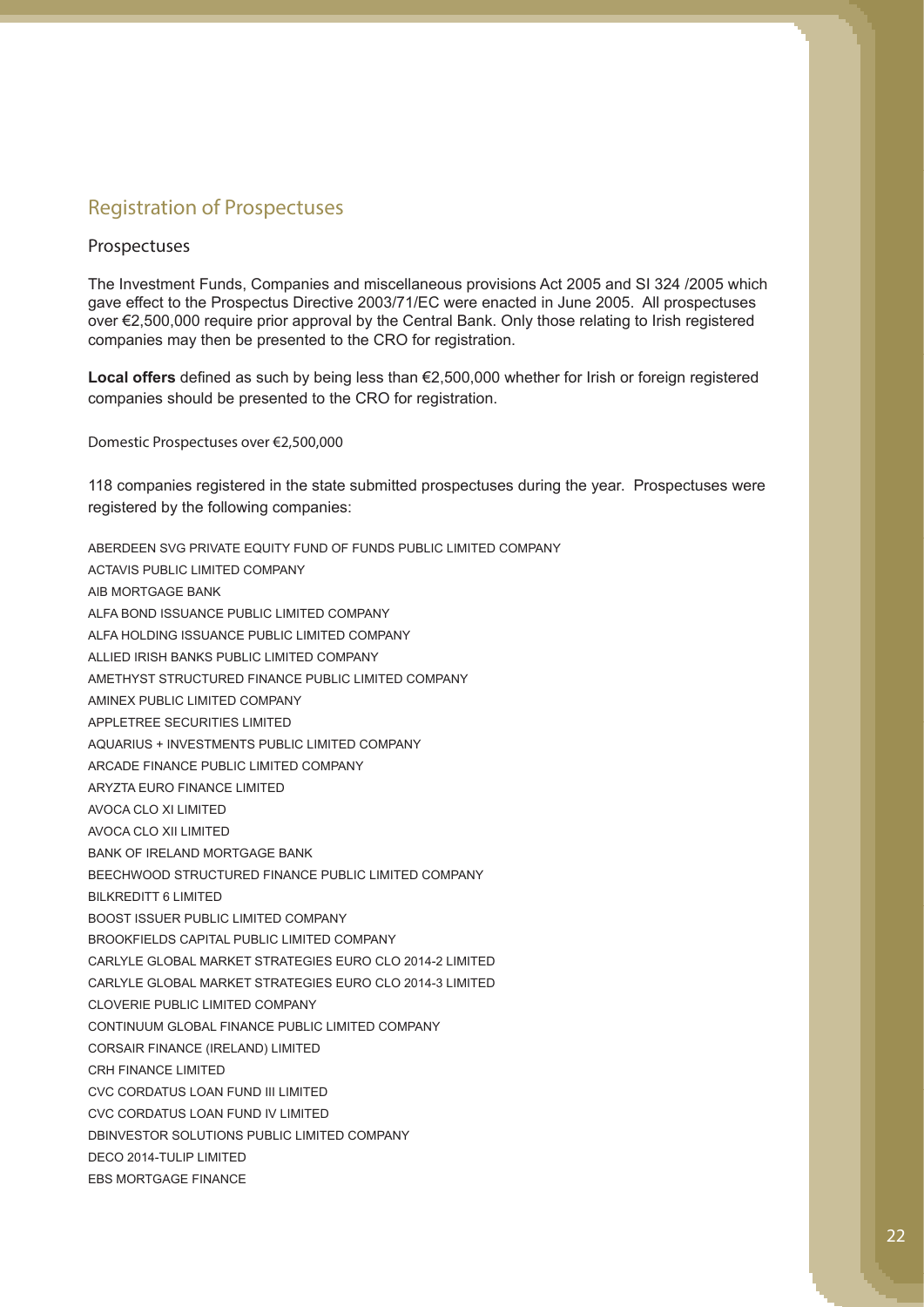#### Domestic contd

EM FALCON LIMITED

- EMERALD CAPITAL LIMITED
- EPERON FINANCE PUBLIC LIMITED COMPANY
- ESB FINANCE LIMITED
- ESPACCIO SECURITIES PUBLIC LIMITED COMPANY
- FASTNET SECURITIES 10 LIMITED
- FGA CAPITAL IRELAND PUBLIC LIMITED COMPANY
- GALAXY CAPITAL PUBLIC LIMITED COMPANY
- GLACIER SECURITIES LIMITED
- GPB EUROBOND FINANCE PUBLIC LIMITED COMPANY
- GREEN REIT PUBLIC LIMITED COMPANY
- GREENSTREET STRUCTURED FINANCIAL PRODUCTS PUBLIC LIMITED COMPANY
- GUARDIAN LOAN OPPORTUNITIES LIMITED
- HARVEST CLO IX LIMITED
- HARVEST CLO VIII LIMITED
- HARVEST CLO X LIMITED
- HIBERNIA REIT PUBLIC LIMITED COMPANY
- HOLLAND PARK CLO LIMITED
- IBERDROLA FINANCE IRELAND LIMITED
- ICE GLOBAL CREDIT (DCAM) FUND LIMITED
- IRIDIUM CAPITAL PUBLIC LIMITED COMPANY
- IRISH RESIDENTIAL PROPERTIES REIT PUBLIC LIMITED COMPANY
- KRONBORG LIMITED
- LIBRETTO CAPITAL PUBLIC LIMITED COMPANY
- LUNAR FUNDING V PUBLIC LIMITED COMPANY
- LUNAR FUNDING VII PUBLIC LIMITED COMPANY
- MAINSTAY MEDICAL INTERNATIONAL PUBLIC LIMITED COMPANY
- NEWHAVEN CLO, LIMITED
- NIMROD CAPITAL PUBLIC LIMITED COMPANY
- NOVUS CAPITAL PUBLIC LIMITED COMPANY
- OPAL FINANCIAL PRODUCTS PUBLIC LIMITED COMPANY
- PHOENIX PARK CLO LIMITED
- PREMIUM GREEN PUBLIC LIMITED COMPANY
- PROFILE FINANCE PUBLIC LIMITED COMPANY
- RECOLTE SECURITIES PUBLIC LIMITED COMPANY
- RICHMOND PARK CLO LIMITED
- RS INDEX FUNDING SOLUTIONS NO.1 LIMITED
- RS INDEX FUNDING SOLUTIONS NO.10 LIMITED
- RS INDEX FUNDING SOLUTIONS NO.11 LIMITED
- RS INDEX FUNDING SOLUTIONS NO.12 LIMITED
- RS INDEX FUNDING SOLUTIONS NO.13 LIMITED
- RS INDEX FUNDING SOLUTIONS NO.14 LIMITED
- RS INDEX FUNDING SOLUTIONS NO.15 LIMITED
- RS INDEX FUNDING SOLUTIONS NO.16 LIMITED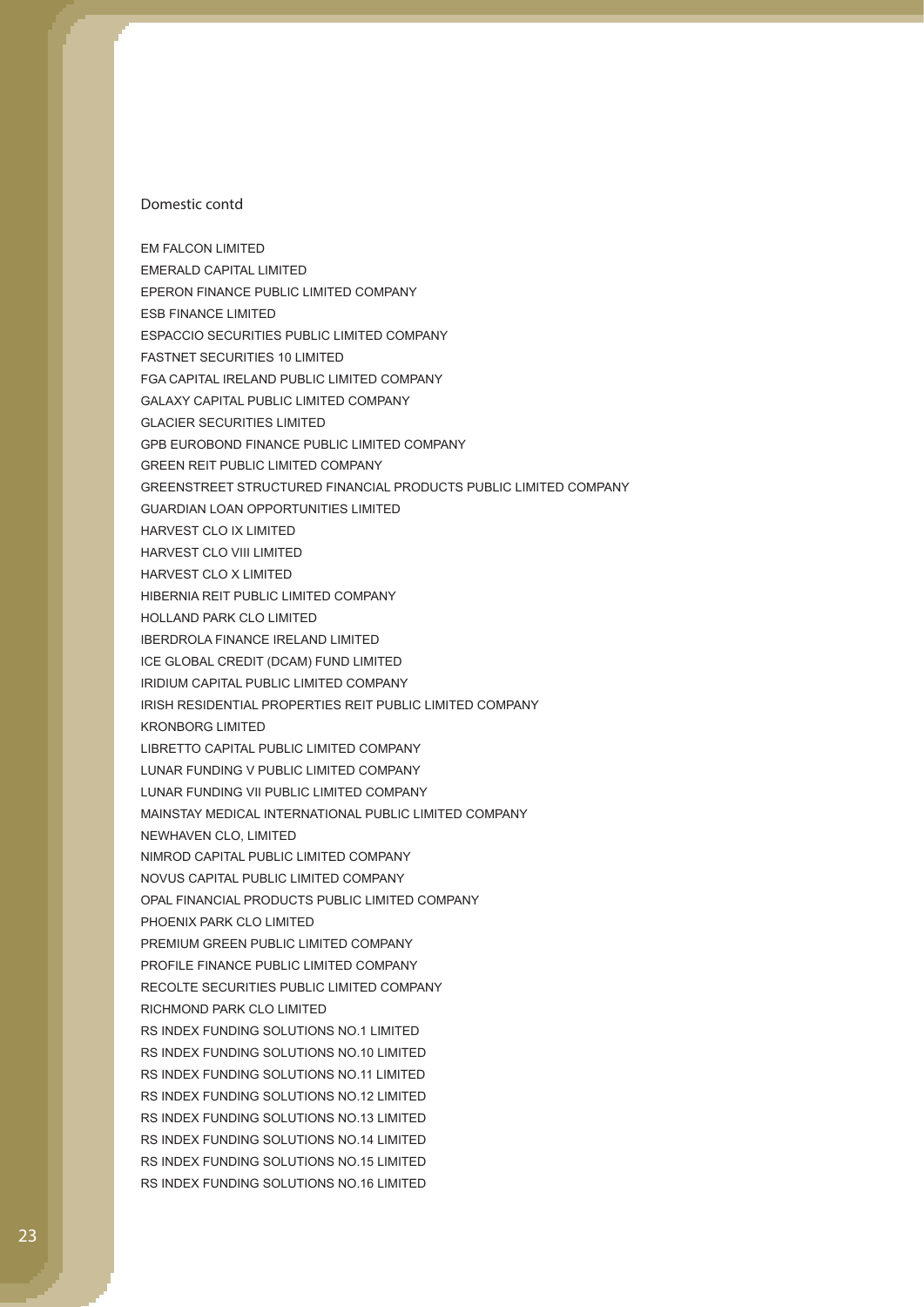#### Domestic contd

RS INDEX FUNDING SOLUTIONS NO.17 LIMITED RS INDEX FUNDING SOLUTIONS NO.18 LIMITED RS INDEX FUNDING SOLUTIONS NO.19 LIMITED RS INDEX FUNDING SOLUTIONS NO.2 LIMITED RS INDEX FUNDING SOLUTIONS NO.20 LIMITED RS INDEX FUNDING SOLUTIONS NO.3 LIMITED RS INDEX FUNDING SOLUTIONS NO.4 LIMITED RS INDEX FUNDING SOLUTIONS NO.5 LIMITED RS INDEX FUNDING SOLUTIONS NO.6 LIMITED RS INDEX FUNDING SOLUTIONS NO.7 LIMITED RS INDEX FUNDING SOLUTIONS NO.8 LIMITED RS INDEX FUNDING SOLUTIONS NO.9 LIMITED RUBRIKA FINANCE COMPANY LIMITED RYANAIR LIMITED RZD CAPITAL PUBLIC LIMITED COMPANY SADEREA LIMITED SANTANDER INTERNATIONAL PRODUCTS PUBLIC LIMITED COMPANY SC POLAND AUTO 2014-1 LIMITED SECURED MULTI ASSET REPACKAGING TRUST PUBLIC LIMITED COMPANY SHAMROCK CAPITAL PUBLIC LIMITED COMPANY SIGNUM FINANCE 1 PUBLIC LIMITED COMPANY SIGNUM FINANCE II PUBLIC LIMITED COMPANY SIGNUM FINANCE III PUBLIC LIMITED COMPANY SIGNUM FINANCE V PUBLIC LIMITED COMPANY SILVERSTATE FINANCIAL INVESTMENTS PUBLIC LIMITED COMPANY SORRENTO PARK CLO LIMITED SOURCE COMMODITY MARKETS PUBLIC LIMITED COMPANY SOURCE PHYSICAL MARKETS PUBLIC LIMITED COMPANY STARLING FINANCE PUBLIC LIMITED COMPANY STRATUS CAPITAL PUBLIC LIMITED COMPANY SUNSHINE SECURITIES LIMITED TAURUS 2014 FR-1 LIMITED TAURUS CMBS UK 2014-1 LIMITED TRANSALP 1 SECURITIES PUBLIC LIMITED COMPANY TRANSALP 2 SECURITIES PUBLIC LIMITED COMPANY TRANSALP 3 SECURITIES PUBLIC LIMITED COMPANY VESPUCCI STRUCTURED FINANCIAL PRODUCTS PUBLIC LIMITED COMPANY VIGADO CAPITAL PUBLIC LIMITED COMPANY VOYCE INVESTMENTS PUBLIC LIMITED COMPANY VTB-LEASING CAPITAL LIMITED WATERFORD CAPITAL INVESTMENTS PUBLIC LIMITED COMPANY WAVES FINANCIAL INVESTMENTS PUBLIC LIMITED COMPANY WILLOW NO.2 (IRELAND) PUBLIC LIMITED COMPANY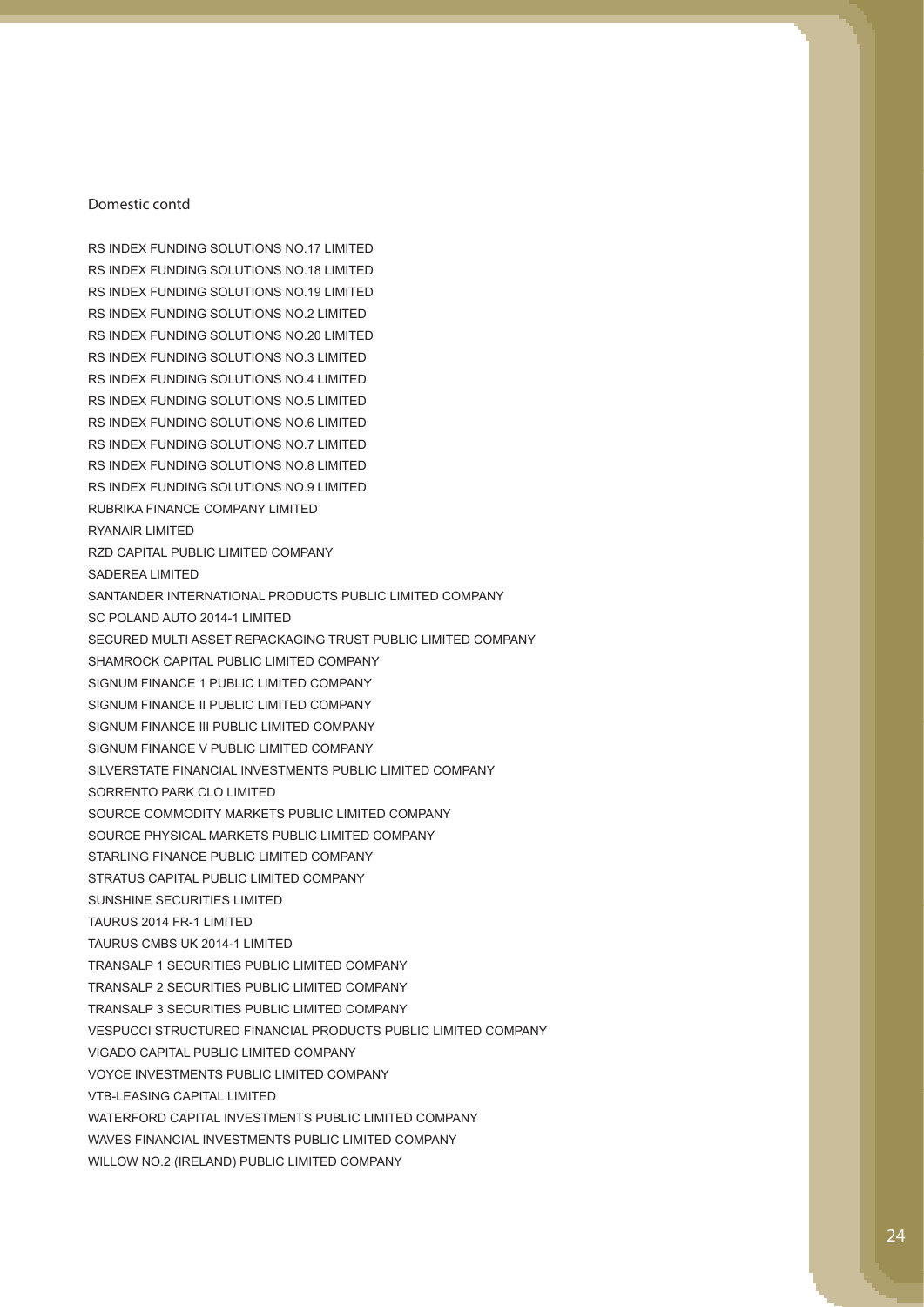## Local Offerings – Domestic

BOSTON SCIENTIFIC CLONMEL LIMITED CANADA LIFE GROUP SERVICES LIMITED DPS ENGINEERING HOLDINGS LIMITED NORISH PUBLIC LIMITED COMPANY PRAMERICA SYSTEMS IRELAND LIMITED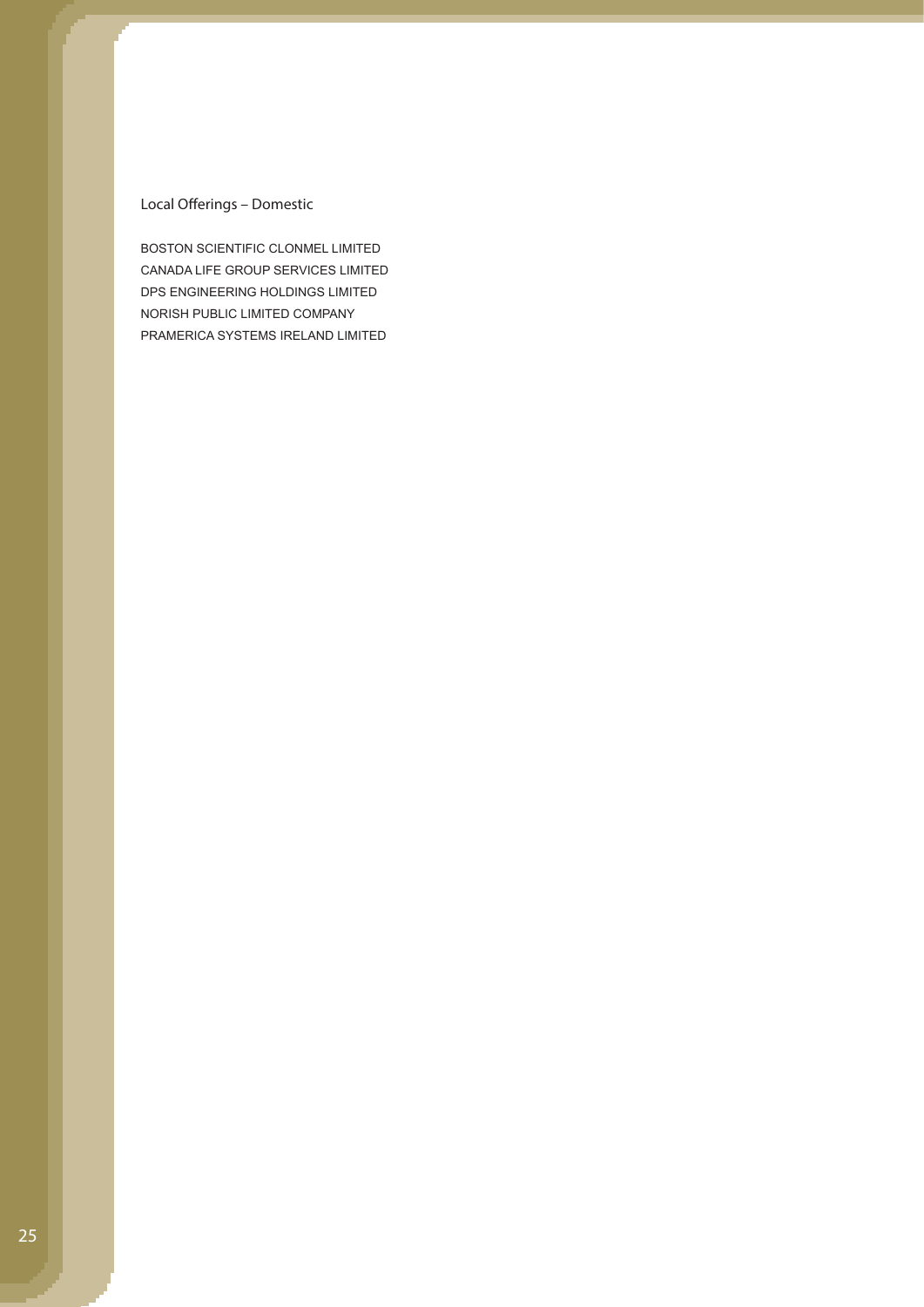## Purchase of Own Shares

During 2014, the Registrar received 243 notifications to purchase their own shares from the following 197 companies:

A & F CULLEN LIMITED AAA TAXIS LIMITED ABBEY COMMERCIAL PARKS LIMITED ACCENTURE PUBLIC LIMITED COMPANY ACTAVIS IRELAND HOLDING LIMITED ACTAVIS PUBLIC LIMITED COMPANY ACUVEST HOLDINGS LIMITED AEROFLEX IRELAND LIMITED AFILIAS PUBLIC LIMITED COMPANY AGORA CONSULTING LIMITED AGRIDATA LIMITED AIRGROUP DEALS LIMITED ANALYTICAL DEVELOPMENTS LIMITED ANGRETIA COMPANY LIMITED ANTREND LIMITED AQUA FIRE PREVENTION LIMITED ASTRA SALES AND PROMOTIONS LIMITED B.C. ELECTRICS LIMITED BALLINAKILL TRANSPORT LIMITED BALLYMOUNT VENTURES LIMITED BEREMTOM LIMITED BIOATLANTIS LIMITED BIOTECTOR ANALYTICAL SYSTEMS LIMITED BLAIR BUILDERS LIMITED BOS PHARMACY HOLDINGS LIMITED BRANDON POINT ENTERPRISES 2 LIMITED BRAZIL ASSOCIATES LIMITED BRIAN NOONE LIMITED BUNAGARA PROPERTIES LIMITED CALINCO LIMITED CAMIDA HOLDINGS LIMITED CEATECHNOLOGY SERVICES LIMITED CEREAL FEEDS LIMITED CHIP ELECTRONIC SERVICES LIMITED CHRISTY LUCEY (TRANSPORT) LIMITED CHRISTY LUCEY SERVICE STATION LIMITED CKSK LIMITED CLAIRANT INVESTMENT LIMITED CLARE ELIZABETH CRECHE LIMITED CLONDALKIN COACH HIRE LIMITED CM ONLINE DIGI - MARKETING LIMITED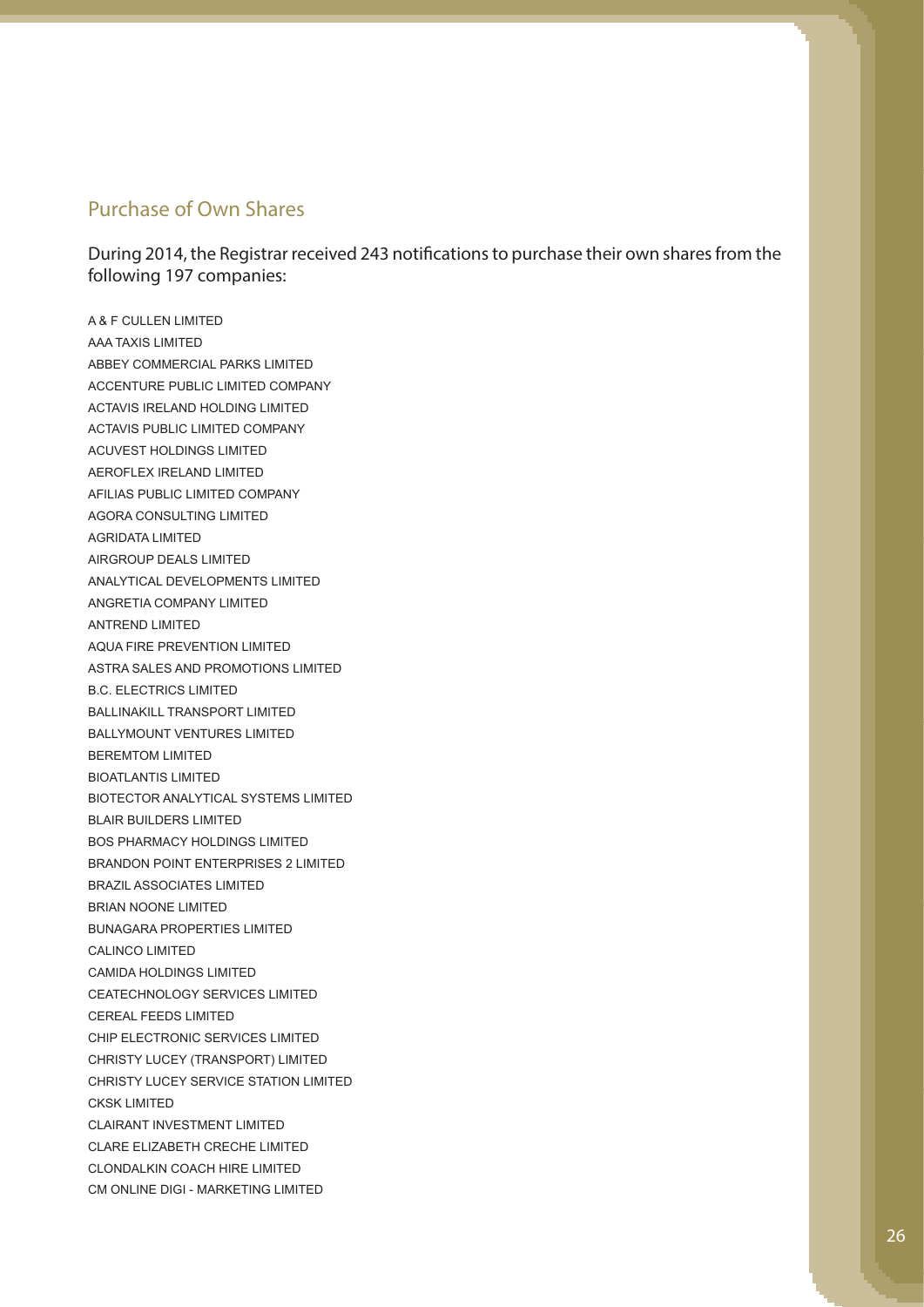CNK DEVELOPMENTS LIMITED CONNOLLY PRECISION ENGINEERING LIMITED CONTINENTAL PRODUCTS LIMITED COOLADINE FARMS LIMITED COOLAIR INVESTMENTS LIMITED COSGRAVES GARAGE (CASTLEBAR) LIMITED COTTER INSTALLATIONS LIMITED COTTER MARINE LIMITED COUNTY MAYO RADIO LIMITED CREGG RESOURCES LIMITED CROSS HIRE LIMITED CYLON CONTROLS LIMITED D & S INDUSTRIAL TEMPERATURE SENSORS LIMITED D.I.S. TECHNOLOGIES LIMITED DAVISNOLAN LIMITED DILLMEL LIMITED DISTILLED MEDIA GROUP LIMITED DONEGAL COMMERCIAL VEHICLES LIMITED DONOHOE RESTAURANT LIMITED DROFDAR LIMITED EARTH'S EDGE LIMITED EASY CLEAR LIMITED EATON CORPORATION PUBLIC LIMITED COMPANY ECOCABS (IRELAND) LIMITED EDDIE MURPHY & SONS (BALLYHAUNIS) LIMITED EDRANS WIND LIMITED EMBANKMENT INDUSTRIES LIMITED EMBANKMENT PLASTICS LIMITED EXCELSYS TECHNOLOGIES LIMITED FALCON CLUSTER LIMITED FEAMAINN MAGHCUILINN TEORANTA (SEAWEED LIMITED) FERNS ENGINEERING COMPANY LIMITED FINGLETON WHITE & CO LIMITED FRESH START MILK DELIVERIES LIMITED FRONTIER FOODS LIMITED G. SEXTON & PARTNERS LIMITED GALLIVAN KENNEDY EAKINS HURLEY GENERAL INSURANCE BROKERS LIMITED GLEN OF AHERLOW HOLDINGS PUBLIC LIMITED COMPANY GLOBAL INDEMNITY PUBLIC LIMITED COMPANY GLOBE TECHNICAL SERVICES LIMITED GM FURNITURE HOLDINGS LIMITED H-TEC DRAINAGE SYSTEMS LIMITED H.G. RITCHIE, LIMITED HARMONIA LIMITED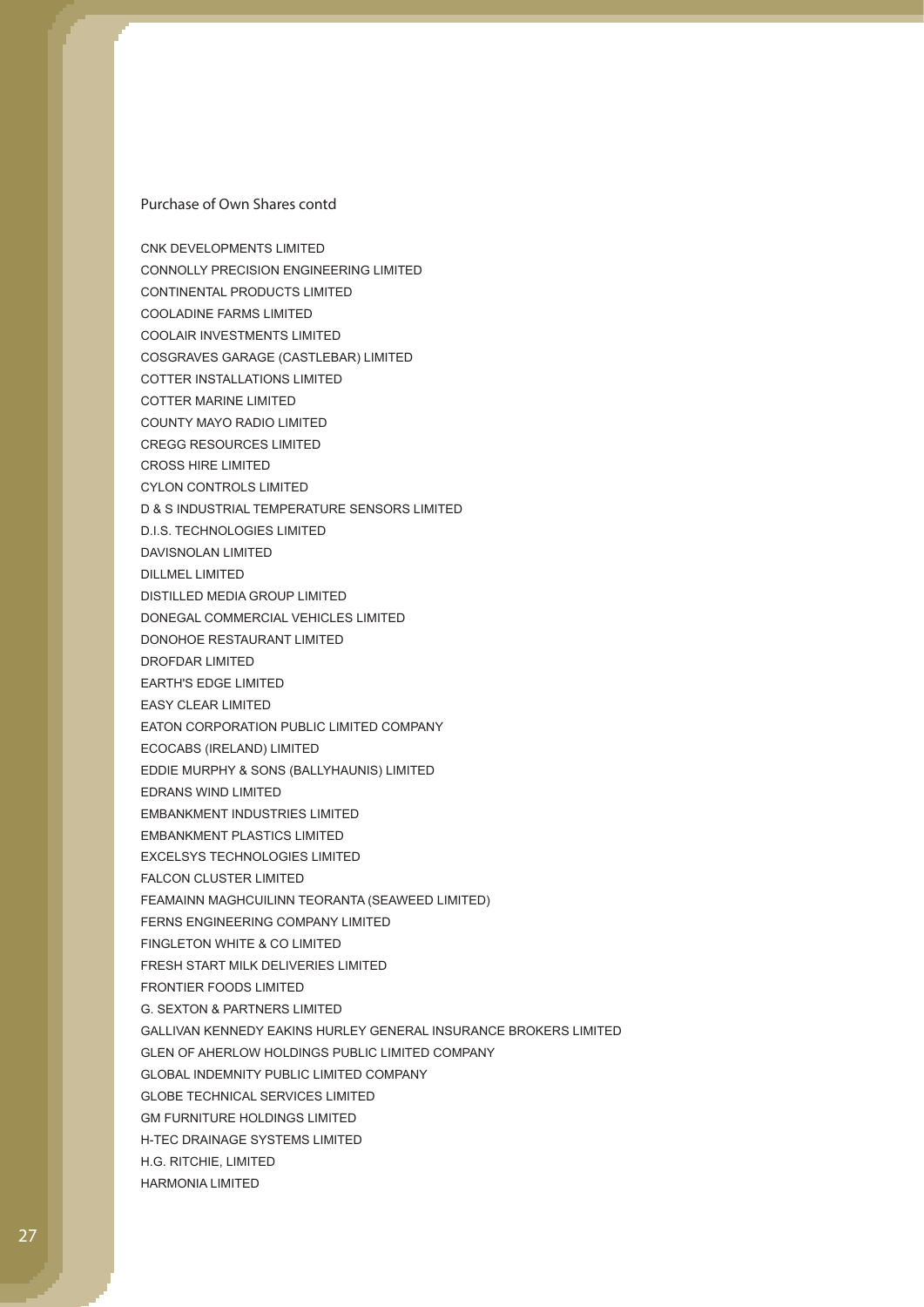HARVEST FINANCIAL SERVICES LIMITED HAZELHILL TIMBER PRODUCTS LIMITED HINDSA TECHNOLOGIES LIMITED HORECA FOODSERVICES (IRELAND) LIMITED HORSEWARE PRODUCTS LIMITED HUB DISTRIBUTION LIMITED HYPERORASIS LIMITED IGOBUBBLE LIMITED ITECH INSTALLATIONS LIMITED IVERS & CULLINAN LIMITED J & G COSGRAVE (TRANSPORT) LIMITED J.W. MCNULTY LIMITED JOHN GRIFFEY LIMITED JOHN PHILLIPS TRANSPORT LIMITED KNOCKEEN NURSING HOME LIMITED KOHINOOR LIMITED LEAF LIVING LIMITED LEANBH INVESTMENTS LIMITED LETHEAN LIMITED LIMERICK SPECSAVERS LIMITED LIMESTONE INDUSTRIES LIMITED LOUGHREA TYRE CENTRE LIMITED LOWER HATCH HOLDINGS LIMITED MAHER PLANT HIRE (CLONMEL) LIMITED MARTIN RYAN FARMS LIMITED MCCANNBLUE LIMITED MCGRATH INDUSTRIAL WASTE LIMITED MGM WEALTH MANAGEMENT LIMITED MICHAEL COURTNEY DIESEL ENGINEERING SERVICES LIMITED MINEREX ENVIRONMENTAL LIMITED MONTICO HOLDINGS LIMITED MOOVMOR ENGINEERING LIMITED MOTOR ASSESS IRELAND LIMITED MOTOR CLAIMS MANAGEMENT SERVICES LIMITED MURPHY,SHEEHY AND COMPANY LIMITED MURRAY CONSULTANTS LIMITED MURRAY SURGICAL LIMITED NATIONAL HARDWARE LIMITED NATIONAL ORGANIC 160 PRODUCTS LIMITED NATIONWIDE CAR GLASS LIMITED NEW LINE OIL COMPANY LIMITED NEWCASTLE WEST MOWERS AND TOOL HIRE LIMITED NEWLINE BULK HAULAGE LIMITED NORTH DUBLIN PUBLICATIONS LIMITED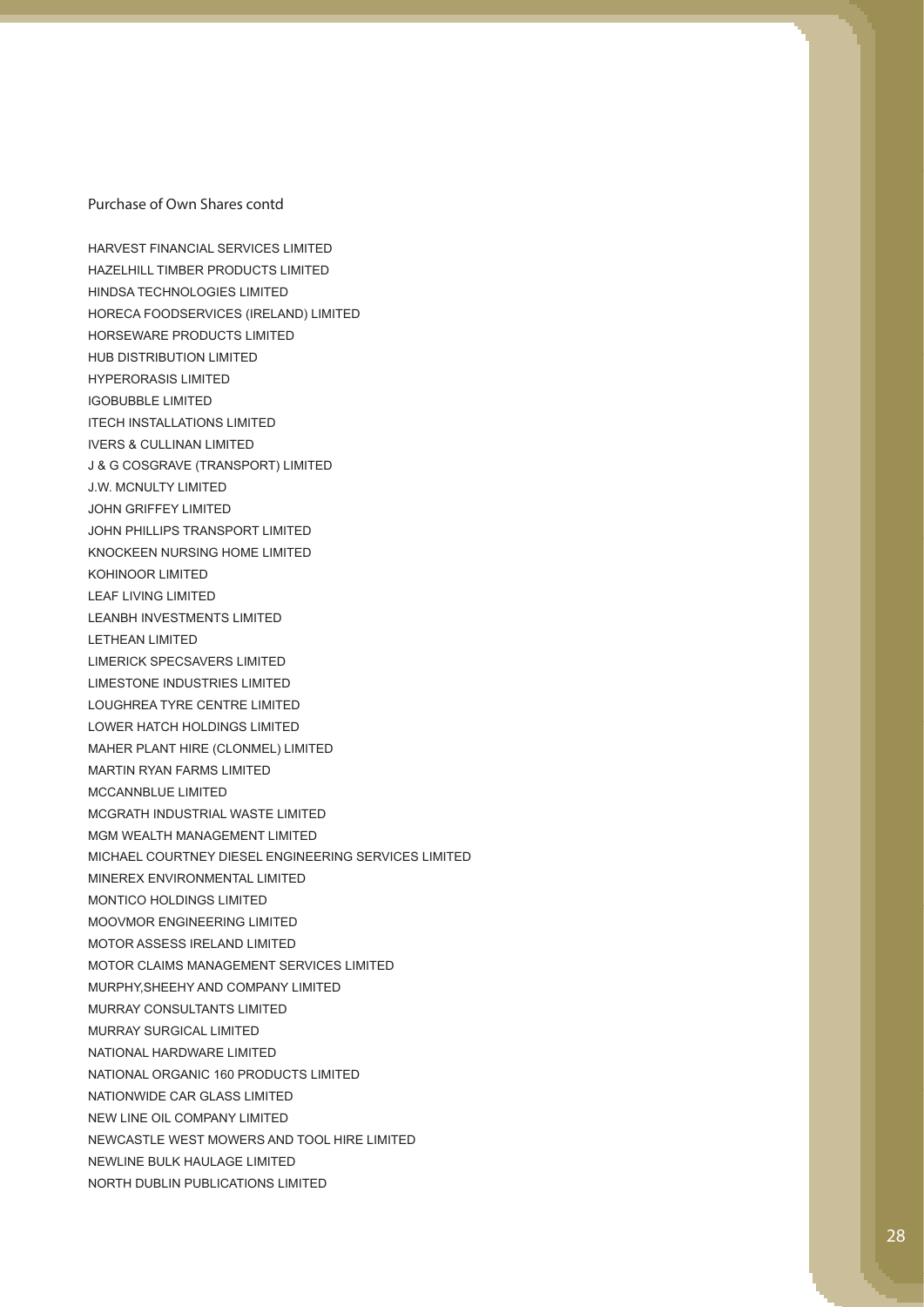O' DOHERTY'S AUDIO AND VIDEO PRODUCTION LIMITED O'FLYNN INTERIORS (TRALEE) LIMITED O.C.E. TECHNOLOGY LIMITED ODYSSEY INTERNATIONAL IMC LIMITED OPES PRIVATE CLIENTS LIMITED OPTIMED (TULLAMORE) LIMITED ORCAN LIMITED ORIGIN ENTERPRISES PUBLIC LIMITED COMPANY OUTSOURCE INDUSTRIES LIMITED P.E. KELLY INSURANCES LIMITED PADDY POWER PUBLIC LIMITED COMPANY PADDY RYAN & SONS PLANT HIRE LIMITED PALMWAY HOLDINGS LIMITED PARTNERS IN LOGISTICS LIMITED PATRICK MCCAFFREY AND SONS LIMITED PDP COMPLIANCE LIMITED PDQ DISTRIBUTION LIMITED PENTAIR PUBLIC LIMITED COMPANY PERFECT PITCH LIMITED PHARMA-ASSIST (CLONMEL) LIMITED POWER SUPPLIES REPAIR AGENCY LIMITED PRESCOTTS CLEANERS LIMITED PRIOR BROTHERS & COMPANY LIMITED PROGRAMMABLE CONTROL SYSTEMS LIMITED PROJECT LIFE CYCLE PARTNERS LIMITED RAHORA WINDFARM LIMITED RELATE SOFTWARE DEVELOPMENT LIMITED ROBIN FLIGHT LIMITED ROSSMORE ENGINEERING LIMITED ROUND TABLE MEDIATION & TRAINING LIMITED ROYAL RUBBER STAMP COMPANY LIMITED RUBICOIN LIMITED RYANAIR HOLDINGS PUBLIC LIMITED COMPANY S. & M. KILKENNY LIMITED SEAGATE TECHNOLOGY PUBLIC LIMITED COMPANY SEAN FAGAN WHOLESALE LIMITED SEAN T. FARRELL (LIFE & PENSIONS) LIMITED SHARPE ASSET MANAGEMENT LIMITED SHEERAGH WIND LIMITED SHELTON DISTRIBUTORS LIMITED SHILLING STONE LIMITED SIGMA PRINT & MEDIA MANAGEMENT LIMITED SIRRAN COMMUNICATIONS LIMITED SIRRAN TECHNOLOGY LIMITED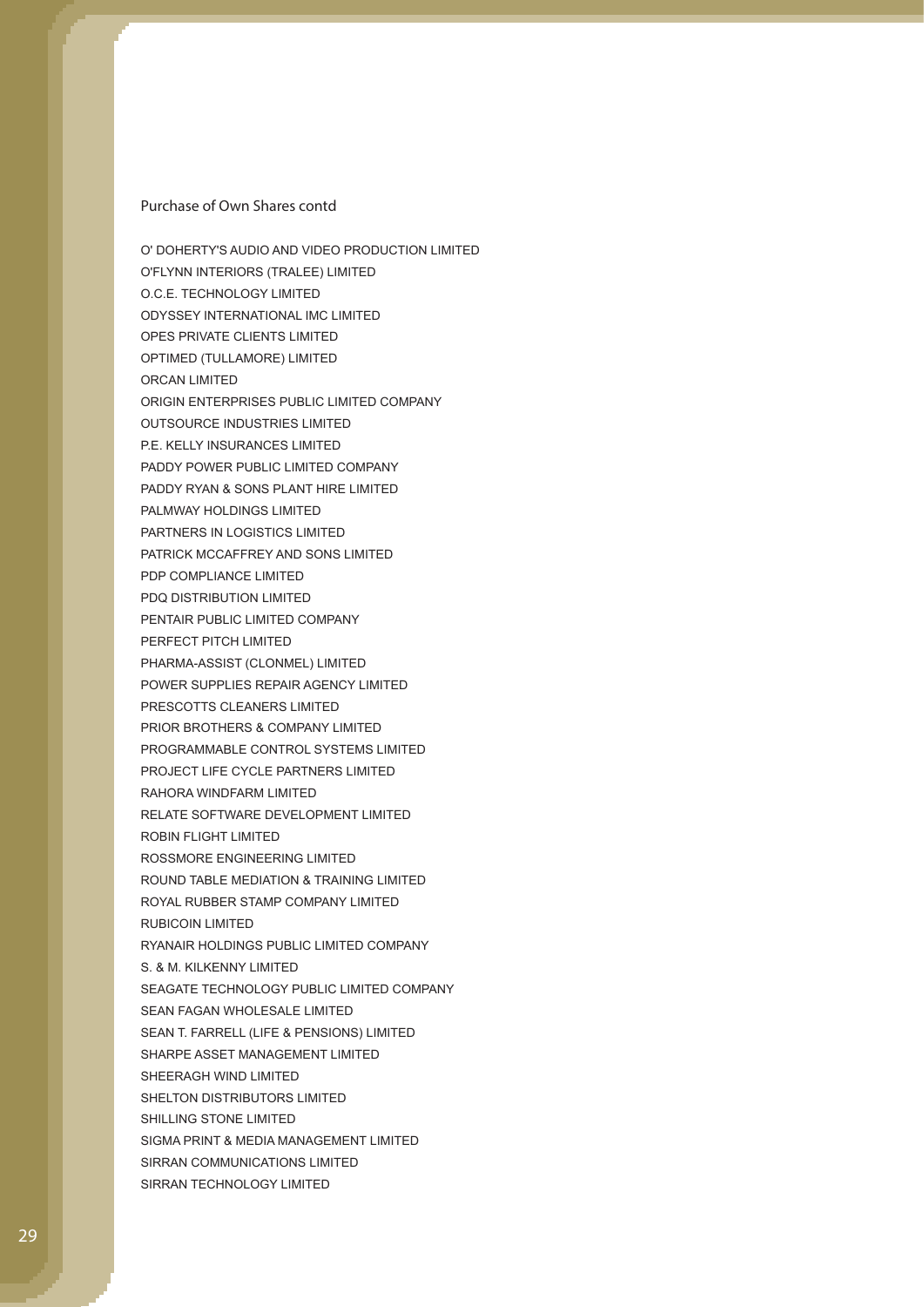SMORGS LIMITED STAVELEY & PARTNERS LIMITED STREAM SOLUTIONS LIMITED T.J. MCLOUGHLIN (BUTCHERS) LIMITED TALLANCO LIMITED THE BOARD ROOM BMX & SKATE LIMITED THE NORTHERN STANDARD, LIMITED THE PROTEIN SHOP LIMITED THE SHARK AWARDS LIMITED THOMAS P. WATERS LIMITED TLD REGISTRY LIMITED TOTAL ICT SERVICES LIMITED TRACKRIDGE TREND HOUSE LIMITED VIPJET LIMITED WALDRON & ASSOCIATES ENGINEERS & ARCHITECTS LIMITED WALSH DRAUGHTING SERVICES LIMITED WEATHERFORD INTERNATIONAL PUBLIC LIMITED COMPANY WICKLOW BROADBAND LIMITED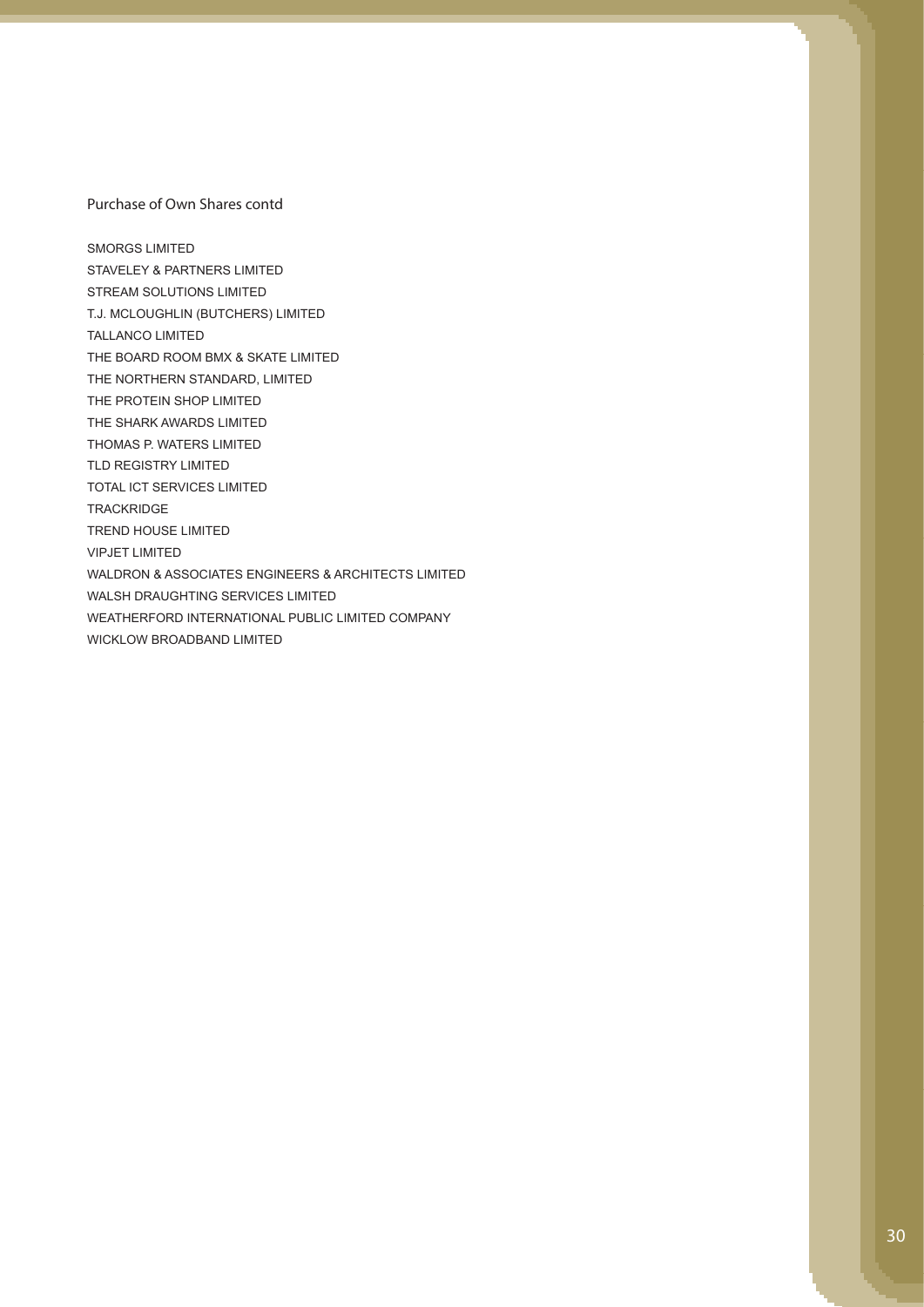# European Economic Interest Groupings

There was no new EEIG registered in 2014.

The following is a list of all EEIGs registered:

AMEC HEGARTY JV EEIG, Co PJ Hegarty & Sons, Carrolls Quay, Cork

AQUACULTURE, INITIATIVE EEIG, Crofton House, Crofton Road, Dun Laoghaire, Co Dublin.

AVIVA EUROPE SERVICE EEIG, One Park Place, Hatch Street, Dublin 2

CARRIGRENNAN CIVIL JV EEIG, C/O P.J. Hegarty & Sons, Connolly Quay, Cork.

CONCORD CONSTRUCTION & PROPERTY CONSULTANTS EEIG, Slanelough, Ashford, Co Wicklow.

DELL COMPUTER EEIG, Innovation House, Cherrywood Science and Technology Park, Dublin 18. DIAMONDDIAL EEIG, 7th Floor, Hume House, Ballsbridge, Dublin 4.

EBAS-AGRO EEIG, Capuchin Friary, Church Street, Dublin 7

ECOM EEIG, Port Road, Letterkenny, Co Donegal.

ECRIA EUROPEAN ECONOMIC INTEREST GROUPING, 4 South Anne Street, Dublin 2, Ireland. ERNACT. EEIG, Lifford, Co. Donegal.

FIRSTINVEST INTERNATIONAL EUROPEAN ECONOMIC INTEREST GROUPING, 7th Floor, Hume House, Ballsbridge, Dublin 4

GROUP FOR EUROPEAN EDUCATION EEIG, Mount Kennett House, Henry Street, Limerick. HVBS EEIG, Capuchin Friary, Church Street, Dublin 7.

IGROW - INTEGRATED TECHNOLOGIES AND SERVICES FOR SUSTAINABLE GROWTH EUROPEAN ECONOMIC INTEREST GROUPING(EEIG), Invent DCU, Dublin City University, Glasnevin, Dublin 9

METLIFE SERVICE EEIG, 20 on Hatch, Lower Hatch Street, Dublin 2

PLUSCHEM EEIG, NCC House, Lower Leeson Street, Dublin 2.

PYRAMOS EEIG, 11 Woodbine Park, Blackrock, Co. Dublin.

SEAFOOD DEVELOPMENTS EEIG, BIM HQ. P.O. Box 12, Crofton Road, Dun Laoghaire, Co. Dublin.

STRABANE/LIFFORD DEVELOPMENT COMMISSION EEIG, Lifford, Co Donegal.

SYSTEMS 2020 EEIG, Timberland, Tomriland Crosslands, Roundwood, Co. Wicklow

TORUS INTERNATIONAL ACCOUNTANCY EUROPEAN ECONOMIC INTEREST GROUPING, 30 Lower Leeson Street, Dublin 2.

TORUS INTERNATIONAL LEGAL EUROPEAN ECONOMIC INTEREST GROUPING, 30 Lower Leeson Street, Dublin 2.

VALMARIP EEIG, 29 Upper Mount Street, Dublin 2.

WORLD 3B2 CONSORTIUM EEIG, 7a Carrickbrennan Road, Monkstown, Co Dublin.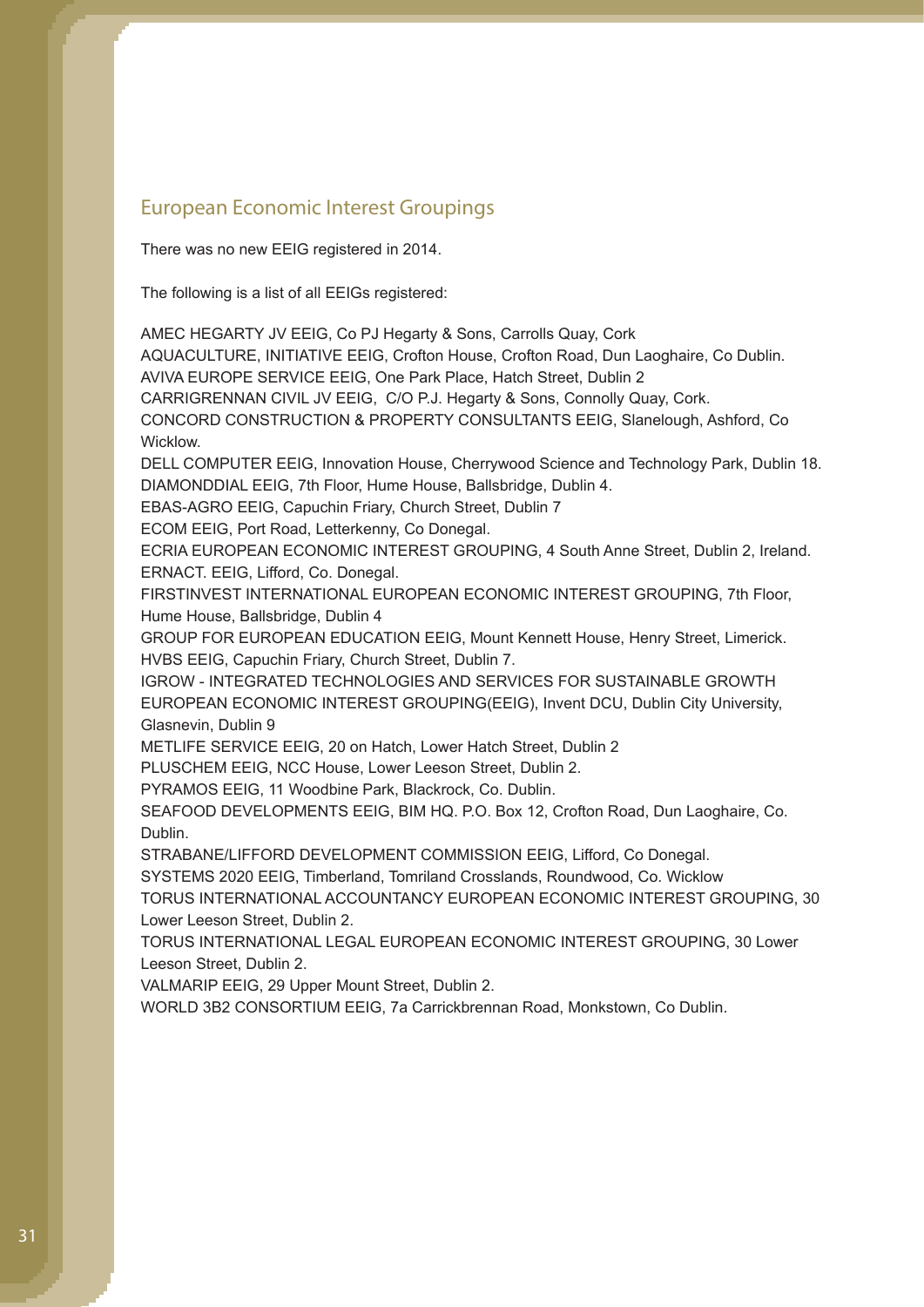# Limited Partnerships

Limited Partnerships registered during 2014: 71 Total registered at period end: 1049

The following Limited Partnerships were registered in the year to 31 December 2014:

1999Co-Investment Limited Partnership 2013 MK CRE Holdings LP Island Limited Partnership MK QH Holdings LP The Central Park Limited Partnership Quinton LP The Tribeca Partnership LP The Gavigan Group Entrepreneurliaison Limited Partnership GS1 Limited Partnership The Freedman Family Partnership The LSG Limited Partnership Claran Partners LP Mojojojo Media LP 165 Newbury (Ireland) Limited Partnership 20 Marlborough (Ireland) Limited Partnership Lioncourt Healthcare Limited Partnership Cavenidsh Asia Limited Partnership Alpha Sirius LP The iNua Limerick Partnership Atlantic Bridge III, L.P. Astoria Energy Limited Partnership IDV Georgian Limited Partnership IDV Molesworth Limited Partnership The Merrion Limited Partnership Fountain Healthcare Partners Fund II, L.P. BYOC Films 467 Washington (Ireland) Limited Partnership Pitu Pitu Ireland HQ Ireland (2014) Limited Partnership College Green Hotel Partnership The Victoria Partnership LP KLS Property Partnership LP The Thomas Read Limited Partnership Whipped Cream Unit 12 Partnership Wikimedia Ireland Cedarwood The Stein And Carter Partnership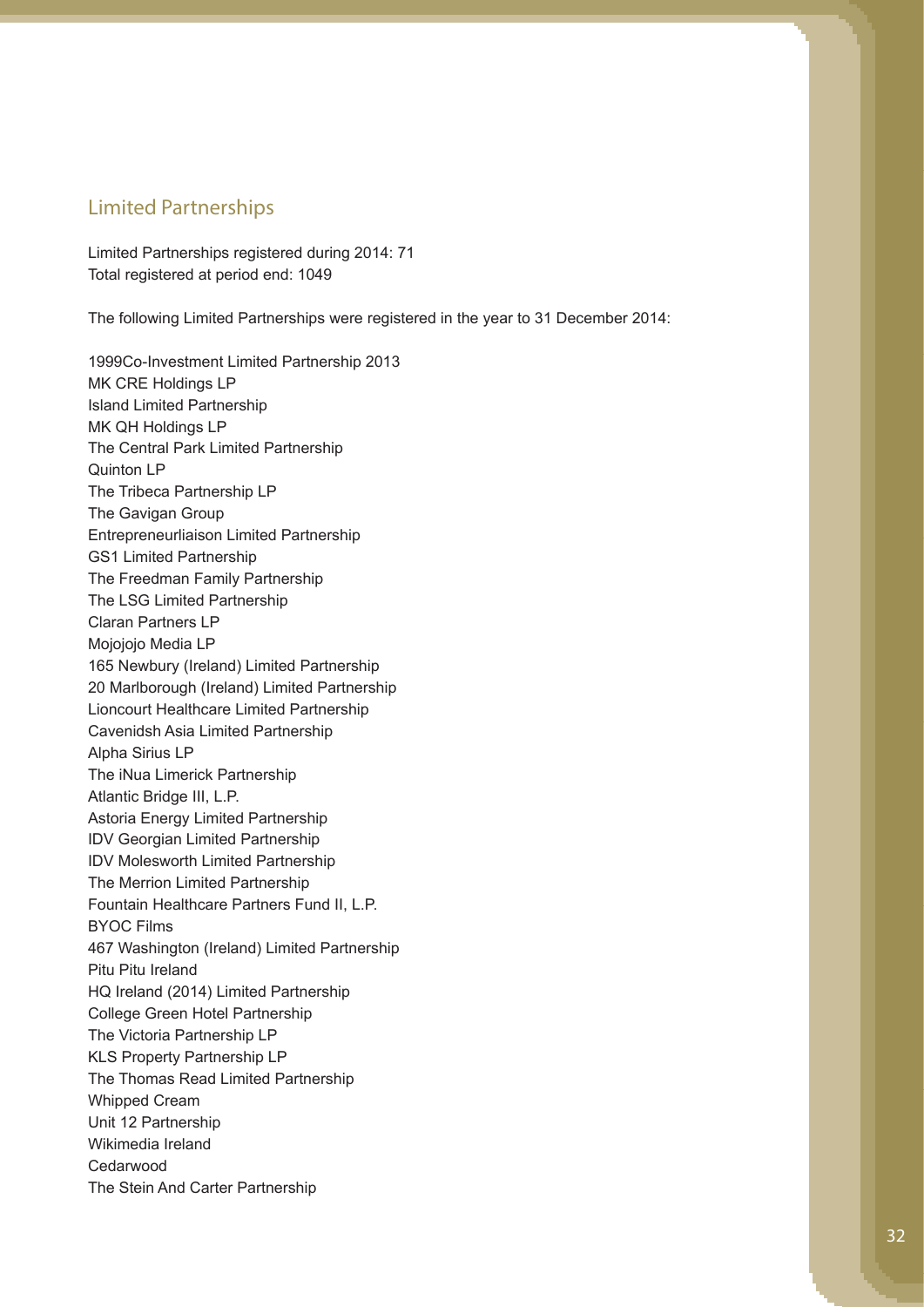#### *Limited Partnerships cntnd*

Eolas Investments Partnership LP Thompson Tynan Partnership The Bolger Family Partnership Frontvale Limited Partnership Aghaboe Limited Partnership Dragon 1 Limited Partnership Dragon 2 Limited Partnership Dragon 3 Limited Partnership Dragon 4 Limited Partnership The Limerick Strand Hotel Partnership Mangerton Limited Partnership Lahinch Limited Partnership Liscannor Limited Partnership Sandfield Limited Partnership 1 Aungier Street Partnership Tersac 1 Limited Partnership Tersac 2 Limited Partnership Tersac 3 Limited Partnership Tersac 4 Limited Partnership Silvera LP Aleximum LP Superanse LP Mirendel I P Biztime LP Emerald Limited Partnership OC Partnership The Ballybin Stud Limited Partnership Capstan Limited Partnership Buco The Cassells Limited Partnership Matt Weldons Partnership The Bumbo Limited Partnership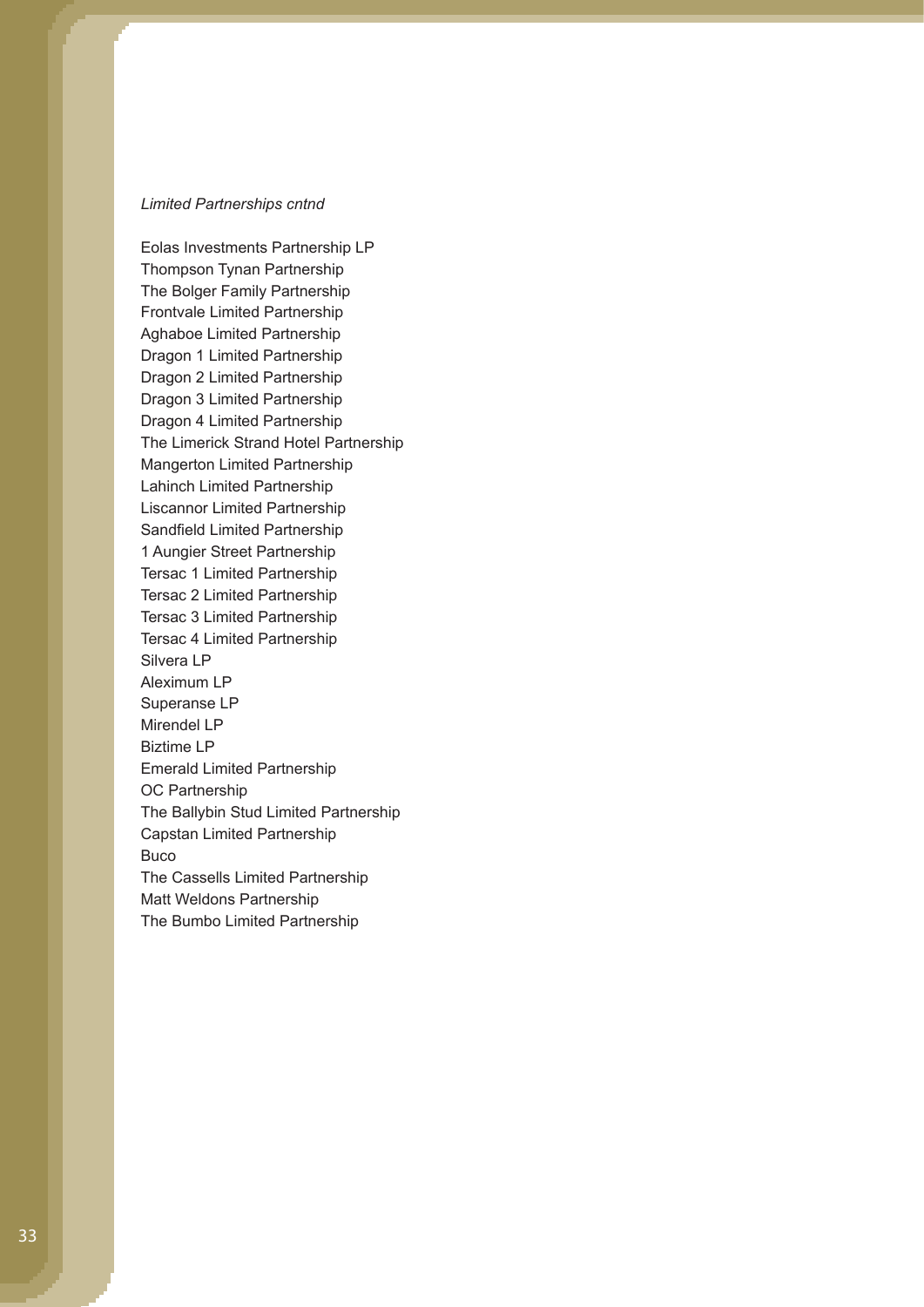# Registration of Business Names Act 1963

## Make up of Register and Activity on the Register

| Changes in the register                               | 2009    | 2010    | 2011    | 2012    | 2013    | 2014    |
|-------------------------------------------------------|---------|---------|---------|---------|---------|---------|
| New registrations                                     | 25,764  | 28,118  | 26,600  | 25,766  | 25,795  | 25,663  |
| Statement of changes in the<br>registered particulars | 2,145   | 2,396   | 1,964   | 2,007   | 1,850   | 2,099   |
| Cessations                                            | 2,216   | 2,220   | 2,415   | 2,552   | 2,329   | 2,216   |
| Total on register at year end                         | 356,323 | 382,221 | 407,151 | 430,365 | 453,782 | 477,232 |

The CRO continues to receive a large number of applications to register business names. The chart below shows the number of new business names registered since 2009.

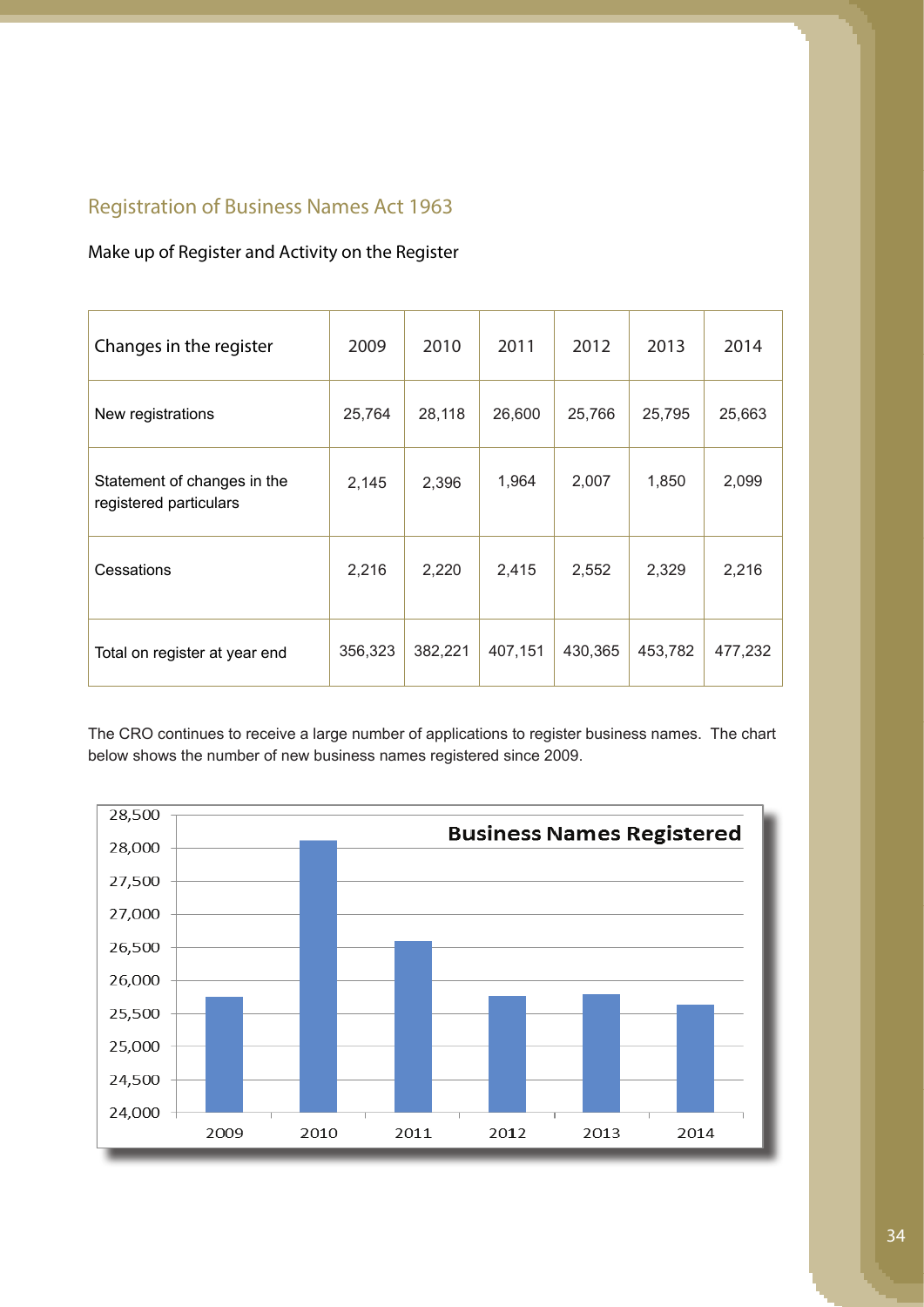# Disqualifications and restrictions of directors and other persons

### **Disqualifications - Section 160 Companies Act 1990 (as amended by section 42 Company Law Enforcement Act 2001)**

By year end 3,798 persons were on the register of disqualified persons.

#### **Restrictions under section 150 of the Companies Act 1990**

850 persons were on the restricted persons register at the end of 2014.

The disqualified and restricted registers can be searched online at www.cro.ie. This facility is updated daily.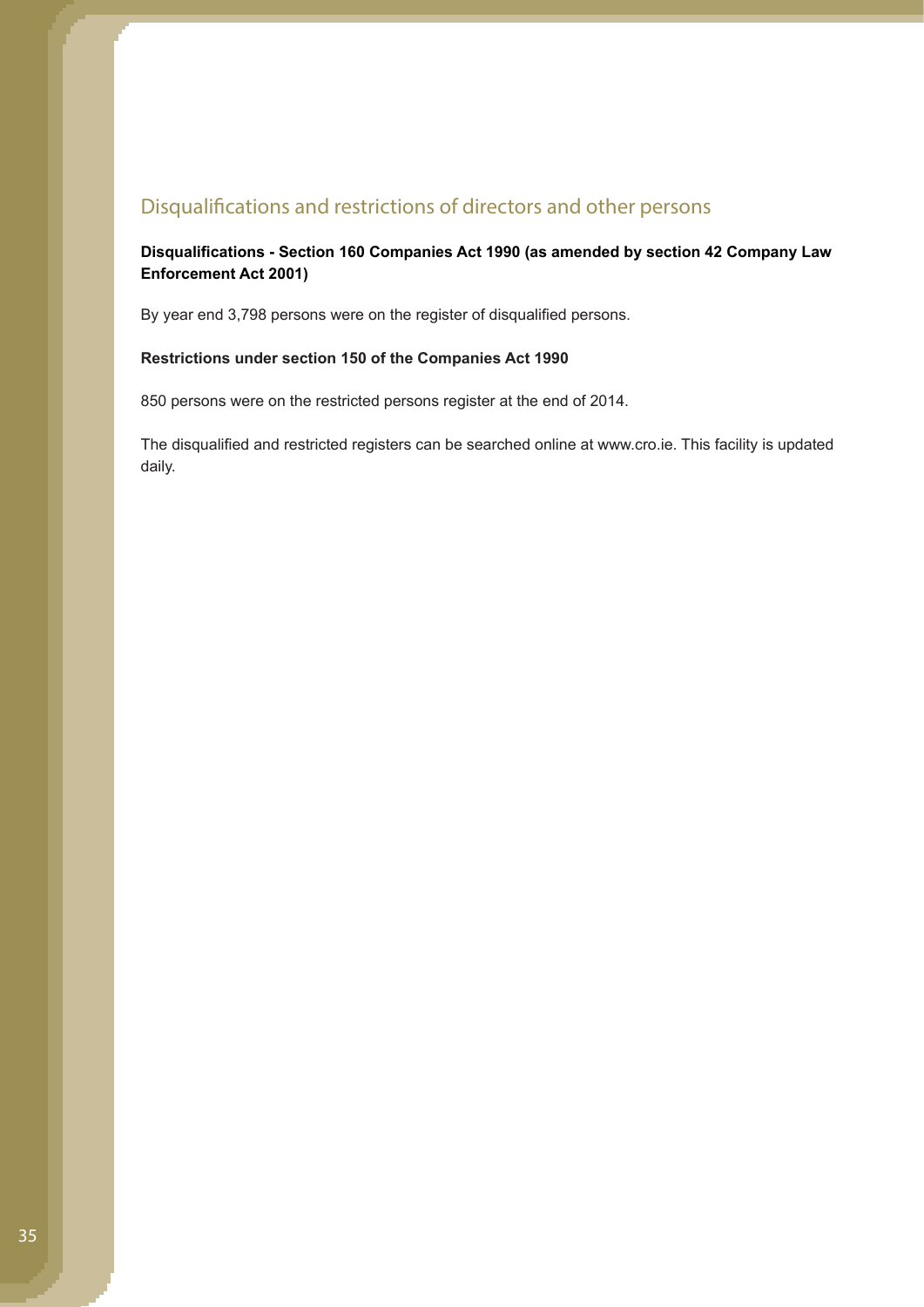## Document Processing **Submissions Filed During The Year**

| Submission Type                                        | 2010    | 2011           | 2012    | 2013    | 2014           |
|--------------------------------------------------------|---------|----------------|---------|---------|----------------|
| New Company                                            | 14,060  | 14,723         | 14,604  | 15,594  | 18,089         |
| <b>Annual Return</b>                                   | 170,017 | 170,036        | 169,990 | 173,257 | 178,368        |
| Change of Name                                         | 1,980   | 2,032          | 1,902   | 1,856   | 2,061          |
| Change of Address                                      | 14,119  | 14,001         | 12,760  | 13,097  | 14,908         |
| Change in Directors                                    | 64,354  | 66,755         | 63,601  | 67,581  | 69,700         |
| Nomination of change of Annual Return Date             | 7,132   | 6,969          | 6,944   | 7,261   | 7,525          |
| Authorisation of Electronic Filing Agent               | 7,920   | 8,819          | 6,551   | 6,236   | 7,663          |
| Auditors Notice before company claims audit            | 2,129   | 1,528          | 1,325   | 1,366   | 1,272          |
| Notice of appointment of receiver                      | 477     | 624            | 790     | 663     | 551            |
| <b>Receivers Abstract</b>                              | 718     | 1,418          | 2,104   | 3,159   | 3,349          |
| Notice of Receiver ceasing to act                      | 27      | 26             | 107     | 144     | 129            |
| Special Resolution to wind up and appoint a Liquidator | 956     | 1,103          | 1,055   | 896     | 1,026          |
| Special resolution to Wind up                          | 128     | 114            | 98      | 148     | 144            |
| Special resolution to appoint a liquidator             | 0       | 9              | 9       | 6       | 6              |
| Liquidator's Statement of Account                      | 1,565   | 1,483          | 1,799   | 1,971   | 1,846          |
| Liquidator's Account                                   | 1,882   | 2,435          | 2,443   | 3,544   | 2,952          |
| Liquidator's Affidavit                                 | 2,016   | 3,052          | 3,249   | 4,694   | 4,299          |
| Final Winding up meeting - Members & Creditors         | 495     | 558            | 693     | 1,000   | 945            |
| Final Winding up meeting - Members                     | 1,073   | 915            | 1,098   | 947     | 885            |
| Declaration of Solvency                                | 901     | 1,061          | 926     | 854     | 1,004          |
| Creditors' resolution to appoint/confirm liquidator    | 62      | 140            | 67      | 47      | 40             |
| Court Order to wind up and appoint Liquidator          | 136     | 103            | 113     | 81      | 80             |
| Court Order to appoint provisional Liquidator          | 6       | 6              | 10      | 5       | $\overline{7}$ |
| Ordinary resolution to Wind up & appoint liquidator    | 1,029   | 1,128          | 938     | 820     | 757            |
| Notice that no creditors Resolution was passed         | 60      | 71             | 69      | 46      | 63             |
| Notice of Appointment of a liquidator                  | 2,086   | 2,463          | 2,145   | 1,831   | 1,982          |
| Notice of application to appoint an examiner           | 41      | 50             | 43      | 41      | 33             |
| Court order appointing examiner                        | 29      | 31             | 32      | 29      | 40             |
| Request for Voluntary strikeoff                        | 5,306   | 5,614          | 4,642   | 4,248   | 4,425          |
| Charge                                                 | 5,920   | 6,151          | 6,964   | 7,207   | 9,515          |
| Satisfaction of charge                                 | 3,982   | 3,171          | 3,474   | 5,272   | 4,195          |
| Resignation of Auditor                                 | 2,072   | 3,069          | 3,435   | 2,465   | 3,684          |
| Report that proper books not kept                      | 28      | 15             | 20      | 19      | 9              |
| <b>Removal of Auditor</b>                              | 31      | 38             | 35      | 63      | 73             |
| Notice of location of register of Members              | 899     | 604            | 405     | 538     | 319            |
| Notice of increase in Nominal Capital                  | 373     | 395            | 260     | 351     | 582            |
| Change to Single Member Company                        | 2,449   | 2,451          | 2,801   | 2,374   | 2,384          |
| Change from Single Member Company                      | 982     | 980            | 979     | 1,067   | 1,123          |
| Application by plc to commence business                | 16      | 11             | 8       | 13      | 14             |
| Amended memorandum and Articles                        | 104     | 77             | 71      | 11      | 13             |
| Alteration to Memo & Arts                              | 5,070   | 5,062          | 4,787   | 4,978   | 6,036          |
| Allotment of Shares                                    | 4,933   | 4,829          | 4,753   | 4,871   | 5,251          |
| <b>Cross Border Merger Applications</b>                | 17      | 27             | 15      | 11      | 16             |
| Societas Europaea documents                            | 5       | $\overline{7}$ | 10      | 5       | 4              |
| Inward Migration                                       | 5       | 14             | 3       | 2       | 3              |
| Other Submissions                                      | 14,330  | 14,977         | 15,181  | 14,769  | 17,048         |
| Total Submissions; Companies Acts                      | 341,924 | 349,145        | 343,310 | 355,438 | 374,418        |
| <b>Business Names</b>                                  | 31,591  | 31,517         | 31,056  | 29,991  | 30,129         |
| Total                                                  | 373,515 | 380,662        | 374,366 | 385,429 | 404,547        |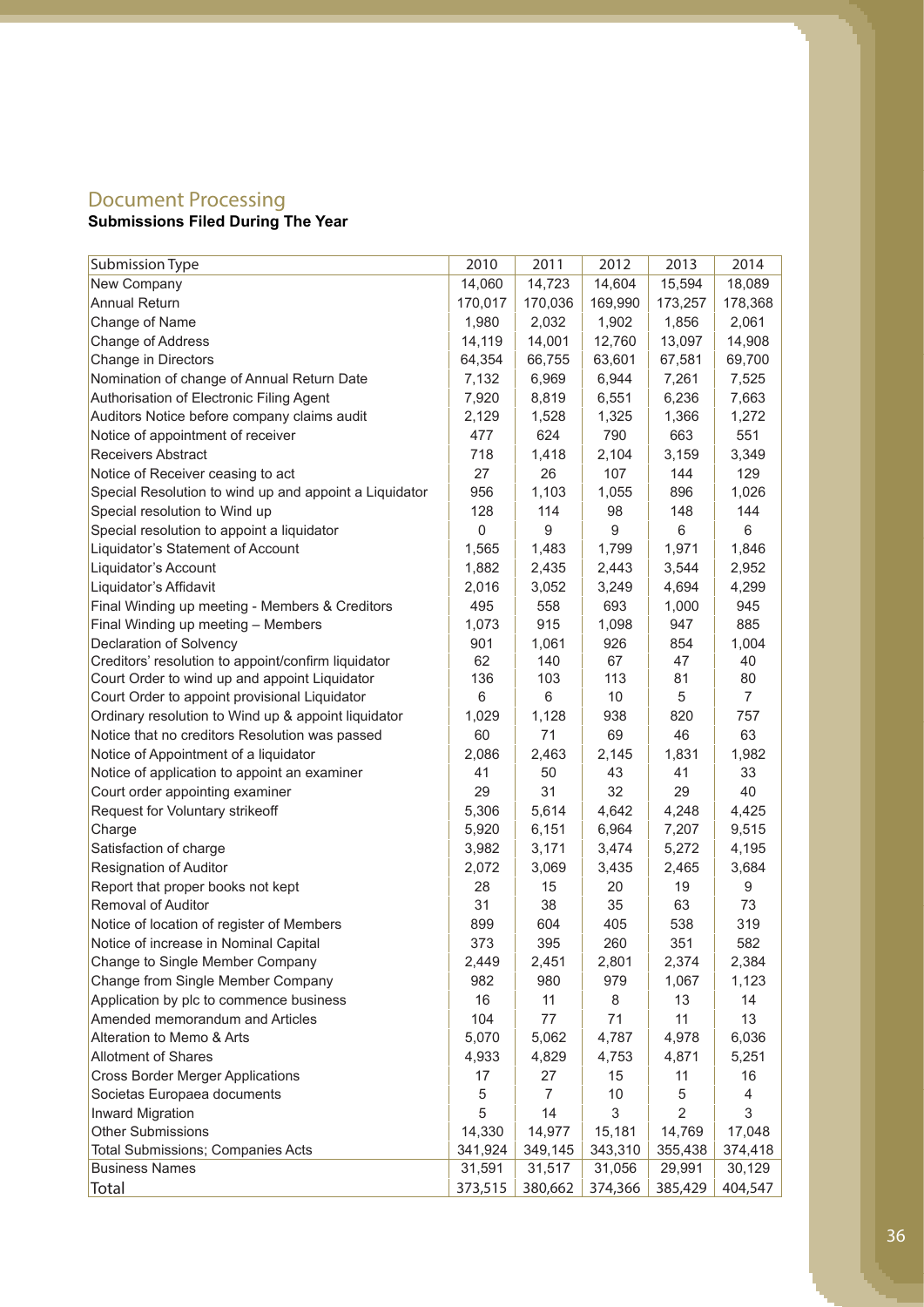

| Year          | 2006    | 2008    | 2010    | 2012    | 2014    |
|---------------|---------|---------|---------|---------|---------|
| All doc filed | 394,855 | 395,158 | 373,515 | 374,366 | 404,547 |
| e-filed       | 92,030  | 166,815 | 214,718 | 238,503 | 269,490 |

# Unregistered submissions

|                     | Dec 2010 | Dec 2011 | Dec 2012 | Dec 2013 | Dec 2014 |
|---------------------|----------|----------|----------|----------|----------|
| All Companies       | 698,468  | 658,155  | 546,137  | 496,648  | 510,035  |
| Live Companies Only | 330,132  | 266,383  | 151,646  | 94,169   | 101,794  |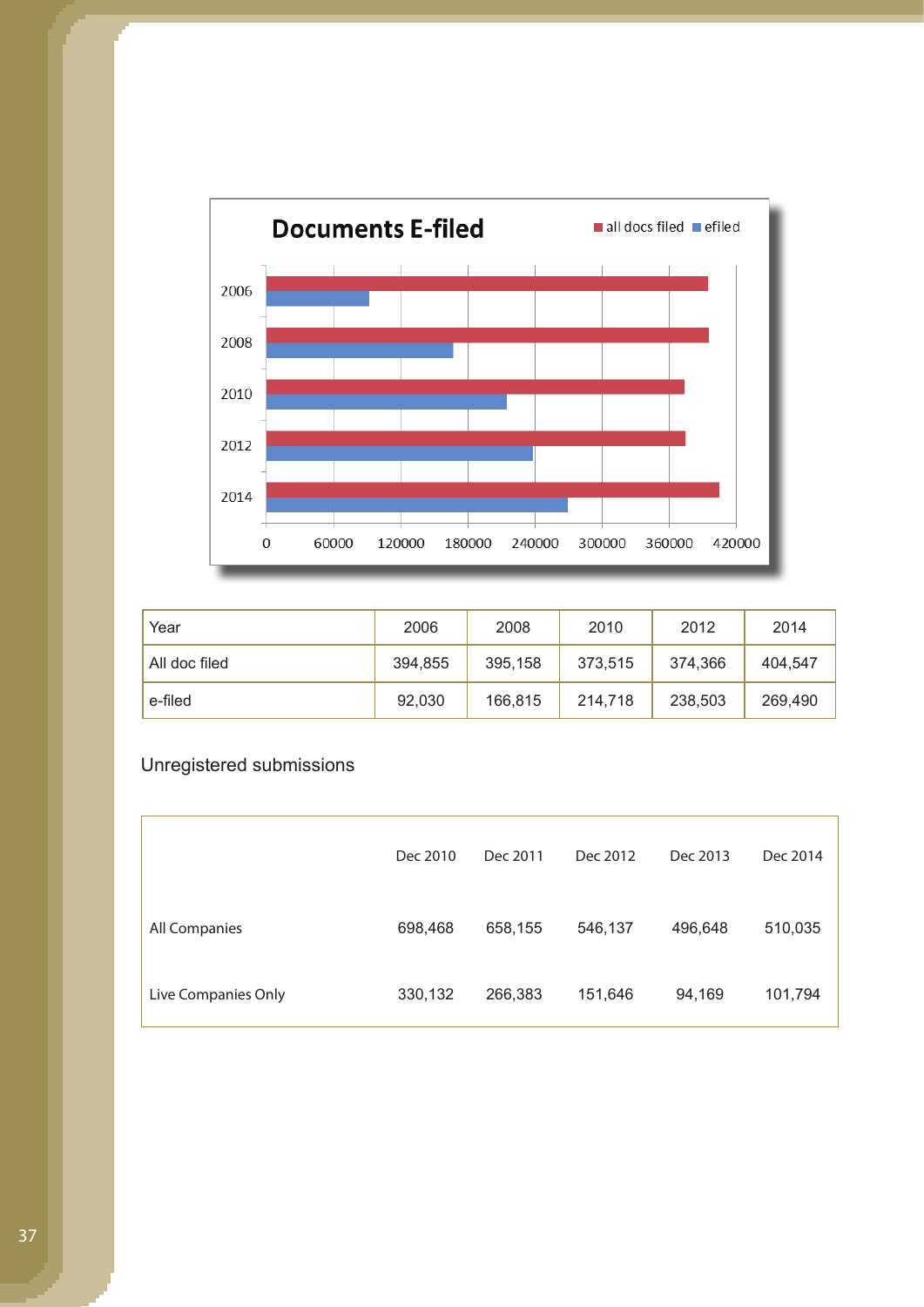# APPENDIX 2 FINANCE

# Fees Paid in Respect of Registered Companies in 2014

|                                                   | 2012<br>€ | 2013<br>€ | 2014<br>€ |
|---------------------------------------------------|-----------|-----------|-----------|
| Late Filing Penalties                             | 11.35m    | 10.614m   | 9.679m    |
| <b>Submission Fees</b>                            | 7.32m     | 7.084m    | 7.784m    |
| Enquiry charges and Bulk<br>data customers & Misc | 1.14m     | 1.389m    | 1.074m    |
| Total                                             | 19.81m    | 19.394m   | 18.537m   |

# Fees Paid in Respect of the Registration of Business Names

| in 2007 | € 870,735 |
|---------|-----------|
| in 2008 | €713,855  |
| in 2009 | € 643,145 |
| in 2010 | € 638,665 |
| in 2011 | € 623,200 |
| in 2012 | € 545,145 |
| in 2013 | € 357,095 |
| in 2014 | € 351,445 |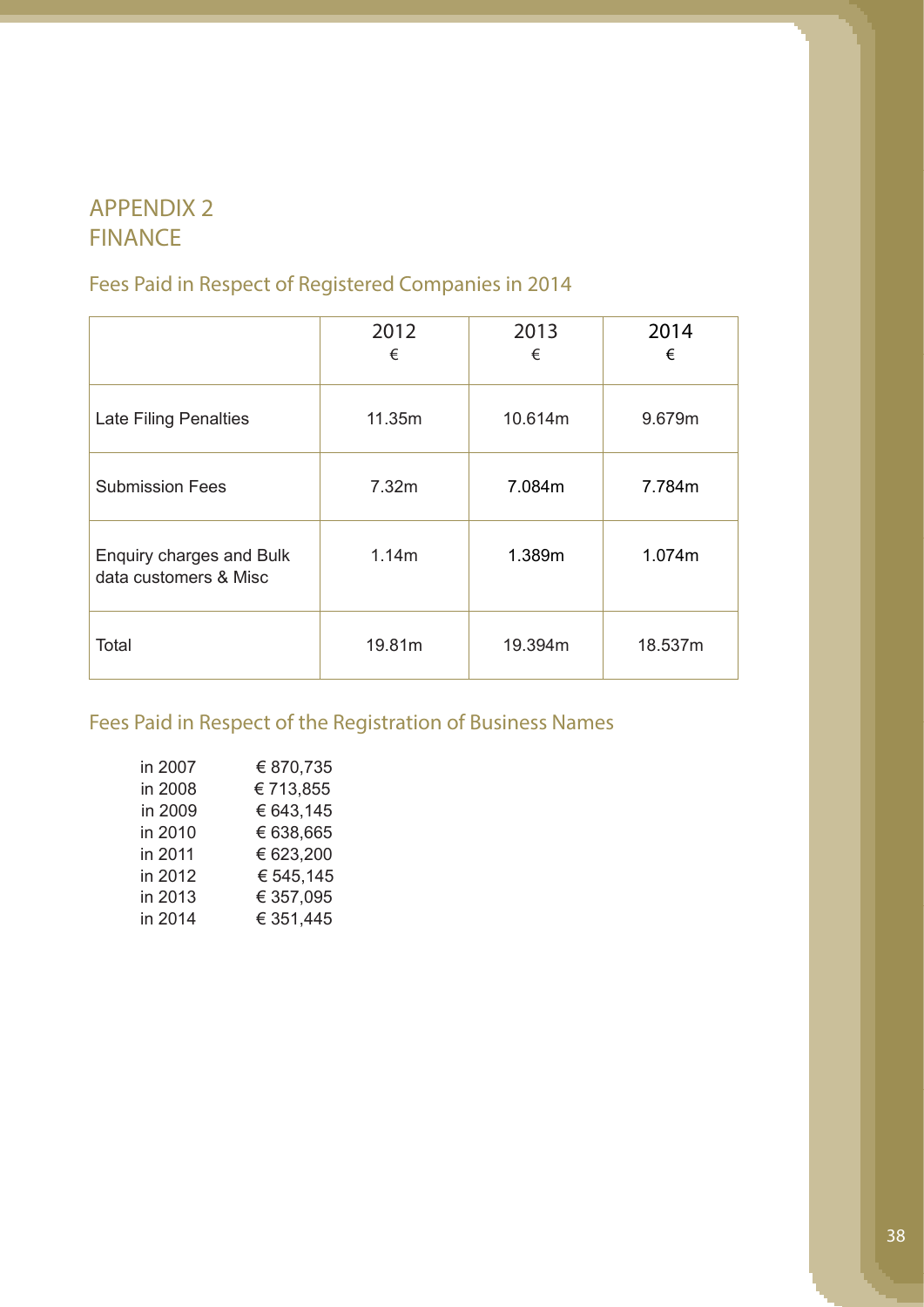# APPENDIX 3

# REGISTRAR OF COMPANIES AND OTHER AUTHORISED PERSONS

Registrar of Companies **Vacant** Assistant Registrar Mr. Gerry Doyle Assistant Registrar Ms. Eileen O'Carroll Assistant Registrar Mr. Harry Lester Legal Adviser **Vacant** 

# Persons Authorised

The following persons were authorised as at 31<sup>st</sup> December 2014 pursuant to section 52(2) of the Companies (Amendment)(No.2) Act 1999, section 16 of the Registration of Business Names Act 1963 and section 15 of the Limited Partnerships Act 1907:

| Ms. A. McCarron   | Mr. P. Daly     | Ms. S. Houlihan   |
|-------------------|-----------------|-------------------|
| Ms. A. King       | Mr. P. Porter   | Ms. J. Doyle      |
| Ms. B. Byrne      | Ms. S. Clare    | Ms. E. Nolan      |
| Mr. P. Foran      | Ms. I. Toomey   | Ms. F. Yule       |
| Ms. E. Kelly      | Mr. G. Flood    | Ms. E. Fitzgerald |
| Ms. D. Booth      | Mr. B. Moore    | Mr. D. McDonnell  |
| Ms. B. Furlong    | Ms. M. Shortall | Mr. G. Doyle      |
| Ms. M. Giblin     | Mr. C. Donegan  | Ms. C. Cole       |
| Ms. L. O'Sullivan | Mr. W. Flynn    | Mr. M. Williams   |
| Mr. A. Dolan      | Ms. C. Forrest  | Ms. R. Tuite      |
| Mr. D. Dwyer      | Ms. M. Byrne    | Mr. M. Donoghue   |
| Ms. I. Farrelly   | Ms. I. Broe     |                   |